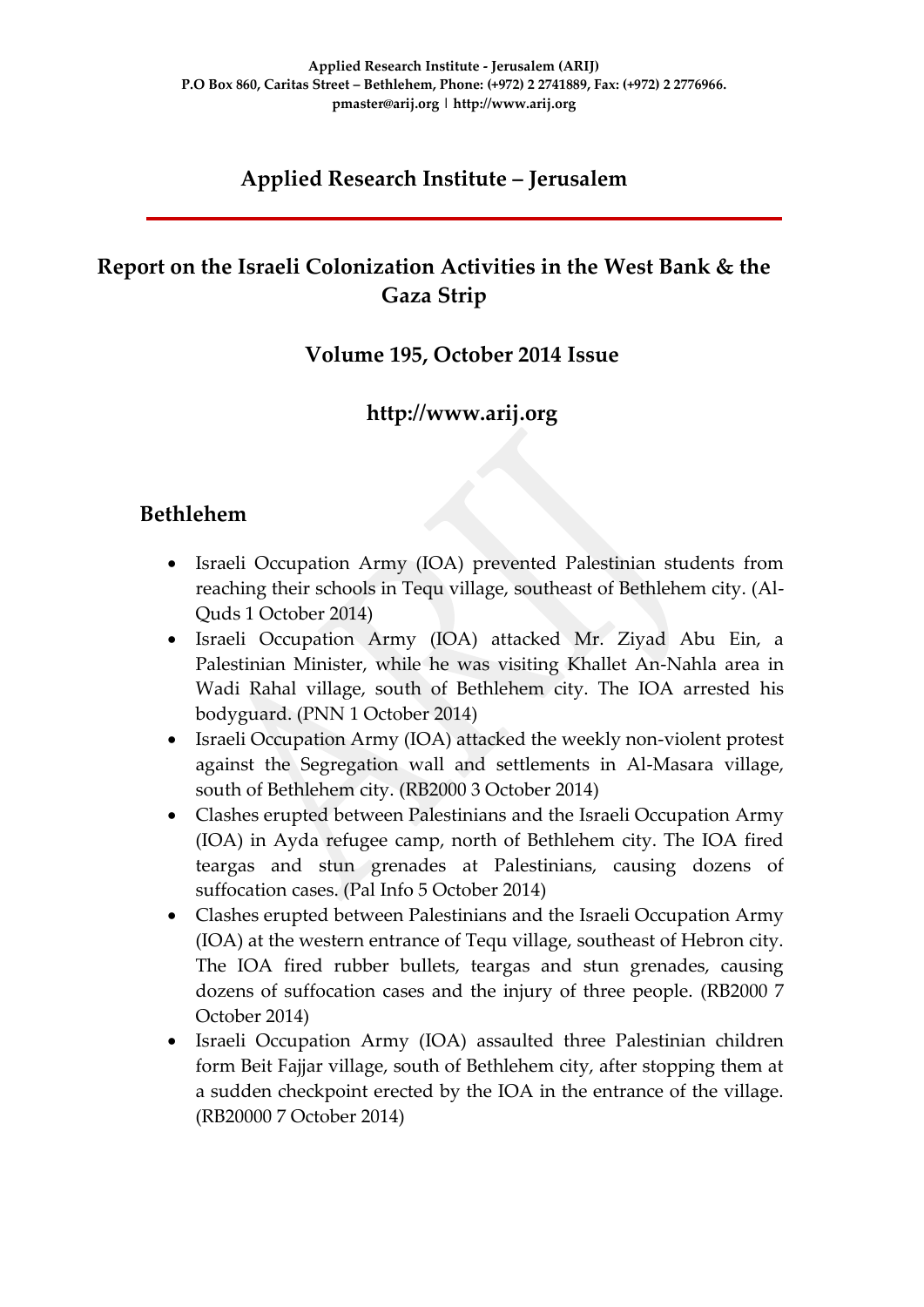- Muaz Isma'il Ghazal (16 years) was injured after an Israeli settler hit him by his vehicle while he was near Al-Minya village, southeast of Bethlehem city. (Mawwal 7 October 2014)
- Israeli settlers living in Betar Illit settlement torched 30 olive trees in Nahhalin village, west of Bethlehem city. The targeted trees are owned by Safe family. (RB2000 8 October 2014)
- Israeli Occupation Army (IOA) handed out military orders to grace period to submit objection to demolishing orders for 9 Palestinian houses in Wadi An-Nis village, south of Bethlehem city. Note that the IOA handed out military orders to stop the construction for the same houses on the 30<sup>th</sup> of September 2014. The targeted houses are owned by: Nasri Mohammad Abu Hamad, Issa Mohammad Abu Hamad, Osama Naje Abu Hamad, Anwar Saqer Abu Hamad, Rateb Mohammad Ahmed Abu Hamad, Said Khalil Abu Hamad, Ali Ahmed Musa Abu Hamad and Salah Na'im Abdalla Abu Hamad. (Al-Quds 8 October 2014)
- Israeli settlers living in Betar Illit settlement cut 38 olive trees and destroyed 200 trees in Abtat area in Husan village, west of Bethlehem city. The targeted trees are owned by Mahmoud Atiya Musa Shousha. (Wafa 9 October 2014)
- Israeli Occupation Army occupied three dunums of Palestinian land at Sarb At-Teen area near Neve Daniyyel settlement, and between Al-Khader and Nahhalin village in Bethlehem governorate. The IOA put a big sign at land wrote on it "closed military area, forbidden for Palestinian to enter". (Wattan 9 October 2014)
- Israeli Occupation Army (IOA) prevented Palestinian farmers from harvesting their olive trees in Kanesa area, east of Wadi Fukin village, west of Bethlehem city. (Mawwal 10 October 2014)
- Israeli Occupation Army (IOA) raided the weekly non-violent protest against the Segregation wall and settlements in Al-Masara village, south of Bethlehem city. The IOA assaulted participants. (Mawwal 10 October 2014)
- Israeli Occupation Army (IOA) stormed and searched several areas in Bethlehem city. (Mawwal 10 October 2014)
- Israeli Occupation Army (IOA) invaded Husan village, west of Bethlehem city. The IOA detained for few hours Mahmoud Ibrahim Zaoul and Ayman Abd As-Salam Zaoul. (Mawwal 10 October 2014)
- Israeli settlers living in Efrat settlement escorted by the Israeli Occupation Army (IOA) stormed Solomon pool, which located between Artas and Al-Khader villages in Bethlehem governorate, and performed Talmudic rituals. (RB2000 10 October 2014)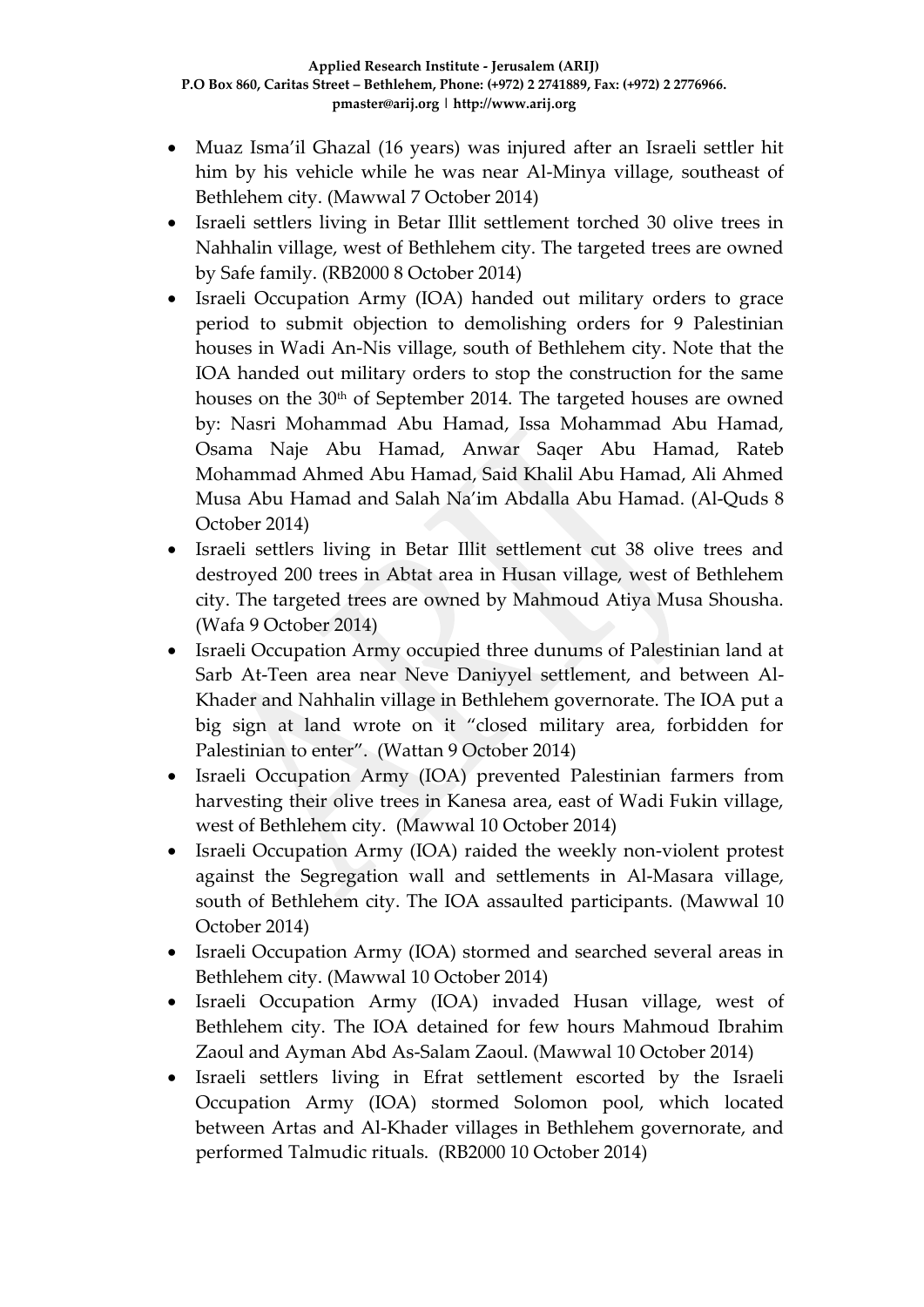- Israeli Occupation Army (IOA) confiscated 79 dunums of Palestinian agricultural land in Ras Saleh and Ath Thaghia areas, near Neve Danyyail settlement, south of Al-Khader village, southwest of Bethlehem city. (Raya 11 October 2014)
- Clashes erupted between Palestinians and the Israeli Occupation Army (IOA) in Ayda refugee camp, north of Bethlehem city. The IOA fired rubber bullets and teargas grenades, causing dozens of suffocation cases and the injury of 16 years old Palestinian. (Wattan 12 October 2014)
- Israeli Occupation Army (IOA) invaded and toured in Beit Sahour town, east of Bethlehem city. (RB2000 13 October 2014)
- Israeli settlers set up two tents, raised Israeli flags and put dozens of chairs at 3 dunums of Palestinian land in Sarb At-Teen area, near Neve Danyyail settlement, south of Al-Khader village in Bethlehem governorate. The Israeli settlers also, closed Kilo 17 road in Nahhalin village and assaulted Palestinians. (Wafa 13 October 2014)
- Israeli Occupation Army (IOA) invaded Al-Khader High School for boys in the old city of Al-Khader. The IOA informed the school administration that they will surrounded the school until they arrest two students. (Wafa 14 October 2014)
- Israeli Occupation Army (IOA) stormed Tequ village, southeast of Bethlehem city, and took photos for a number of Palestinian houses. (Al-Quds 15 October 2014)
- Clashes erupted between Palestinians and the Israeli Occupation Army (IOA) in Ayda refugee camp, north of Bethlehem city. The IOA fired rubber bullets, teargas and stun grenades at Palestinians. (RB2000 15 October 2014)
- Israeli settlers living in Elazer settlement hurled stones at Palestinian vehicles while they were traveling at Hebron –Jerusalem road, south of Bethlehem city. (RB2000 15 October 2014)
- Israeli settlers living in Nekdim settlement escorted by the Israeli Occupation Army (IOA) attacked Palestinian farmers from Al-Fureidis village, southeast of Bethlehem city, and prevented them from reaching their land to harvest olive trees. (PNN 16 October 2014)
- Clashes erupted between Palestinians and the Israeli Occupation Army (IOA) around Bilal Ben Rabah mosque, at the northern entrance of Bethlehem city. The IOA fired rubber bullets, teargas and stun grenades at Palestinians and houses, causing dozen of suffocation cases. (Al-Quds 17 October 2014)
- Israeli Occupation Army (IOA) attacked the weekly non-violent protest against the segregation wall and settlements in Al-Masara village, south of Bethlehem city. The IOA assaulted participants, and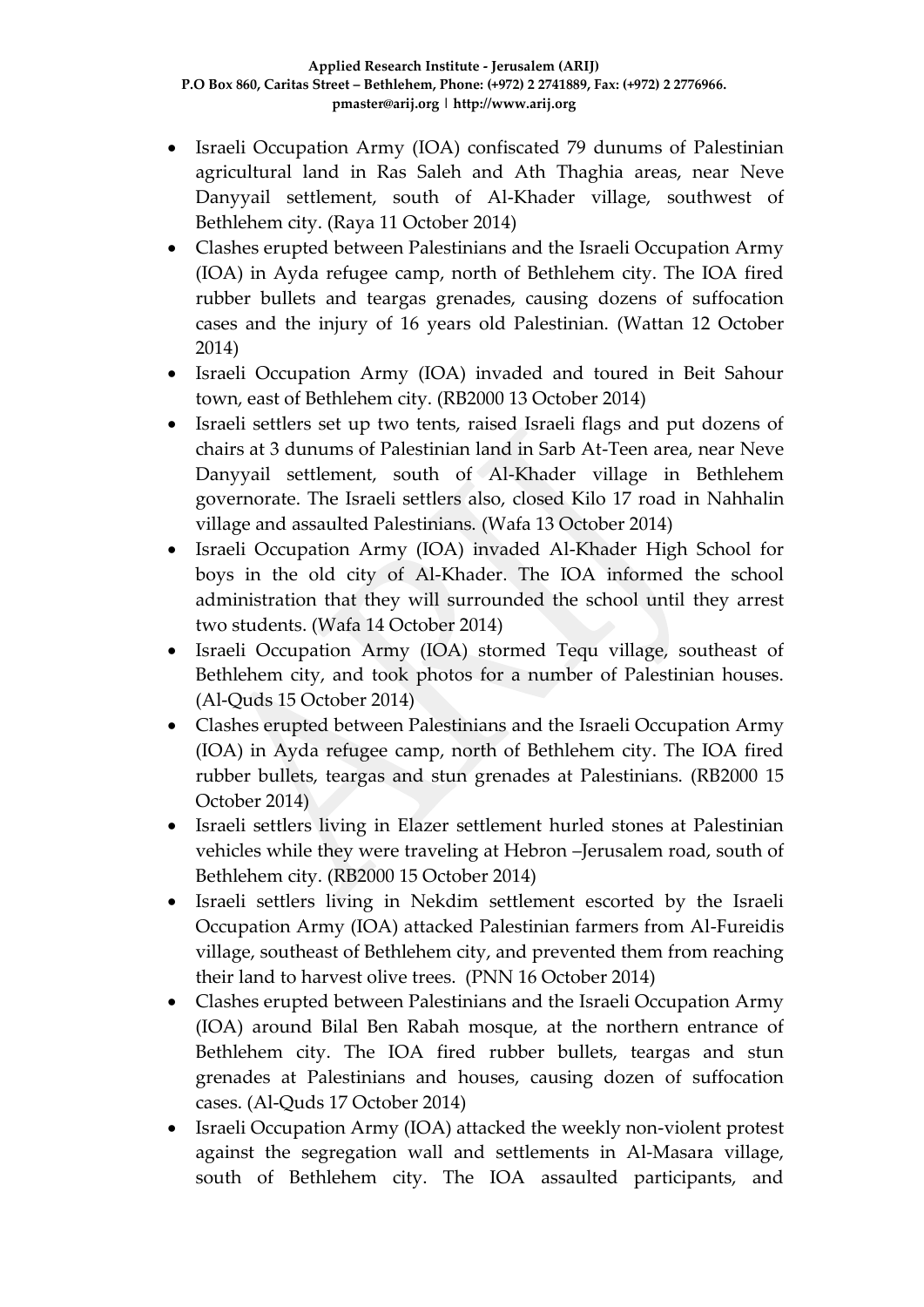prevented them from reaching to the land where the segregation wall build. (Wafa 17 October 2014)

- Israeli settlers uprooted 50 olive trees in Al-Jab'a village, southwest of Bethlehem city. The targeted trees are owned by: Ibrahim Abu Latifah, Mohammad Ahmed Masha'la and Ali Abu Latifah. (Baladna FM 18 October 2014)
- Continue to build 71 more housing units in Har Homa approved. Jerusalem municipality approved the construction of three additional residential neighborhood in East Jerusalem despite international criticism. "Every week, tens of permits available units routinely and for the development of the city". Despite the harsh criticism that Israel had only two weeks before [the tender for the construction of 2,600 housing](http://news.walla.co.il/item/2790133)  [units in the Jerusalem neighborhood of Givat plane](http://news.walla.co.il/item/2790133) , known today (Sunday) that the Jerusalem municipality approved the construction of another 71 new housing units in Har Homa in East Jerusalem. The approval was given in August to "Avisror and Sons" for the project "Avisror heights." The project is spread over an area of four acres and includes three buildings of eight to nine stories, each building 21-27 units. Har Homa is located in a sensitive area that requires the Palestinians under any future agreement. Therefore, this construction entails neighborhood generally harsh international criticism. The Jerusalem Municipality said in response that "building in Jerusalem is continuing and will continue each week are given permits to dozens of units routinely and for the development of the city." [\(Wallah](http://news.walla.co.il/item/2794102) 19 October 2014)
- Israeli Occupation Army (IOA) demolished a carwash in Al-Khader village, southwest of Bethlehem city, and confiscated a vehicle. The targeted structure located at the eastern entrance of the village and owned by Iyad Hussen Issa. During the operation, the IOA closed the eastern entrance of the village. (Wafa & Al-Quds 20 October 2014)
- Clashes erupted between Palestinians and the Israeli Occupation Army (IOA) at the western entrance of Tequ village, southeast of Bethlehem city. The IOA fired stun and teargas grenades, causing dozens of suffocation cases. (Wattan 21 October 2014)
- Israeli Occupation Army (IOA) erected an Israeli military tower at Khirbet Tequ area in Tequ village, southeast of Bethlehem city. The IOA surrounded the tower with fence and raised the Israeli flags. (Wafa 21 October 2014)
- Israeli Occupation Army (IOA) stormed and searched 10 Palestinian houses in Tequ village, southeast of Bethlehem city. The targeted houses owned by: Taisir Issa Abu Mfareh, Yasir Ahmed Al-Amour, Majed Khalil Abu Mfareh, Nassem Musa Abu Mfareh, Ziyad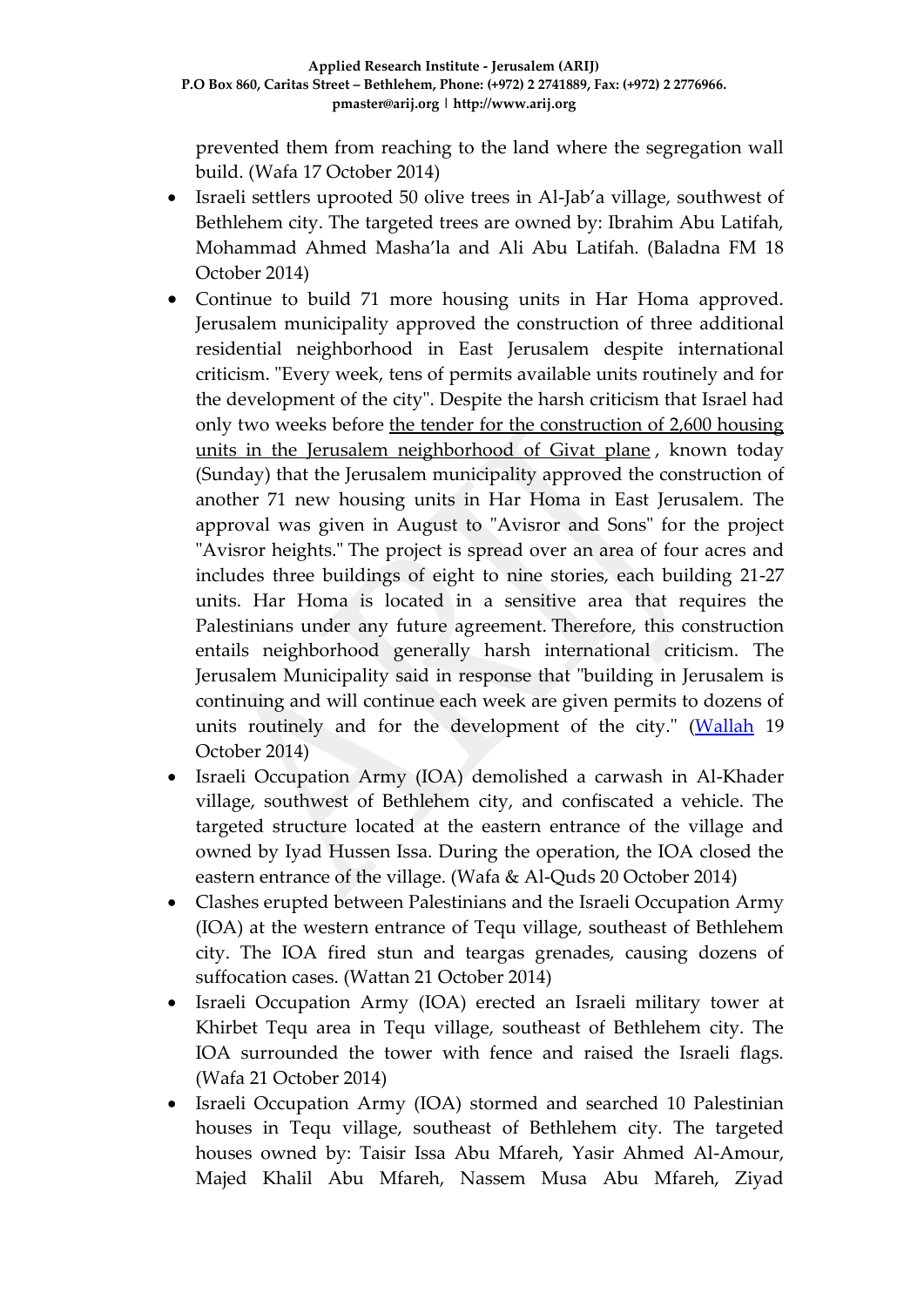Mohammad Al-Amour, Ali Mahmoud Al-Amour, Mohammad Suliman Abu Mrafeh, Diyad Mahmoud Al-Amour and Ahmed Mohammad Abu Mfareh. (Wafa 22 October 2014)

- Israeli Occupation Army (IOA) invaded an archeological area in Tequ village, southeast of Bethlehem city, and took photos for the area. (RB2000 23 October 2014)
- Israeli settlers living in Betar Illit settlement hurled stones at Palestinian vehicles while they were at Wadi Al-Baqara area at the entrance of Nahhalin village, west of Bethlehem city. (RB2000 23 October 2014)
- Israeli Occupation Army (IOA) stationed at the western entrance of Beit Fajjar village, south of Bethlehem city. The IOA stopped and searched Palestinian vehicles. (Al-Quds 24 October 2014)
- Clashes erupted between Palestinians and the Israeli Occupation Army (IOA) at the northern entrance of Bethlehem city. The IOA fired rubber bullets and teargas grenades, causing dozens of suffocation cases. During the clashes, the IOA arrested a Palestinian. (Al-Quds 24 October 2014)
- Israeli Occupation Army (IOA) raided the weekly non-violent protest against the segregation wall and settlements in Al-Masara village, south of Bethlehem city. During the operation, the IOA closed the main entrance of the village and prevented Palestinians from entering or leaving the village. (Wattan 24 October 2014)
- Clashes erupted between Palestinians and the Israeli Occupation Army (IOA) in Ayda refugee camp, north of Bethlehem city. The IOA fired rubber bullets and teargas grenades, causing dozens of suffocation cases. During the clashes, the IOA arrested Ahmed Ja'ara (13 years). (Al-Quds 25 October 2014)
- Israeli Occupation Army (IOA) confiscated a mobile home from Sahil Al-Baq'a area, west of Tequ village, southeast of Bethlehem city. The targeted mobile home is owned by Nedal Ash-Shwiki. (Al-Quds 27 October 2014)
- Clashes erupted between Palestinians and the Israeli Occupation Army (IOA) at the eastern entrance of Ayda refugee camp, north of Bethlehem city. The IOA fired teargas and stun grenades, causing dozens of suffocation cases. (Al-Quds 28 October 2014)
- Israeli Occupation Army (IOA) raided and toured in Beit Jala town, west of Bethlehem city. (Al-Quds 28 October 2014)
- Israeli Occupation Army (IOA) fired stun and teargas grenades at a Palestinian school in Al-Khader village, southwest of Bethlehem city. (Al-Quds 28 October 2014)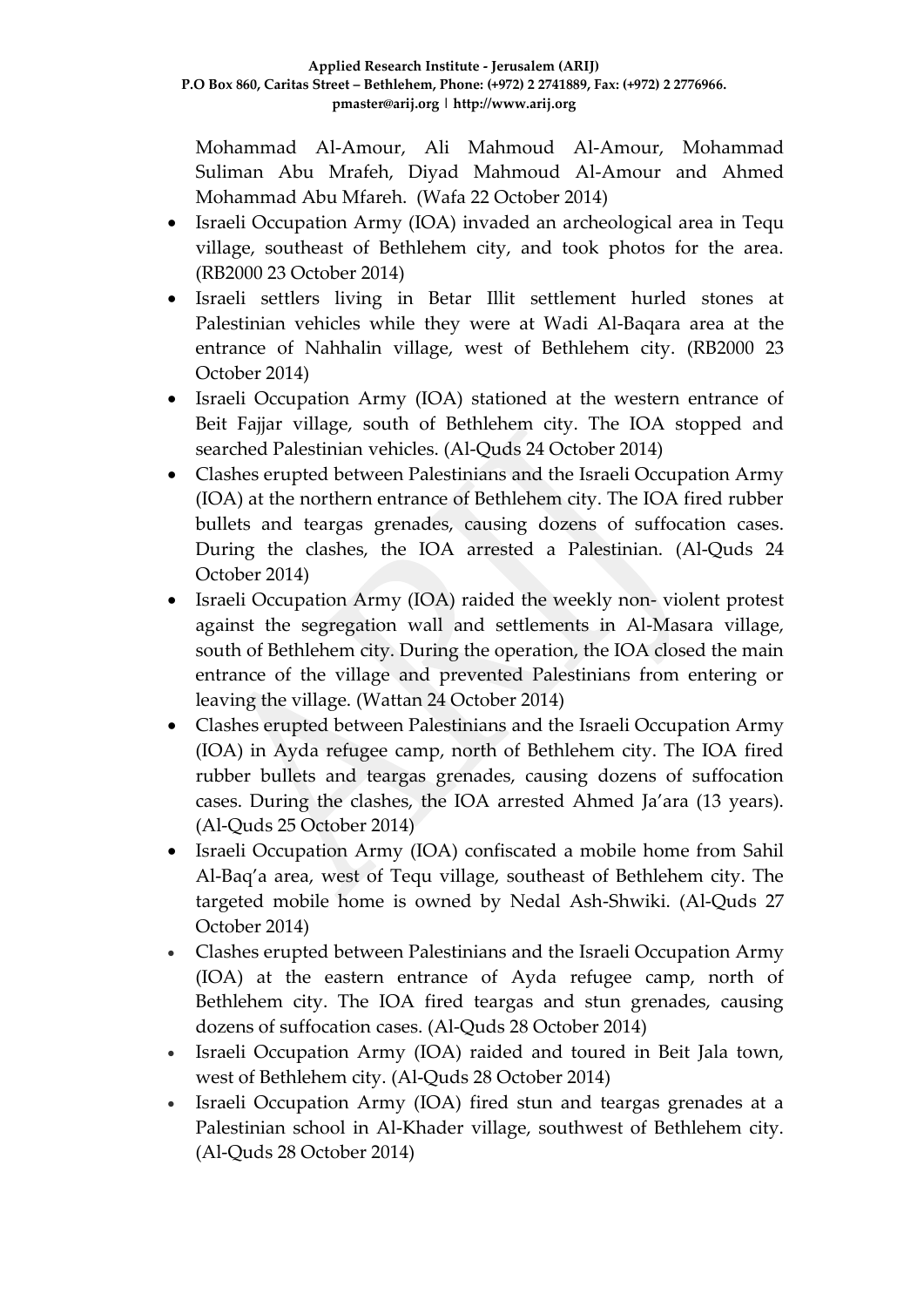- Israeli Occupation Army (IOA) handed out military orders to demolish a 140 square meters house and to stop the construction in 100 square meters house in Um Rukba area in Al-Khader village, southwest of Bethlehem city. The targeted houses are owned by: Khalid Saleh Salah and Mohammad Ali Salem Musa. (RB2000 30 October 2014)
- Israeli Occupation Army (IOA) attacked the weekly non-violent protest against the Segregation wall and settlements in Al-Masara village, south of Bethlehem city. The IOA prevented Palestinians from reaching confiscation land. (Wattan 31 October 2014)
- Israeli Occupation Army (IOA) stormed Wadi Fukin village, west of Bethlehem city. As result, clashes erupted between Palestinians and the IOA, where the IOA fired rubber bullets, teargas and stun grenades, causing dozens of suffocation cases. (Al-Quds 31 October 2014)

# **Jenin**

- Clashes erupted between Palestinians and the Israeli Occupation Army (IOA) in Deir Abu De'if village, west of Jenin city. The IOA fired metal bullets and teargas grenades. (Wattan 1 October 2014)
- Israeli Occupation Army (IOA) raided and searched more than 20 Palestinian houses in several areas in Jenin city, and questioned the residents. Clashes erupted between Palestinians and the Israeli Occupation Army (IOA), where the IOA fired metal bullets and stun grenades. A number of targeted houses are owned by: Abu Rabe' As-Sa'di. Bassam As-Sa'di, Aboud As-Sa'di, Abu Abed As-Sa'di, Abu Munir Al-Arsan, Ala, Al-Badawi, Mohammad Al-Koushi and Abu Raghib As-Sa'di. During the operation, the IOA arrested Shadi Al- 'Antir. (Safa 2 October 2014)
- Israeli settlers set fire in a landfill near Umm Ar-Rihan natural reserve, west of Jenin city. Dozens of olive trees were torched. (NBPRS 3 October 2014)
- Israeli Occupation Army (IOA) stormed and toured in Jenin city. The IOA erected a military checkpoint at the eastern entrance of the city. The IOA stopped and searched Palestinian vehicles and checked ID cards. (Wafa 7 October 2014)
- Israeli Occupation Army (IOA) erected a military checkpoint at the eastern entrance of Yabad town, west of Jenin city. The IOA stopped and searched Palestinian vehicles and checked ID cards. (Wafa 8 October 2014)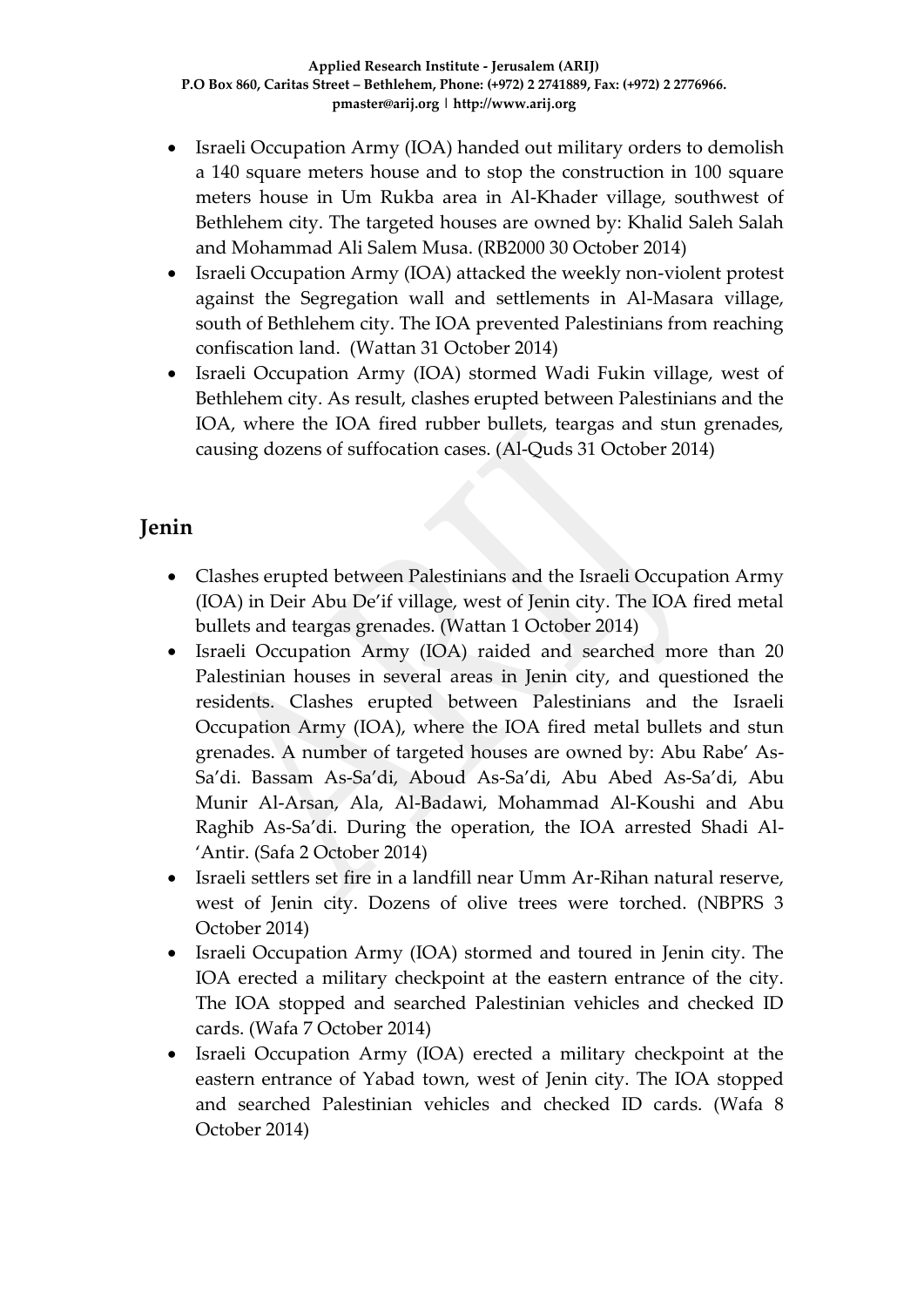- Israeli Occupation Army (IOA) erected a sudden military checkpoint near 'Ajja village, south of Jenin city. The IOA stopped and searched Palestinian vehicles and checked ID cards. (Pal Info 9 October 2014)
- Dozens of Palestinians suffered gas inhalation during clashes that erupted between Palestinians and the Israeli Occupation Army (IOA) in Al-'Araqa village, west of Jenin city. The IOA fired teargas grenades at Palestinians and houses. (Wafa 12 October 2014)
- Israeli Occupation Army (IOA) confiscated a Palestinian vehicle after stopping it at a sudden checkpoint erected by the IOA at Jenin-Haifa Street, west of Jenin city. (Wattan 12 October 2014)
- Israeli Occupation Army (IOA) invaded and toured in Arraba, Qabatiya, Misliya, Az-Zababida, and Meithalin villages in Jenin governorate. (Wafa 14 October 2014)
- Israeli Occupation Army (IOA) occupied a Palestinian house in Yabad town, west of Jenin city, and transformed it to a military base. The targeted house is owned by Waleed Mas'oud Abu Bakir. During the operation, the IOA invaded and searched a number of Palestinian houses and stores. Three of the targeted houses and stores are owned by: Aws Mohammad Hamarsha, Sharef Salem Hamarsha and Talal Salem Hamarsha. (Al-Quds 14 October 2014)
- Clashes erupted between Palestinians and the Israeli Occupation Army (IOA) in Anza village, south of Jenin city. The IOA fired teargas grenades, causing dozens of suffocation cases. (Wafa 15 October 2014)
- Israeli Occupation Army (IOA) detained and questioned a number of Palestinian farmers and volunteers while they were harvesting olive trees in Zabuba and Rummana villages, northwest of Jenin city. (Wafa 16 October 2014)
- Israeli Occupation Army (IOA) erected a military checkpoint near At-Tarem village, west of Jenin city. The IOA stopped and searched Palestinian vehicles and checked ID cards. (Wafa 16 October 2014)
- Israeli Occupation Army (IOA) detained dozens of Palestinians and their vehicles at Dotan military checkpoint, west of Jenin city. (Wafa 16 October 2014)
- Israeli Occupation Army (IOA) stormed Yabad town, west of Jenin city, and threatened to uproot a number of trees in Al-Malol area in the town. During the operation, the IOA erected a military checkpoint in the town, stopped and searched Palestinian vehicles and checked ID cards. (Wafa 17 October 2014)
- Israeli Occupation Army (IOA) invaded Yadad town, west of Jenin city and fired teargas and stun grenades at Palestinians, causing dozens of suffocation cases. (Raya 18 October 2014)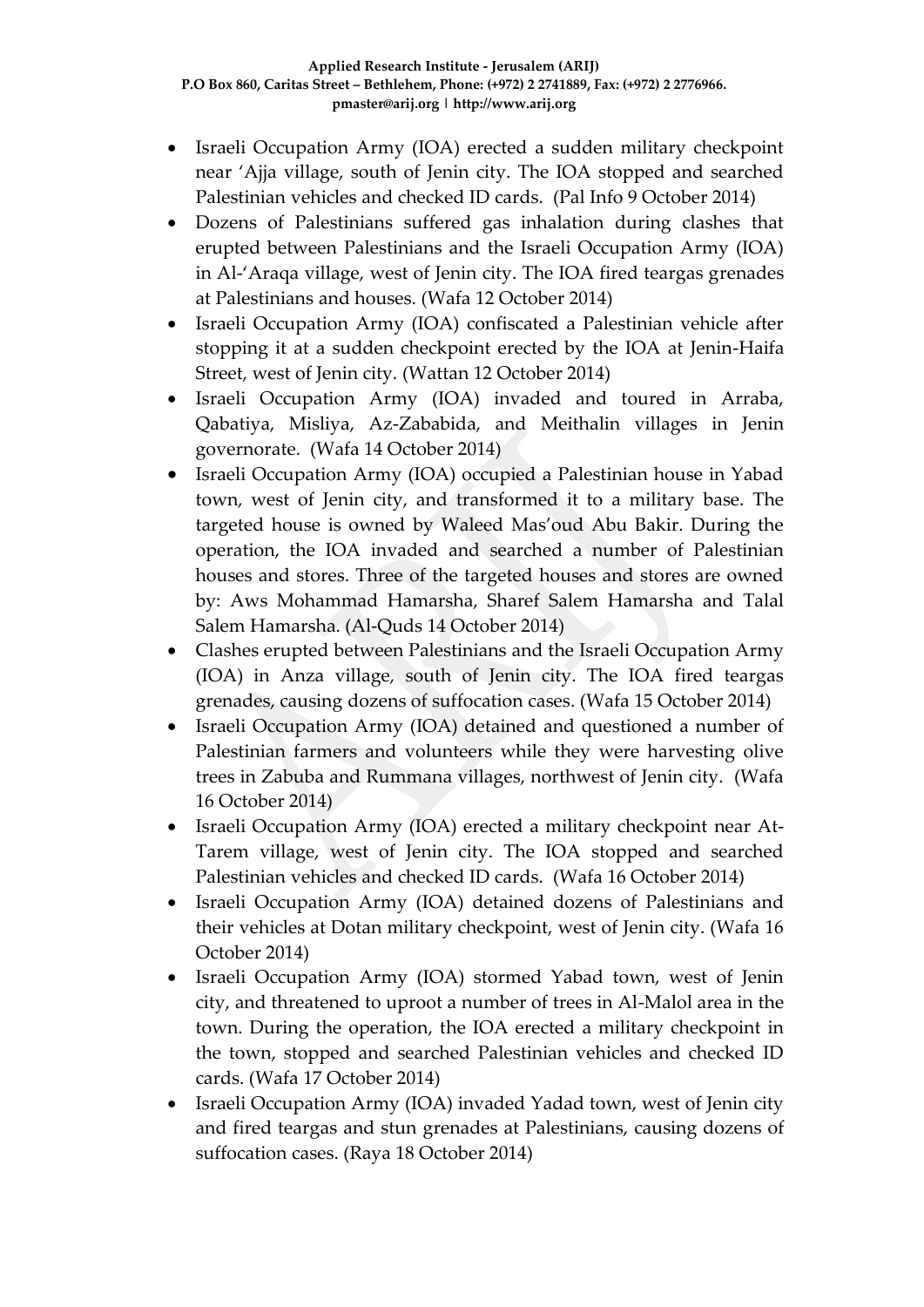- Clashes erupted between Palestinians and the Israeli Occupation Army (IOA) in Zububa village, northwest of Jenin city. The IOA fired teargas and stun grenades, causing dozens of suffocation cases. During the operation, the IOA stormed and searched a Palestinian house owned by Haitham Ja'aysah. The IOA also, erected a military checkpoint between Zububa and Rummana villages, where the IOA stopped and searched Palestinian vehicles and checked ID cards. (Wafa 22 October 2014)
- Clashes erupted between Palestinians and the Israeli Occupation Army (IOA) in Yabad town, west of Jenin city. The IOA fired metal bullets, teargas and stun grenades, causing dozens of suffocation cases. During the clashes, the IOA erected a military checkpoint at the eastern entrance of Yabad town, stopped and searched Palestinian vehicles and checked ID cards. (Waf 23 October 2014)
- Clashes erupted between Palestinians and the Israeli Occupation Army (IOA) in 'Ajja village, south of Jenin city. The IOA fired rubber bullet, teargas and stun grenades, causing dozens of suffocation cases. (Wafa 24 October 2014)
- Israeli Occupation Army (IOA) stormed and toured at the southern neighborhood of Yabad town, west of Jenin city. The IOA also erected a military checkpoint at the entrance of the town, stopped and searched Palestinian vehicles and checked ID cards. (Pal Info 26 October 2014)
- Israeli Occupation Army (IOA) erected a military checkpoint at the entrance of Kafr Qud village, west of Jenin city. The IOA stopped and searched Palestinian vehicles and checked ID cards. (Wafa 26 October 2014)
- Clashes erupted between Palestinians and the Israeli Occupation Army (IOA) after the IOA invaded and toured in several areas and neighborhoods in Jenin city. The IOA fired metal bullets and stun grenades, causing the injury of a Palestinian. (Wafa 28 October 2014)
- Israeli Occupation Army (IOA) invaded and searched dozens of areas and neighborhoods in Al-Yamun village, northwest of Jenin city. (Pal Info 28 October 2014)
- Clashes erupted between Palestinians and the Israeli Occupation Army (IOA) in Yabad town, west of Jenin city. The IOA fired live bullets, teargas and stun grenades, causing dozens of suffocation cases and the injury of three people identified as: Mohammad Abdalla Amarnih, Amjad Hamarsha and Sharaf Ad-Diyn Mohammad. During the clashes, the IOA detained and questioned Aref Mohammad Abu Salah and his brother Jamel. (Maannews & Al-Quds 29 October 2014)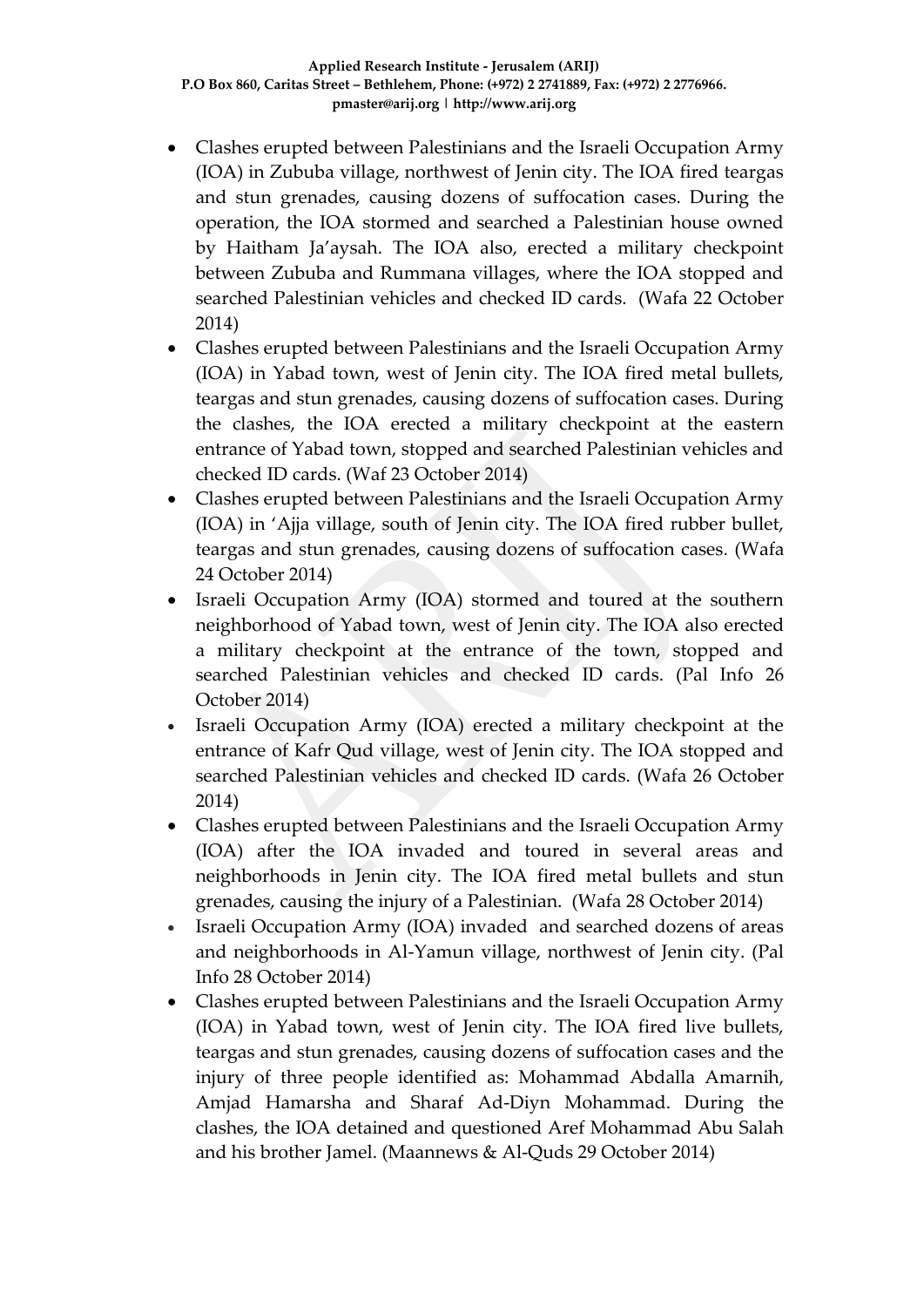# **Jerusalem**

- Israeli settlers escorted by the Israeli Occupation Army (IOA) stormed Al-Aqsa mosque in Jerusalem city and toured in its courtyard, and performed Talmudic rituals. During the operation, the IOA arrested two Palestinians while they were at the courtyard of Al-Aqsa mosque. (Maannews 1 October 2014)
- The IDF Civil Administration ordered the expropriation of land between the a Palestinian village of Hizmeh and Adamn settlement, both of which are located just north of Jerusalem, so as to widen the local road (437) there to have two lanes and ease traffic congestion. The total area of land 5.4 dunums of land. [\(Israel National News](http://www.israelnationalnews.com/News/News.aspx/185669#.VCulvPmSypc) 1 October 2014)
- Israeli Occupation Army (IOA) raided a Palestinian culture center in Ash-Sheikh Jarrah neighborhood in Jerusalem city, and handed the Head of the center an order prevented them from celebration the launch of a book. (SilwanIC 2 October 2014)
- Israeli settlers escorted by the Israeli Occupation Army (IOA) stormed Al-Aqsa mosque in Jerusalem city and toured in its courtyard. (Wafa 2 October 2014)
- Rightist group's job offer: \$136 a day for guarding new East Jerusalem apartment. Right-wing group aims to protect 25 homes in East Jerusalem's Silwan neighborhood. Right-wing group Elad is looking for "armed persons" to guard the houses in East Jerusalem's Silwan neighborhood that the NGO occupied Monday night, an Elad official told Haaretz. On Wednesday, Elad published an ad on right-wing social networks offering 500 shekels (\$136) a day for temporarily living in an apartment and guarding it. Before dawn the day before, dozens of young Jewish people entered 25 apartments in seven buildings in the City of David, a site in the heart of Silwan. The buildings had been bought in recent years for Elad by a company registered abroad. When moving in, the settlers were accompanied by police officers and privately hired security guards. Silwan residents say the settlers have locked themselves in the buildings and are still being guarded by the police. According to Elad's ad, "We are looking for people who can stay in the apartments and watch them until families move into them. The work will probably take 10 to 30 days (perhaps even more). The daily wage is 500 shekels gross. The workers will stay in the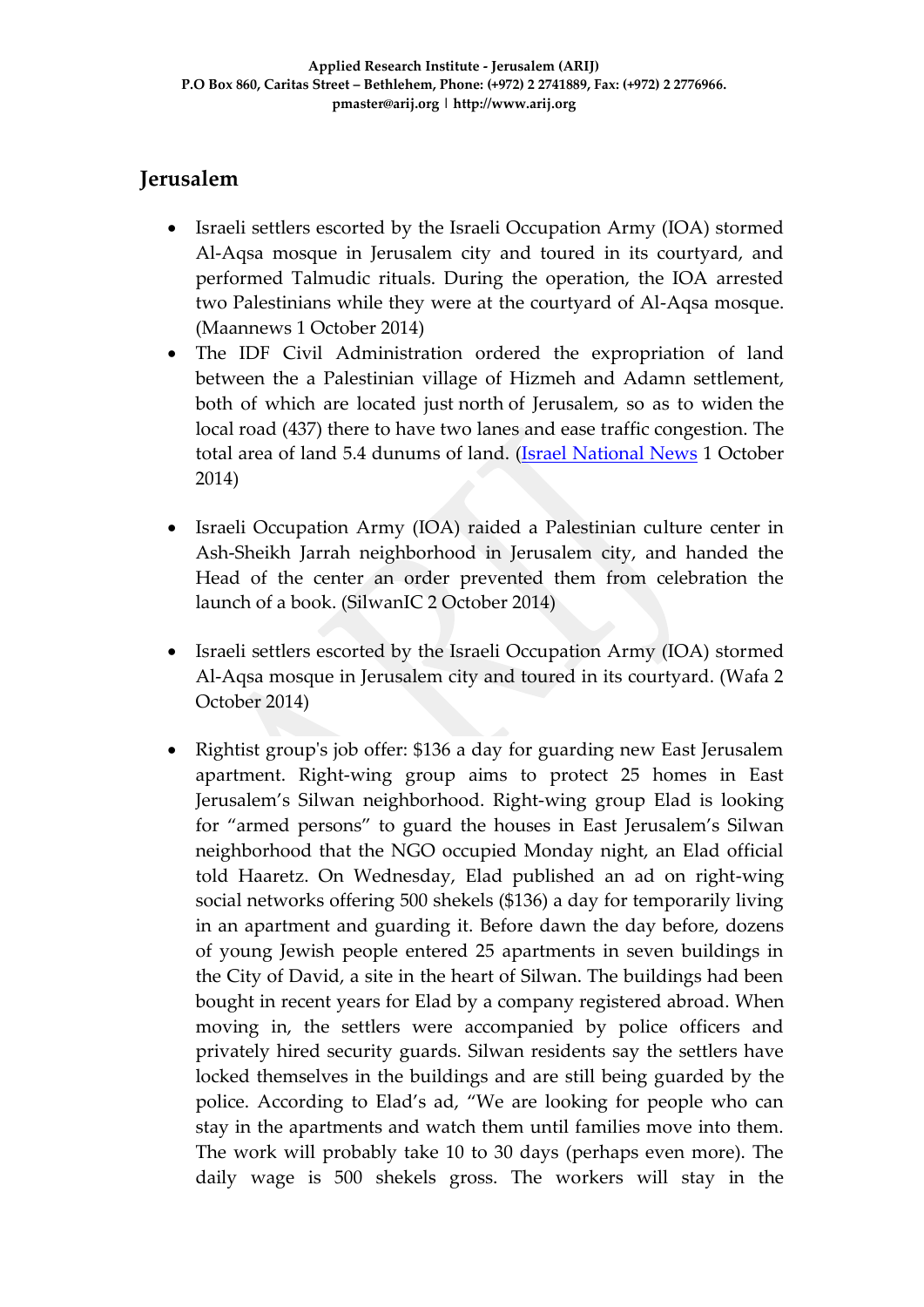apartments and guard them until they are inhabited by families. Only suitable applicants will be accepted. Please pass this on to friends." An Elad official added that the group was seeking "armed persons from combat units who are ready to commit to a minimum of 10 days of work .... In principle, you're supposed to be quiet and simply occupy the compound." Asked for details on what the job entails, she said: "You're not the security guard .… There are security guards and police when needed, and there's someone to supervise you and call to make sure everything is all right all the time. We don't need you as a security guard. As far as we're concerned, you live in the house, but it's better if you have a weapon." Elad would be the employer. "I think the payment would be by bank transfer," the official said. "You come and fill out forms. [\(Haaretz](http://www.haaretz.com/news/national/.premium-1.618745) 2 October 2014)

- Israeli Occupation Army (IOA) imposed a military blockade on the old city of Jerusalem and a number of neighborhoods in Jerusalem city, to allows Israeli settlers to reach safely to the Willing wall, west of Al-Aqsa mosque, to celebrate "Yom Kippur" holiday. (Wafa 3 October 2014)
- Council builds West Bank bypass on Palestinian-owned land, for Israelis only. Mateh Binyamin says it is solving a traffic problem for Israelis at a busy West Bank intersection north of Jerusalem. Critics label it unimpeded apartheid. An Israeli regional council has illegally built a road on privately owned Palestinian land in the West Bank, allowing Israeli citizens to avoid traffic jams at a busy junction north of Jerusalem. The bypass is not accessible to Palestinians from the West Bank. Route 437 runs northeast of Jerusalem through the West Bank and is used by both Palestinians and Israelis. It feeds into Route 60 – the main north-south highway in the area – and is the scene of frequent afternoon traffic jams near the Jewish settlement of Geva Binyamin (also known as Adam). In recent years, Jewish residents of the area have complained about major traffic congestion getting onto Route 60. In an effort to relieve congestion at the intersection, this week the Civil Administration issued an order expropriating 5.4 dunams (a little over an acre) of privately owned Palestinian land, to widen the highway near the Adam junction. Palestinians contend that the plan could result in the demolition of several privately owned buildings at the site. However, in addition, in recent weeks the Mateh Binyamin regional council has arranged an alternative route for Israeli motorists in the afternoon hours, over privately owned Palestinian land. At 3 P.M., a gate is opened at the settlement, which adjoins the main highway. A guard at the site said Israelis may enter what he claims is land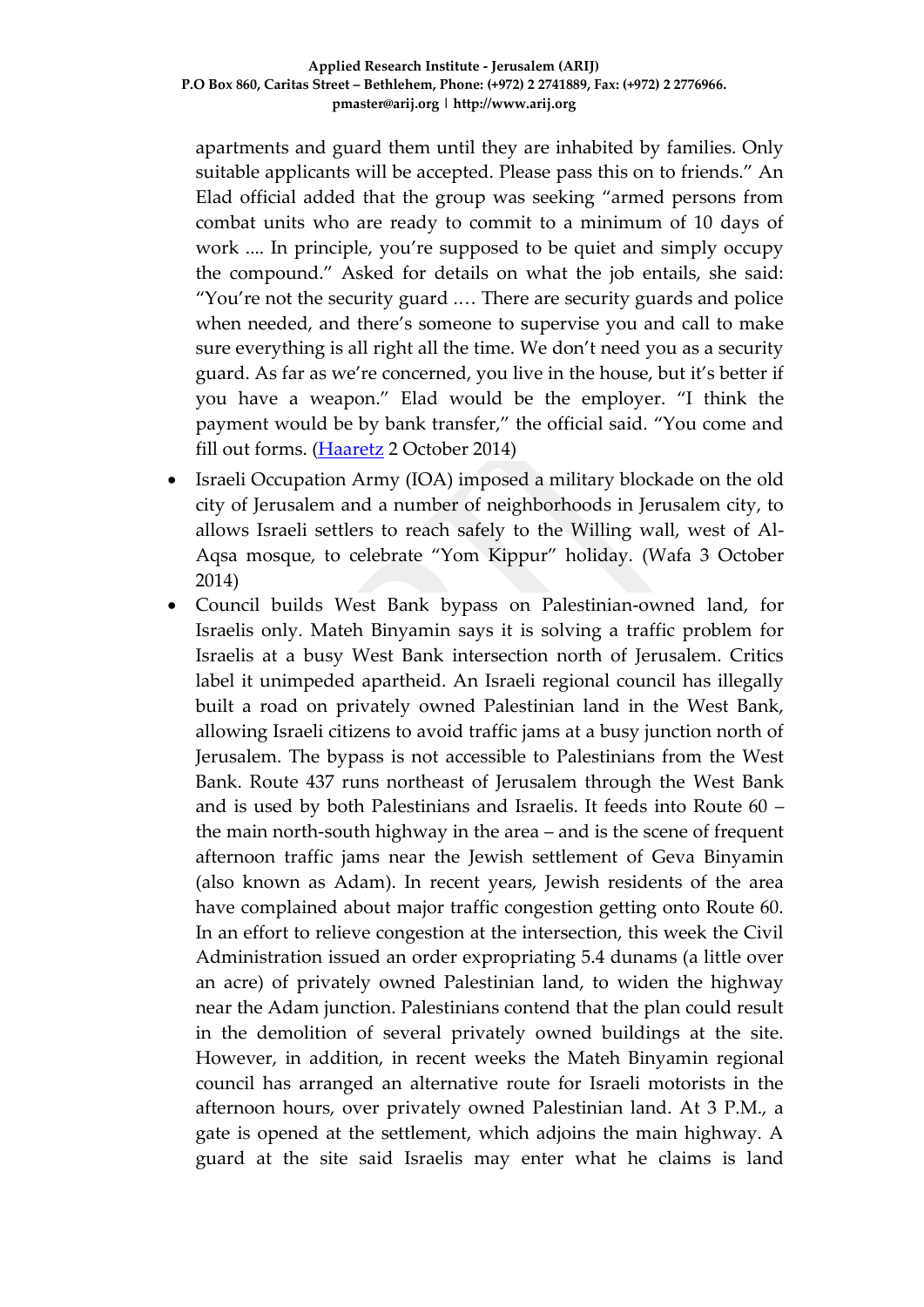belonging to the settlement to bypass the traffic. In the evening, the gate is closed and all traffic is redirected to the main road. The road was built without any authorization from the Civil Administration (the Defense Ministry agency that constitutes the civil authority in Israelicontrolled parts of the West Bank). A demolition order has been issued for the proposed new route, a portion of which is a security patrol route for the settlement – paved at the initiative of the Israel Defense Forces. But the IDF has not stopped motorists from using the new bypass route. Dror Etkes, a researcher into settlement activity, told Haaretz that the new road was paved on an illegal thoroughfare that the settlement built illegally in 2002-2003 to expand Geva Binyamin's boundaries. Portions of it cross land owned by residents of the nearby Palestinian village of Jaba, he claimed. The coordinator of government activities in the territories, of which the Civil Administration is a part, provided a response that related to Route 437 but not the new road through the settlement itself. "The new highway serves both Palestinians and Israelis," a spokesperson said. "First and foremost it was renovated to improve safety due to the many accidents that have taken place there. In addition, the renovation of the highway will reduce traffic congestion in the region for all its residents." Mateh Binyamin regional council responded: "The Adam-Hizmeh highway was declared a dangerous road from a safety and security standpoint by professionals, because it doesn't have an alternative access route and, in the event of an accident or security incident, it is not possible to reach [the scene] to evacuate the injured. [\(Haaretz](http://www.haaretz.com/news/national/.premium-1.618995) 3 October 2014)

- Israeli resources published a plan done by the Israeli Ministry of Tourism to allows Israeli settlers entering Al-Aqsa mosque in Jerusalem city from Al-Qataneen gate instead of Al-Magharbiah gate. (Raya 6 October 2014)
- Clashes erupted between Palestinians and the Israeli Occupation Army (IOA) at Hutta gates (one of Al-Aqsa mosque gates) in Jerusalem city, after the IOA prevented Palestinians under the age of 50 years from entering Al-Aqsa mosque. The IOA also, prevented Palestinians came from Gaza strip from entering the mosque, and detained their ID cards. (RB2000 7 October 2014)
- Clashes erupted between Palestinians and the Israeli Occupation Army (IOA) at the courtyard of Al-Aqsa mosque in Jerusalem city, after the IOA stormed the mosque, to allows settlers to visit it. The IOA fired rubber bullets and stun grenades and assaulted a number of Palestinians. In the early morning, the IOA prevented Palestinians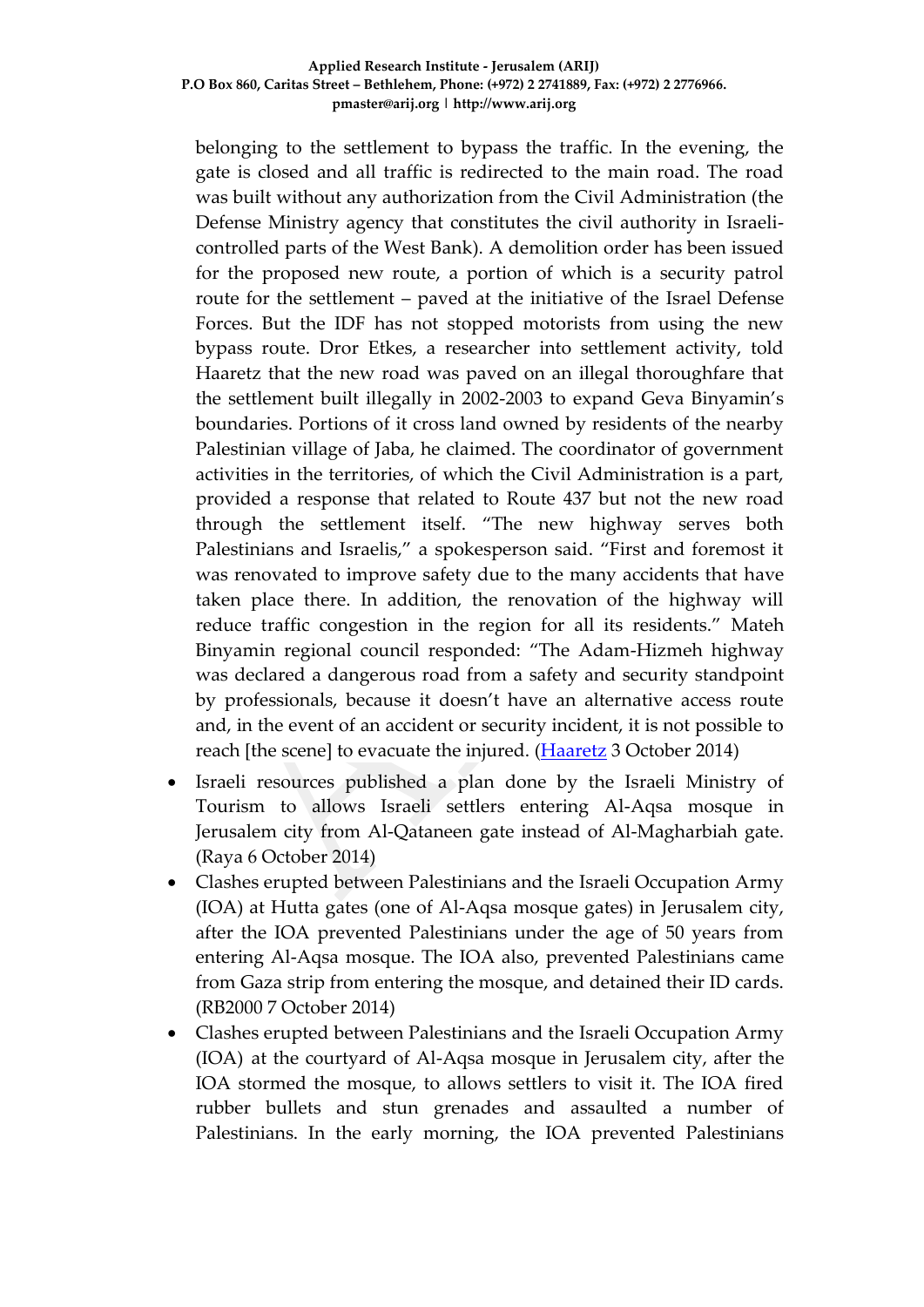under the age of 60 years from entering the mosque. (RB2000 8 October 2014)

- Israeli settler stormed Hush Ash-Shahabi area, which located near Al-Aqsa mosque in Jerusalem city and near the Iron gate. The Israeli settlers performed specially rituals at Ribat Al-Kurd wall. (Wafa 9 October 2014)
- Clashes erupted between Palestinians and the Israeli Occupation Army (IOA) in Silwan town in Jerusalem city. The IOA fired rubber bullets and stun grenades, causing the injury of 7 people. (SilwanIC 10 October 2014)
- Israeli Occupation Army (IOA) prevented Palestinians under the age of 50 years from entering Al-Aqsa mosque in Jerusalem city. (SilwanIC 10 October 2014)
- Israeli sources revealed on Thursday that work had begun to build around 600 housing units in four settlements in Arab East Jerusalem, while construction works continued in various other settlements in the city and in the West Bank. Israeli weekly newspaper "Kol Ha'er" said that the Israeli company A. Aharon had successfully completed the marketing and sale of a new posh project in the settlement of Pisgat Zeev entitled "Nativ Hamzolot", north of Jerusalem. The project includes four buildings each including six housing areas and a total of 24 housing units. The units are expected to be inhabited within 20 months. The same company marketed the "Novi Hapesga' project in the same settlement that includes 22 housing units. The company has also begun the project "Tovi Adumim" in the settlement of Maaleh Adumim that includes 14 housing units in two buildings. It will also begin a new housing project in Gilo called "Medorgi Gilo" with 88 housing units in four buildings. In the Neve Yacov settlement, the company is building 165 housing units. More units are being marketed in Har Homa (Mt. Abu Ghneim) settlement with 142 housing units in three buildings. The company has recently won a tender for the construction of 92 housing units in Pisgat Zeev. [\(En. Al-Quds](http://en.alquds.com/en/stories/1833) 10 October 2014)
- Israeli Occupation Army (IOA) fired teargas and stun grenades at the courtyard of a Palestinian school in Abu Dis town, east of Jerusalem city. As a result, dozens of Palestinian students and teachers suffered gas inhalation. (Wattan 12 October 2014)
- Israeli settlers escorted by the Israeli Occupation Army (IOA) preformed Talmudic rituals at Al-Buraq gate in the old city of Jerusalem. (Wattan 12 October 2014)
- Israeli Occupation Army (IOA) stormed the courtyard of Al-Aqsa mosque in Jerusalem city and attacked Palestinians. Clashes erupted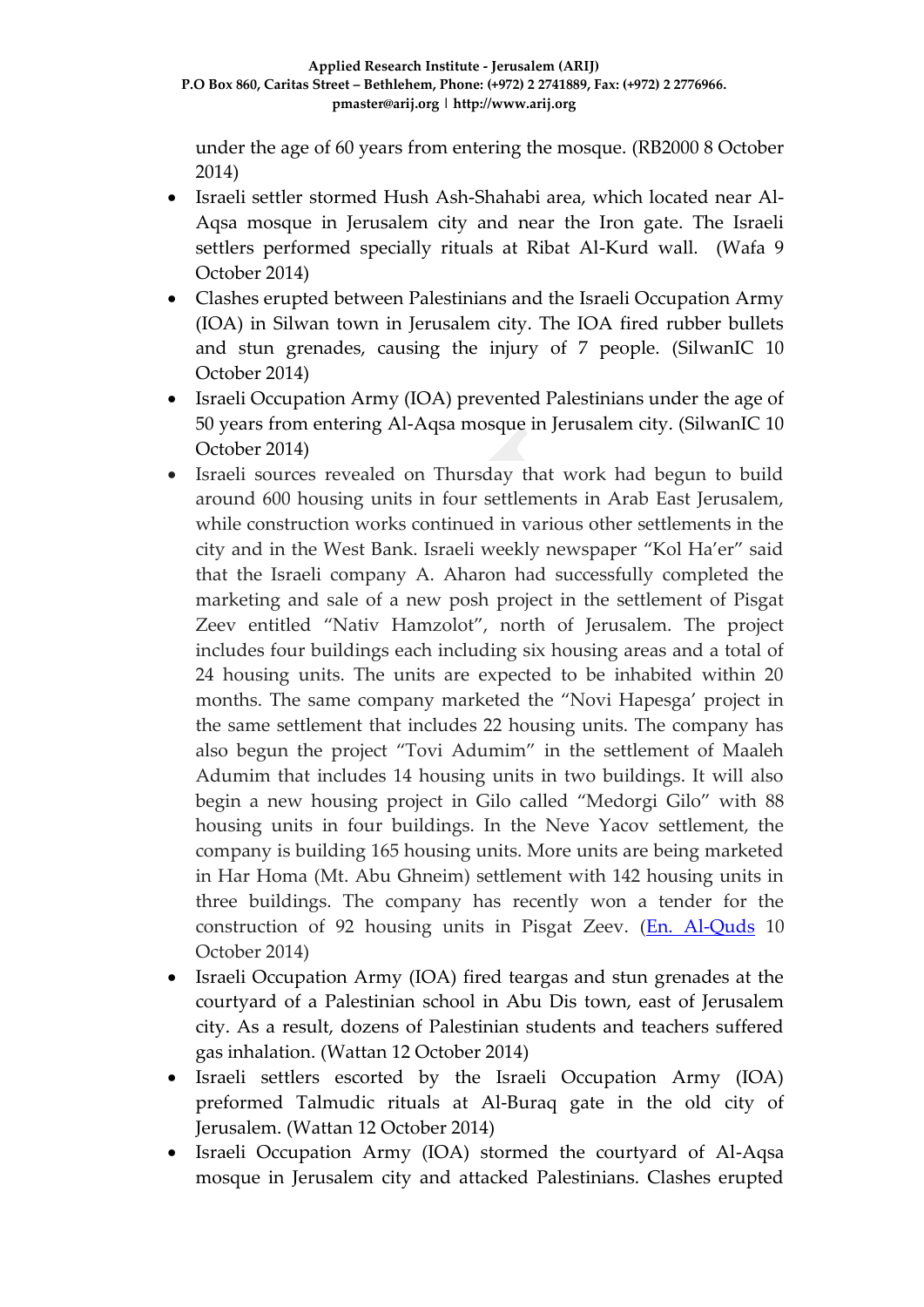between Palestinians and the IOA, where the IOA fired teargas and stun grenades, causing dozens of suffocation cases and the injury of others. At the same time. Moshi Filjin and a group of Israeli settlers escorted by the IOA stormed Al-Aqsa mosque and toured in its courtyard. (Wafa 13 October 2014)

- Israeli settlers tried to kidnap Majd Majed Hzienah (4 years) from As-Sa'diya neighborhood in the old city of Jerusalem. (NBPRS 13 October 2014)
- Israeli Occupation Army (IOA) chased three Palestinian children while they were in their way to school in Silwan town in Jerusalem city. One of them was identified as Mahmoud Sa'ada (14 years), he fall from a high and broke his leg, and the IOA arrested Ali Da'na (14 years). (Maannews 14 October 2014)
- Israeli Occupation Army (IOA) tightened its procedures at the entrances of Al-Aqsa mosque in Jerusalem city, and prevented the Palestinians under the age of 60 years from entering the mosque. The IOA also, assaulted Omar A; Kaswani; the director of Al-Aqsa mosque, and arrested Muhannad Idrees after assaulting him. At the same time, more than 200 Israeli settlers escorted by the IOA stormed Al-Aqsa mosque in toured in its courtyard. (Wafa 14 October 2014)
- Israeli Occupation Authorities decided to tighten its procedures at the entrain of Palestinians to Al-Aqsa mosque in Jerusalem city, by preventing Palestinians under the age of 50 years from entering it. As a result, clashes erupted between Palestinians and the Israeli Occupation Army (IOA) in several neighborhoods in the old city of Jerusalem. The IOA fired rubber bullets and teargas grenades, causing dozens of suffocation cases and the injury of others. (Maannews & Wafa 15 October 2014)
- Clashes erupted between Palestinians and the Israeli Occupation Army (IOA) in Al-Issawiya town in Jerusalem city. (Wafa 15 October 2014)
- Clashes erupted between Palestinians and the Israeli Occupation Army (IOA) in Shufat refugee camp in Jerusalem city. (Wafa 15 October 2014)
- Clashes erupted between Palestinians and the Israeli Occupation Army (IOA) in Anata town, northeast of Jerusalem city. (Wafa 15 October 2014)
- Clashes erupted between Palestinians and the Israeli Occupation Army (IOA) in Ras Al-Amoud neighborhood in Silwan town in Jerusalem, city. The IOA fired rubber bullets, causing the injury of a Palestinian. The IOA also, stormed and searched the office of "Silwan club". In Wadi Hilweh neighborhood in Silwan town, the IOA removed Palestinian flags from the roofs of the houses. (Maannews 15 October 2014)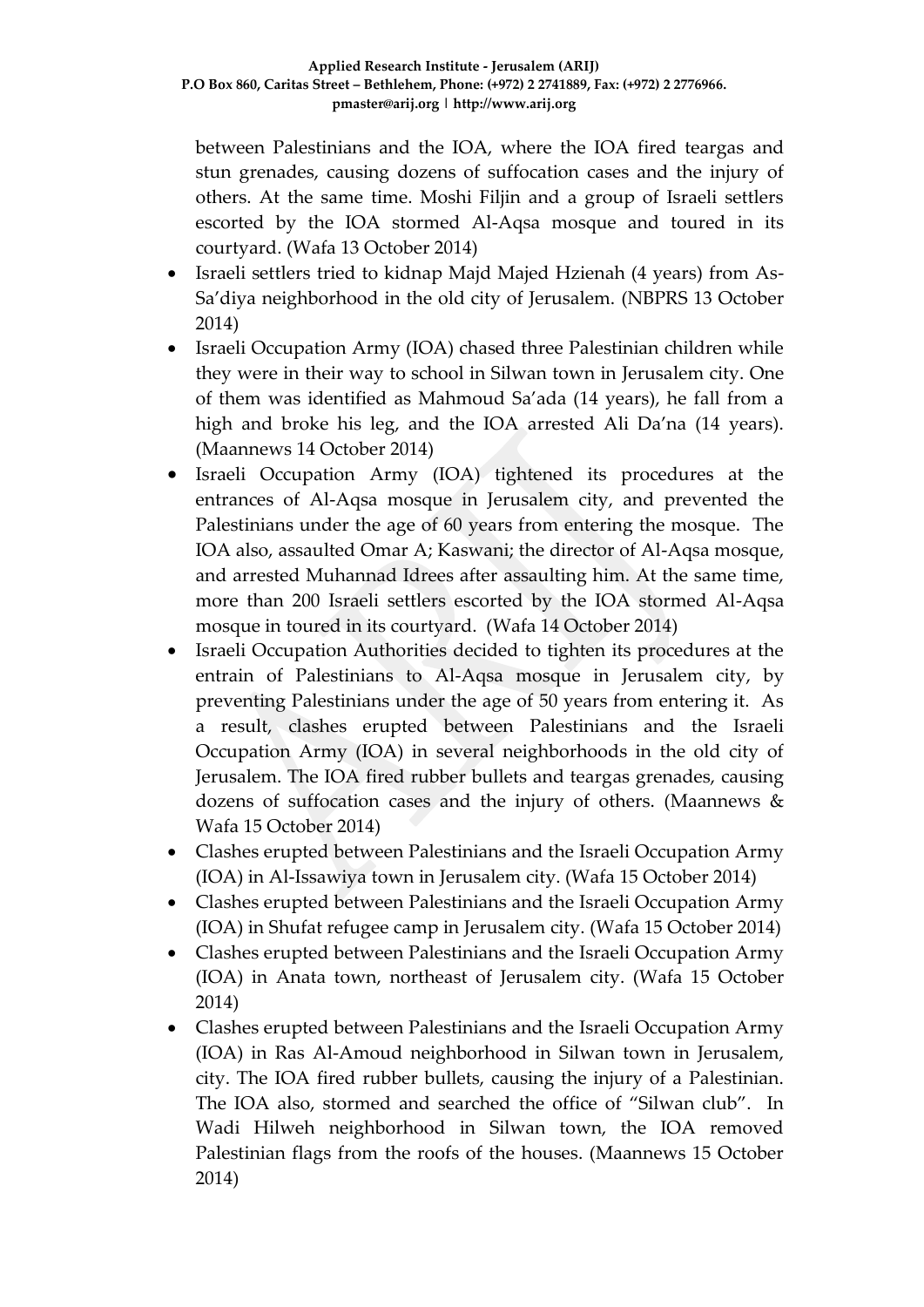- Israeli settlers escorted by the Israeli Occupation Army (IOA) stormed Al-Aqsa mosque in Jerusalem city and toured in its courtyard. (RB2000 15 October 2014)
- Clashes erupted between Palestinians and the Israeli Occupation Army (IOA) in several neighborhoods in the old city of Jerusalem. The IOA fired teargas and stun grenades at Palestinians, causing dozens of suffocation cases. During the clashes, the IOA tightened its procedures in the city and at the entrances of Al-Aqsa mosque, where the Palestinians under the age of 50 years prevented from entering the mosque. (Wafa 17 October 2014)
- Israeli Occupation Authorities forced Ameen Abd al Haq to demolish his house in As-Sweeh neighborhood in Ras Al-Amoud town in Jerusalem city. (Al-Quds 18 October 2014)
- Israeli settlers escorted by the Israeli Occupation Army (IOA) stormed Al-Aqsa mosque in Jerusalem city and toured in its courtyard. (Safa 19 October 2014)
- Israeli Occupation Authorities forced Samir Meswada to demolish his 90 square meters house in Ras Al-Amoud neighborhood in Jerusalem city. The targeted house is inhabited by 8 Palestinians. (SilwanIC 19 October 2014)
- Israeli settlers took over two Palestinian buildings each buildings consist of 3 floors and 5 apartments (in total 10 apartments) in the middle neighborhood in Silwan town, south of Jerusalem city. The targeted buildings are owned by: Salah Ar-Rajabi and Amran Al-Qawasmi. (SilwanIC 20 October 2014)
- The Israeli Knesset (national legislature) decided to discuss the division of Al-Aqsa mosque project next month. The suggested project states dividing the historical site and third holiest place in Islam, between Palestinian Muslims and Israeli settlers. According to this project, Jews will be given specific times and places for their religious Talmudic rituals. The project will be discussed after it was formed by the Israeli parliament and passed on to the Knesset. [\(PNN](http://english.pnn.ps/index.php/politics/8387-al-aqsa-mosque-division-project-to-be-discussed-in-the-kenesset-next-month) 20 October 2014)
- Clashes erupted between Palestinians and the Israeli Occupation Army (IOA) in Silwan town, south of Jerusalem city. The IOA fired teargas and stun grenades at Palestinians and houses. (Pal Info 21 October 2014)
- Israeli settlers escorted by the Israeli Occupation Army (IOA) stormed Al-Aqsa mosque in Jerusalem city and toured in its courtyard. At the same time and at the entrance of the mosque, the IOA tightened its procedures and detained dozens of ID cards. (Wafa 21 October 2014)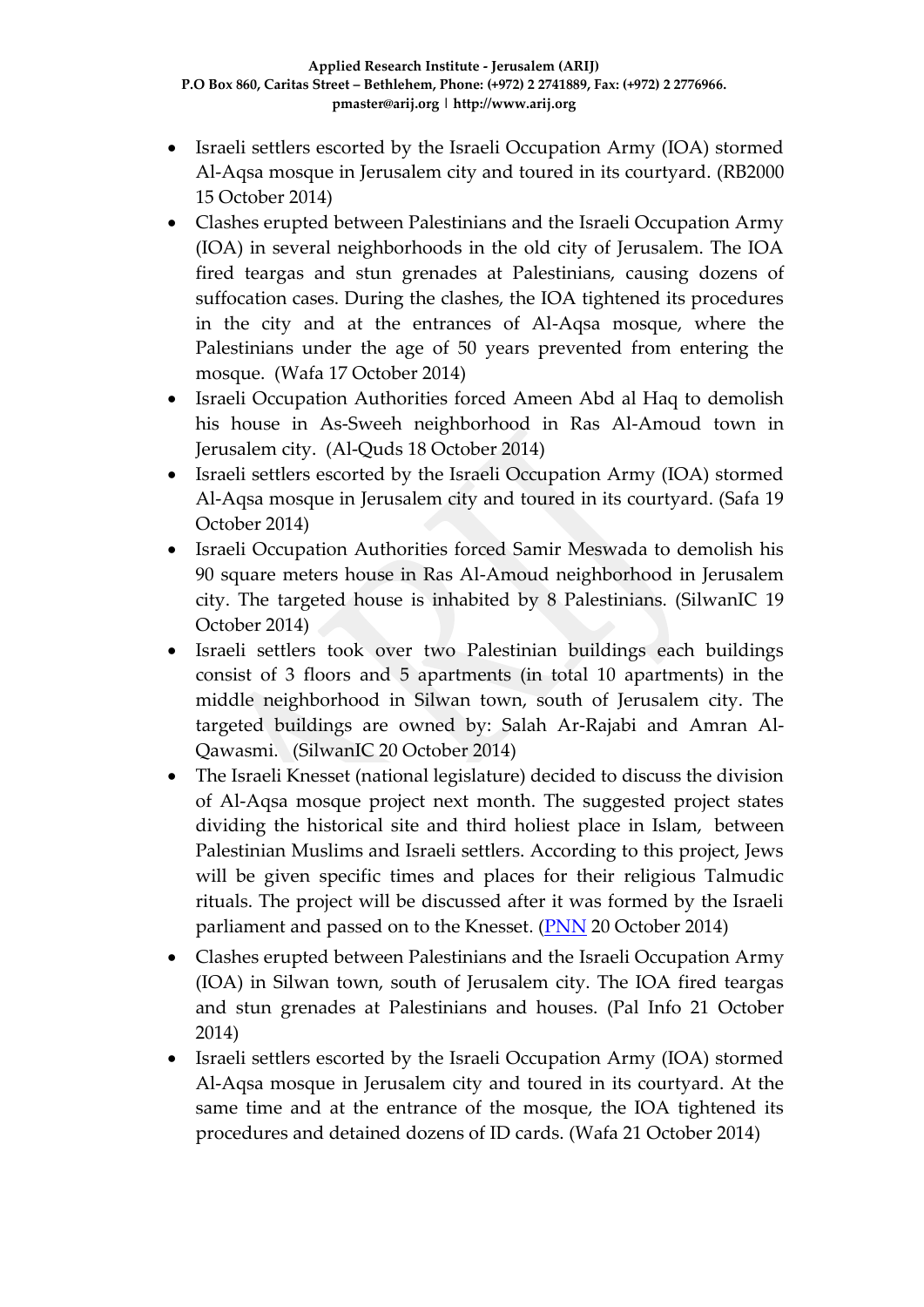- Israeli Occupation Army (IOA) demolished three houses (80, 70 and 55 square meters) and three animal barracks (200 square meters) in Maghayer Al-Jarrah area in At-Tur town, south of Jerusalem city. The targeted houses are owned by Khader Az-Zar'I and his mother Huda and his two brothers As'ad and Sihda. (SilwanIC 21 October 2014)
- Israeli Occupation bulldozers demolished a part of a Palestinian house in Beit Hanina town in Jerusalem city, and occupied a part of land to be used for an Israeli project. The targeted house is owned by Gharabli family. (Wafa 21 October 2014)
- Israeli Occupation Army (IOA) stormed Arab Al-Ka'abnih Bedouin committee in Jaba village, north of Jerusalem city and handed out military orders to demolish three residential barracks. The targeted barracks are owned by Abu Yousif Ka'abnih and inhabited by 10 family members. (Al-Quds 21 October 2014)
- Israeli settlers escorted by the Israeli Occupation Army (IOA) stormed Al-Aqsa mosque in Jerusalem city and toured in its courtyard. (Wafa 22 October 2014)
- Abd Al-Rahman Ash-Shilwadi was killed after the Israeli Occupation police opened fire at him in Ash-Sheikh Jarrah neighborhood in Jerusalem city. (RB2000 23 October 2014)
- Israeli Occupation Army (IOA) closed with cement blocks all the entrances of Al-Issawiya town in Jerusalem city. As a result, clashes erupted between Palestinians and the IOA, where the IOA fired teargas grenades at Palestinians and houses. (Maannews 23 October 2014)
- Clashes erupted between Palestinians and the Israeli Occupation Army (IOA) in At-Tur town, south of Jerusalem city. (Maannews 23 October 2014)
- Clashes erupted between Palestinians and the Israeli Occupation Army (IOA) in Ras Al-Amoud neighborhood in Jerusalem city. The IOA fired rubber bullets, causing the injury of a Palestinian. (Maannews 23 October 2014)
- Clashes erupted between Palestinians and the Israeli Occupation Army (IOA) in Al-Bustan neighborhood in Silwan town, south of Jerusalem city. The IOA fired live and rubber bullets, and teargas and stun grenades, causing dozens of suffocation cases and the injury of 6 Palestinians, two of them were identified as: Fatma Kaiyed Al-Rajabi (11 years) and Ahmed Wael Al-Rajabi (4 years). (Wattan 23 October 2014)
- Clashes erupted between Palestinians and the Israeli Occupation Army (IOA) in Shufat refugee camp in Jerusalem city. The IOA fired teargas and stun grenades, causing dozens of suffocation cases. (Wattan 23 October 2014)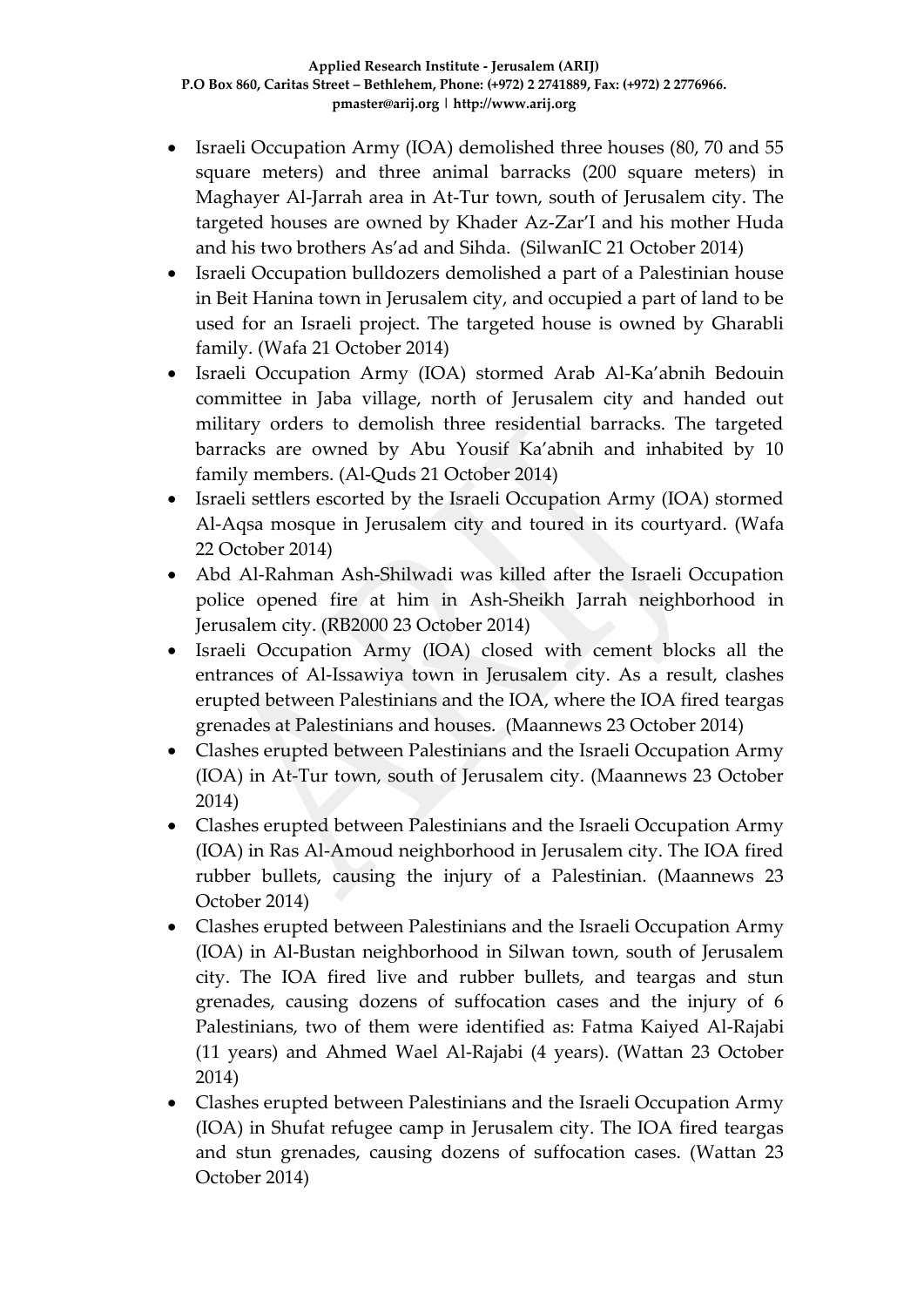- Israeli settlers escorted by the Israeli Occupation Army (IOA) stormed Al-Aqsa mosque in Jerusalem city and toured in its courtyard. (Al-Quds 23 October 2014)
- Israeli settlers attacked Palestinian houses and vehicles in Ash-Sheikh Jarrah neighborhood in Jerusalem city. (Wattan 23 October 2014)
- Clashes erupted between Palestinians and the Israeli Occupation Army (IOA) in Wadi Al-Jouz neighborhood in Jerusalem city. The IOA fired rubber bullets and teargas grenades, causing dozens of suffocation cases and the injury of three people. During the clashes, the IOA arrested three Palestinians. (Wafa 24 October 2014)
- Clashes erupted between Palestinians and the Israeli Occupation Army (IOA) in Ath-Thawri and Ras al Amoud neighborhoods in Silwan town in Jerusalem city. (Wafa 24 October 2014)
- Israeli Occupation Army (IOA) prevented Palestinian under the age of 40 years from entering Al-Aqsa mosque in Jerusalem city. The IOA also, closed several road in the old city of Jerusalem. (Wafa 24 October 2014)
- More than 30 Palestinians were injured and dozens suffered gas inhalation during clashes that erupted between Palestinians and the Israeli Occupation Army (IOA) in Al-Issawiya town in Jerusalem city. The IOA fired rubber bullets, teargas and stun grenades at Palestinians and houses, causing the torch of two Palestinian apartments, and injured 6 residents. (Wafa 24 October 2014)
- Israeli settlers hurled stones at a Palestinian woman in the old city of Jerusalem, and wrote anti Palestinian slogans in a Public Park in the city. (Al-Quds 14 October 2014)
- Clashes erupted between Palestinians and the Israeli Occupation Army (IOA) in several neighborhoods in Silwan town in Jerusalem city. During the clashes, the IOA assaulted Bassem Zidani and Ali Rawidi. (Wattan & SilwanIC 25 October 2014)
- Clashes erupted between Palestinians and the Israeli Occupation Army (IOA) in Al-Issawiya town in Jerusalem city. The IOA fired rubber bullets, teargas and stun grenades at Palestinians and houses, causing dozens of suffocation cases and the injury of 37 people, and the torch of a Palestinian house. (Wattan & SilwanIC 25 October 2014)
- Israeli Occupation Army (IOA) invaded and searched dozens of Palestinian houses in As-Sawana neighborhood in Jerusalem city, and arrested three Palestinians, identified as: Shadi Abu Irmilah, Nawras Abu Ghazala and Abd Al-Hafid Zablah. As a result, clashes erupted between Palestinians and the IOA, where the IOA fired rubber bullets and teargas grenades, causing dozens of suffocation cases and the injury of others. (Wattan & SilwanIC 25 October 2014)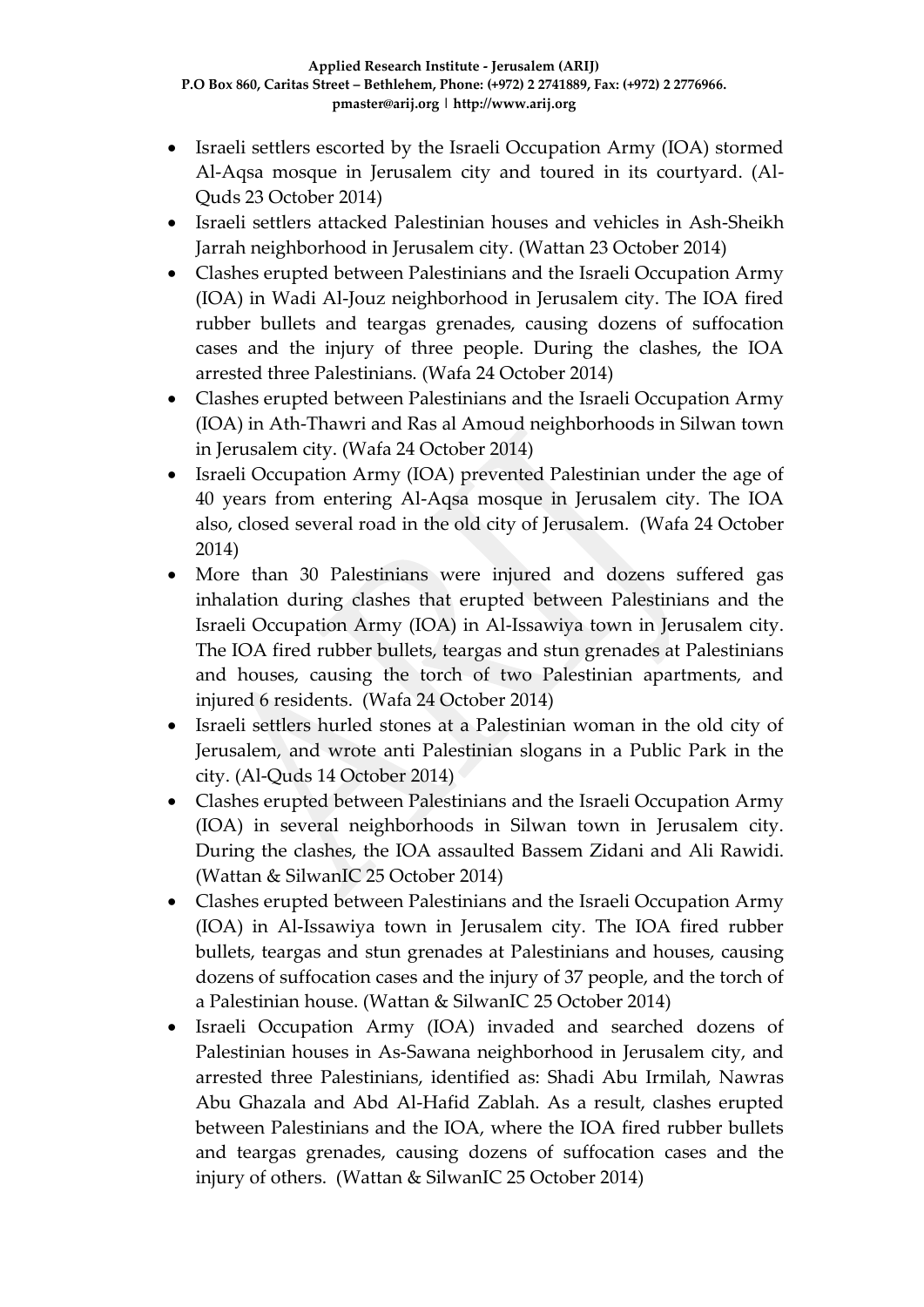- Clashes erupted between Palestinians and the Israeli Occupation Army (IOA) in Jabal Al –Mukkabir village, south of Jerusalem city. (Wattan & SilwanIC 25 October 2014)
- Clashes erupted between Palestinians and the Israeli Occupation Army (IOA) in Shufat refugee camp, north of Jerusalem city. The IOA fired rubber bullets, causing the injury of two people. (Wattan & SilwanIC 25 October 2014)
- Israeli Occupation Army (IOA) assaulted Abdalla Ash-Shame from Jerusalem city while he was at the courtyard of Al-Aqsa mosque in the city. (Wattan 26 October 2014)
- Israeli Occupation Army (IOA) attacked a non-violent protest in Silwan town in Jerusalem city. The IOA fired rubber bullets, wastewater and teargas and stun grenades, causing dozens of suffocation cases and the injury of 9 people. During the operation, the IOA arrested 4 Palestinians, one of them was identified as Thair Hamad. (Wafa 26 October 2014)
- Israeli settlers escorted by the Israeli Occupation Army (IOA) stormed Al-Aqsa mosque in Jerusalem city and toured in its courtyard. During the operation, the Israeli settlers assaulted Palestinians. (Wattan 26 October 2014)
- Dozens of Palestinians suffered gas inhalation during clashes erupted between Palestinians and the Israeli Occupation Army (IOA) in Al-Issawiya town in Jerusalem city. The IOA fired teargas and stun grenades at Palestinians. (Al-Quds 27 October 2014)
- Netanyahu approves over 1,000 new housing units in east Jerusalem. 600 units to be constructed in Ramot Shlomo, and another 660 to be built in Har Homa, says PMO official. Prime Minister Binyamin Netanyahu authorized planning to advance 1,060 new housing units in neighborhoods in Jerusalem beyond the 1967 lines, officials in the Prime Minister's Office said Monday. According to the officials, 600 of these units will be constructed in the northern neighborhood of Ramot Shlomo, and another 660 in Har Homa. Netanyahu has also given the green light to move forward infrastructure projects in the West Bank, including – the officials said – roads that will serve the Palestinians as well. The official declined to comment whether there was concern these moves would significantly harm Israel's position in Europe and the US, which sharply condemned an announcement earlier this month of moving forward development in the Jerusalem neighborhood of Givat Hamatos. [\(JPOST](http://www.jpost.com/Israel-News/Netanyahu-approves-over-1000-new-housing-units-in-east-Jerusalem-379927) 27 October 2014)
- Israeli Occupation Army (IOA) assaulted and injured Mohammad Fahmi Az-Zaghiar (22 years) and his brother Omar (18 years) while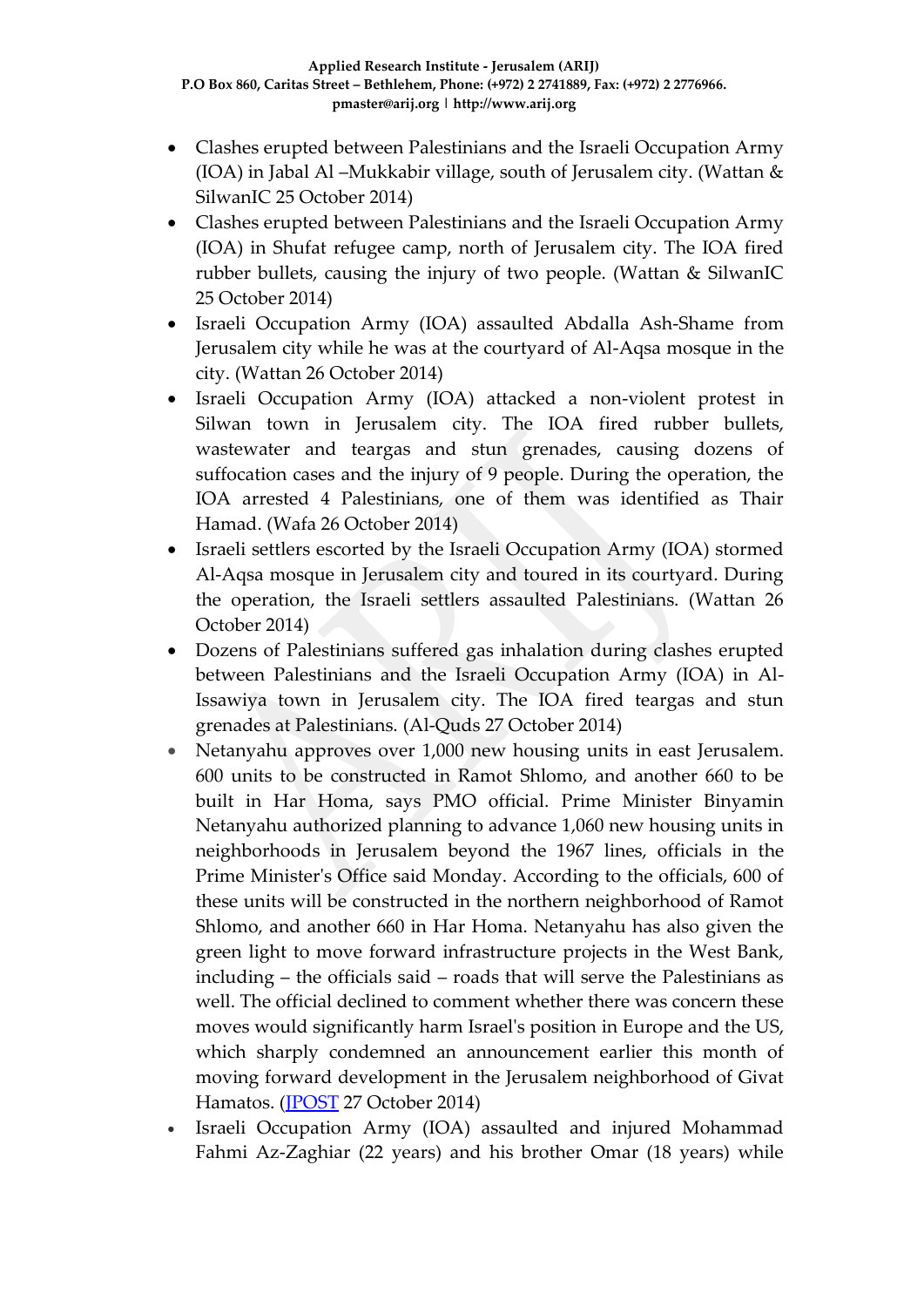they were in Beit Hanina town, north of Jerusalem city. (Al-Quds 28 October 2014)

- The Mayor of the Israeli Municipality of Jerusalem "Nir Baraka" with a group of Israeli settlers escorted by the Israeli Occupation Army (IOA) stormed Al-Aqsa mosque in Jerusalem city and toured in its courtyard. (Wafa 28 October 2014)
- Staff from the Israeli Municipality of Jerusalem city demolished a house owned by Ash-Sharef family at Salah Ad-Din Street in Jerusalem city. (Pal Info 28 October 2014)
- Israeli Occupation Army (IOA) stormed several neighborhoods in Al-Issawiya town in Jerusalem city and handed out military orders to demolish a number of Palestinian houses. During the operation, clashes erupted between Palestinians and the IOA, where the IOA fired rubber bullets, teargas and stun grenades, causing dozens of suffocation cases. (NBPRS 28 October 2014)
- Israeli Occupation Army (IOA) invaded and searched a Palestinian house in Wadi Hilwah neighborhood in Silwan town in Jerusalem city. The targeted house owned by Ameen Siyam. During the operation, the IOA arrested Ammen Siyam, Wessam Siyam and Mu'een Hadah. In Housh Abu Tayeh in Silwan town, the IOA attacked and detained dozens of Palestinians and arrested Abu Abeed Sheuokhi (50 years) and Abu Samer Najeeb (40 years). (SilwanIC 29 October 2014)
- Clashes erupted between Palestinians and the Israeli Occupation Army (IOA) at At-Tur (olive mount) neighborhood in Jerusalem city. The IOA fired teargas grenades, causing dozens of suffocation cases. (Wafa 29 October 2014)
- Clashes erupted between Palestinians and the Israeli Occupation Army (IOA) in Al-Issawiya town in Jerusalem city. The IOA fired rubber bullets, teargas and stun grenades, causing dozens of suffocation cases. (ARN 29 October 2014)
- Israeli settlers escorted by the Israeli Occupation Army (IOA) stormed Al-Aqsa mosque in Jerusalem city and toured in its courtyard. (Wafa 29 October 2014)
- Israeli Occupation Army (IOA) demolished a 20 square meters residential room, an under construction store, 12 square meters animal barracks and retaining wall in Al-Abbasiya neighborhood in Silwan town in Jerusalem city. The targeted structures are owned by Khalid Az-Zeer. The IOA also, handed out an order to demolish 6 meters residential cave inhabited by 7 family members. (SilwanIC 29 October 2014)
- Israeli Municipality of Jerusalem forced the family of the Palestinian Martyr; Mohammad Abu Khdeir, who was kidnapped and killed by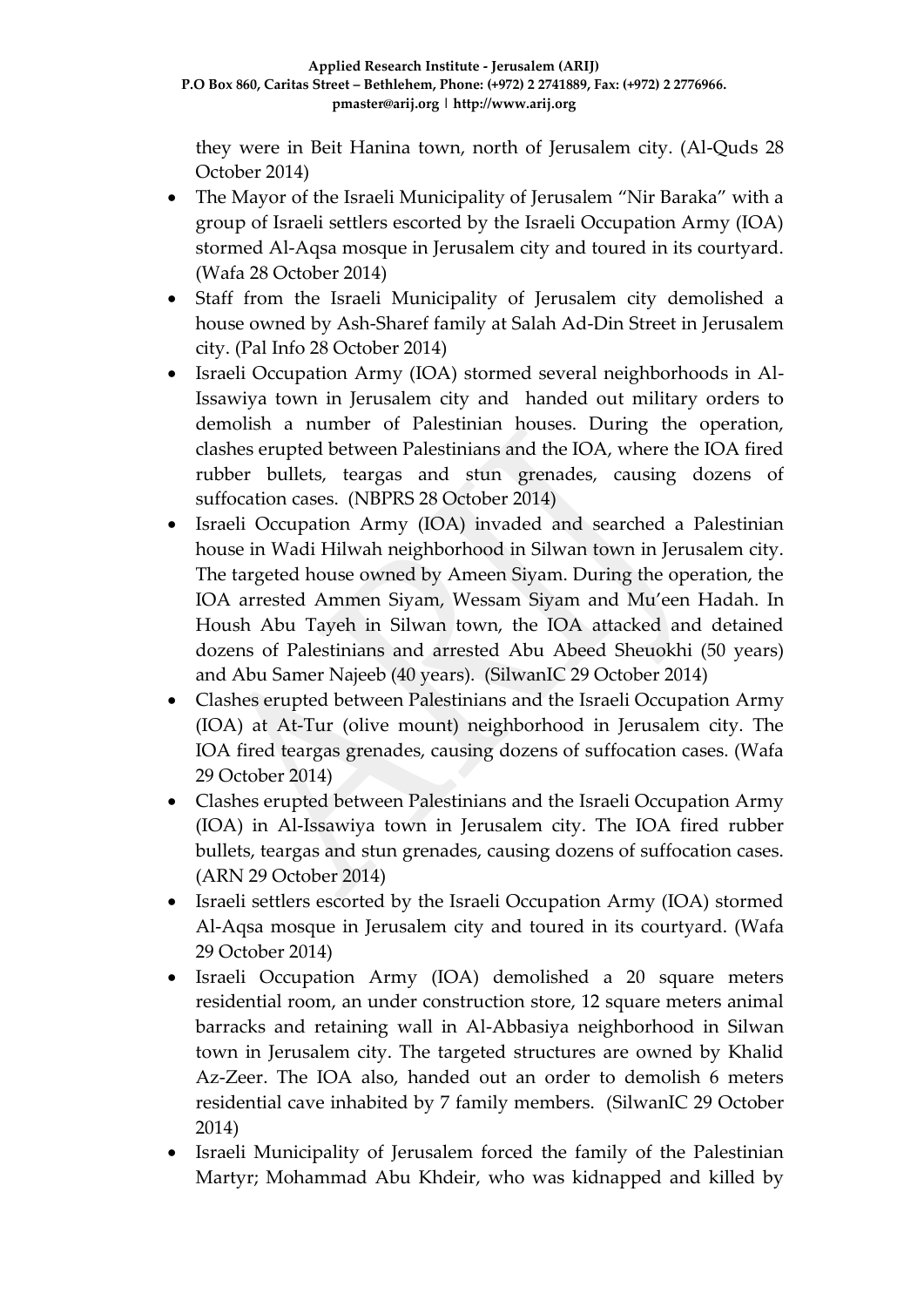Israeli settlers, to remove his photo from the wall of their house in Shufat town in Jerusalem city. (Maannews 30 October 2014)

- Israeli Occupation Army (IOA) stormed a Palestinian house in Ath-Thawri neighborhood in Silwan town in Jerusalem city, opened fire at the residents and killed Mutaz Hijazi (32 years) and three people were injured identified as: Muhdi Barqan, Mohammad Shwiki and Mutasem Shwiki. During the operation, the IOA arrested Ibrahim Hijazi and his son Khalil. As a result, clashes erupted between Palestinians and the IOA in several neighborhoods in Silwan town. (RB2000 & Maannews 30 October 2014)
- Israeli Occupation Army (IOA) assaulted and arrested Habib Al-Qadi while he was near Al-Jaliya Al-Afriqiya neighborhood in the old city of Jerusalem. (Raya 30 October 2014)
- Israeli Occupation Army (IOA) invaded At-Tut town in Jerusalem city and attacked Palestinian students by firing rubber bullets, teargas and stun grenades, causing the injury of 8 years old Palestinian. The IOA stormed houses and stores and attacked Ishaq Younis Abu Al-Hawa (55 years). (SilwanIC 30 October 2014)
- Clashes erupted between Palestinians and the Israeli Occupation Army (IOA) in Ras Al-Amoud neighborhood in Jerusalem city. (RB2000 30 October 2014)
- Israeli settlers wrote anti Palestinian slogans; such as "Death to Arab" on the walls of a Palestinian school in Jerusalem city.(PNN 30 October 2014)
- Israeli Occupation Army (IOA) demolished two stories, a garage, two rooms, a 20 square meters barracks and 20 meters retaining wall in Ash-Sheikh Jarah neighborhood in Jerusalem city. The targeted structures are owned by Abu Jibnah and Abu Khater families. (SilwanIC 30 October 2014)
- Israeli Occupation Army (IOA) demolished a 200 square meters house in Wadi Al-Jouz neighborhood in Jerusalem city and razed a number of trees surrounded the house. The targeted house is owned by At-Tarwa family. (SilwanIC 30 October 2014)
- Israeli Occupation Army (IOA) issued several demolition orders in Al-Issawiya town in Jerusalem city. (SilwanIC 30 October 2014)
- Israeli Occupation Army (IOA) decided to close Al-Aqsa mosque in Jerusalem city starting from the 30<sup>th</sup> of October 2014 until further notice. At the same time, Moshe Filjin with a group of Israeli settlers tried to storm the mosque. (Maannews 30 October 2014)
- Eye in the sky: Surveillance balloons watching rioters in East Jerusalem. Three operating now, two more to come; police used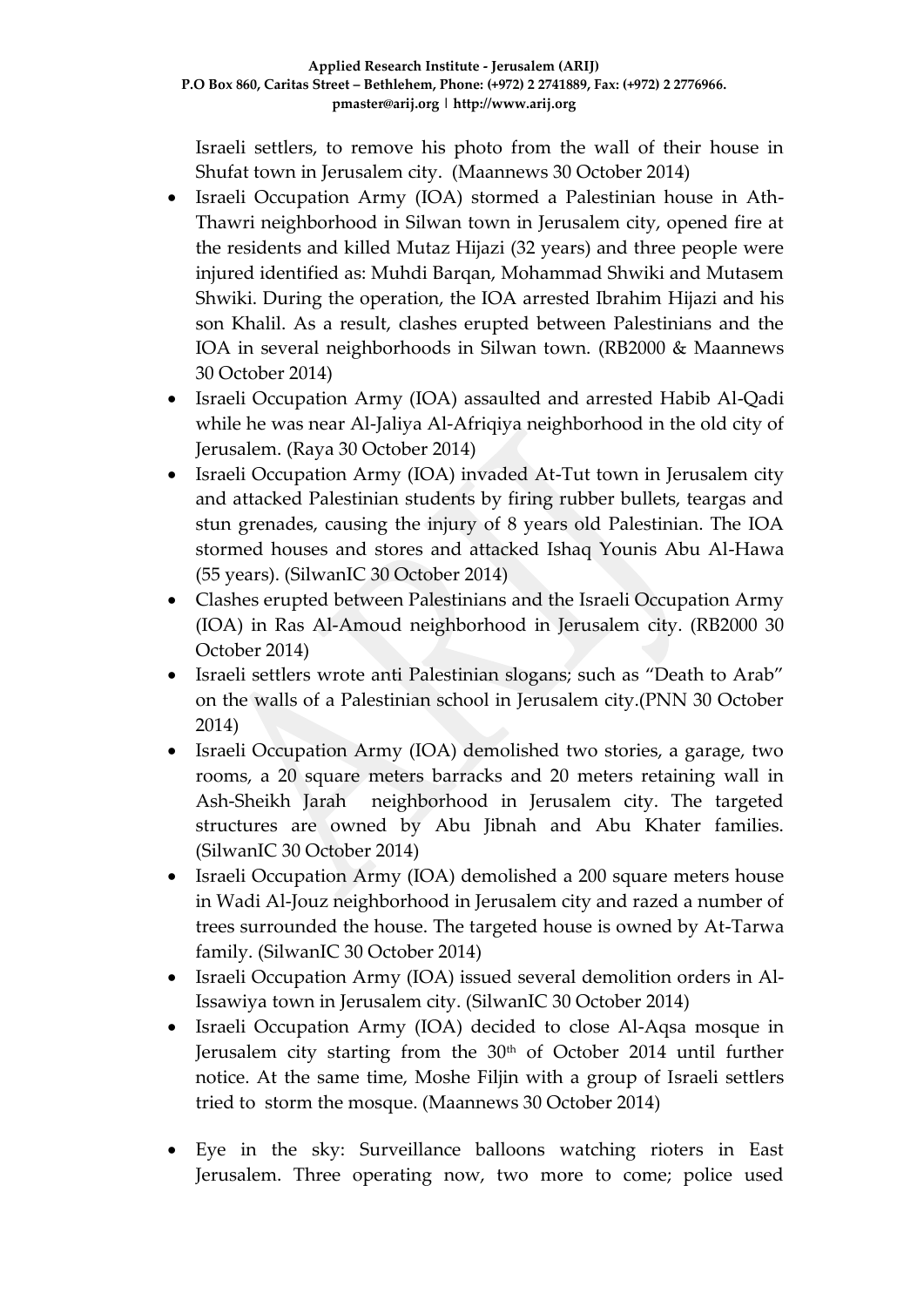footage to bust youngsters throwing stones at light rail. The Jerusalem municipality said this week that it was deploying three surveillance balloons over East Jerusalem to aid police in stopping Palestinian rioting. Two more balloons will soon be added as part of a new municipal unit for aerial surveillance. The balloons have been hovering high above hot spots on the capital's eastside – the Shoafat neighborhood, the light rail route, and Jewish enclaves within Arab neighborhoods. Footage taken by the balloons is being transmitted to the police "war room," and will also be sent to a unit to be established in the municipality's Emergency Defense Department. The balloons are on the lookout for clashes, preparations for stone-throwing, tossing of firecrackers and other violent acts. Police use the footage to arrest suspected rioters and gather evidence against them. Aided by such footage, police last week arrested Palestinian youngsters suspected of throwing stones at the light rail. The idea for the unit was Mayor Nir Barkat's, and the intention is to staff it with demobilized IDF soldiers having experience in balloon surveillance. Later Barkat intends to deploy the unit against illegal dumping of industrial waste, construction law violations and other crimes in the city. "The new surveillance unit we've created will be the municipality's lead operational arm, allowing us to aid the police and security forces in real time, and to enforce law and order in the city by locating violations in an rapid, efficient manner," Barkat said. [\(Haaretz](http://www.haaretz.com/news/diplomacy-defense/1.623366) 30 October 2014) Israeli Occupation Army (IOA) assaulted and injured Jad Alla Al-Ghoul while he was trying to enter Al-Aqsa mosque in Jerusalem city. (Maannews 31 October 2014)

- Israeli Occupation Army (IOA) stormed a Palestinian building in Silwan town in Jerusalem city to arrest a 1 years old child and a 9 years old Palestinian; identified as: Meyamate As'ad Jaber and Azz Ad-Diyn Al-Qassam Jaber, under the claim that he hurled stones at Israeli settlers. (Maannews 31 October 2014)
- Nine Palestinians were injured and dozens suffered gas inhalation during clashes that erupted between Palestinians and the Israeli Occupation Army (IOA) in Ar-Ram town, north of Jerusalem city. The IOA fired live and rubber bullets and teargas grenades. (Maannews 31 October 2014)
- Israeli Occupation Army (IOA) invaded the house of the Palestinian Martyr; Mutaz Hijazi, in Ath-Thawri neighborhood in Silwan town in Jerusalem city, and threatened Al-Hijazi family to demolish their house. During the operation, the IOA fired rubber bullets, teargas and stun grenades at the house and the mourning tent, causing dozens of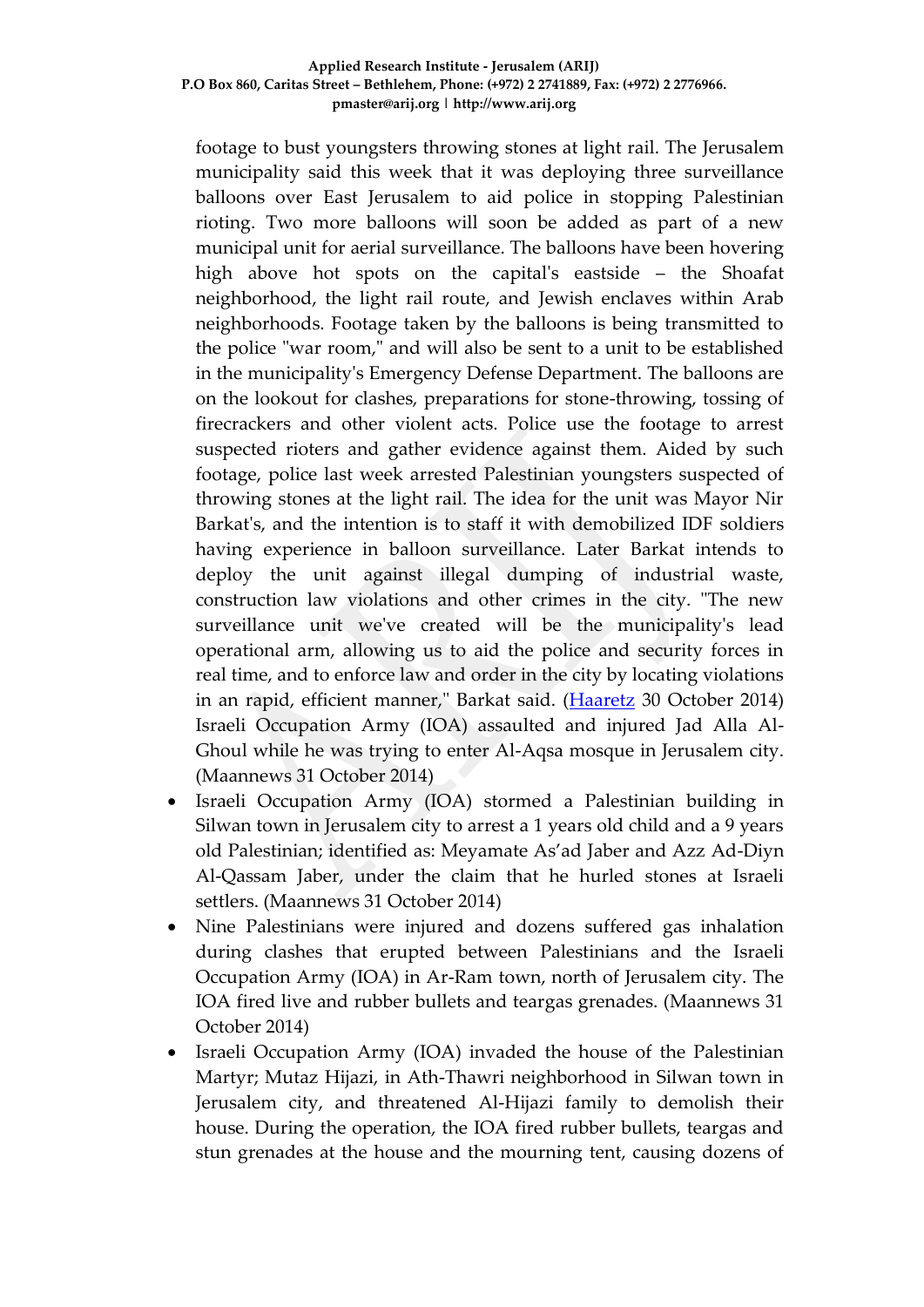suffocation cases and the injury of others. The IOA also, arrested Rami Saleh. (Maannews & Wattan 31 October 2014)

- Clashes erupted between Palestinians and the Israeli Occupation Army (IOA) in Al-Issawiya town in Jerusalem city. The IOA fired teargas grenades, causing dozens of suffocation cases. (Maannews 31 October 2014)
- Israeli Occupation Army (IOA) prevented Palestinians under the age of 50 years from entering Al-Aqsa mosque in Jerusalem city. As a result, thousands of Palestinians were forced to pray on the streets of the Old city of Jerusalem. During their prays, the IOA fired teargas and stun grenades at them, causing dozens of suffocation cases. (Wafa 31 October 2014)
- Clashes erupted between Palestinians and the Israeli Occupation Army (IOA) in Al-Eaziriya and Abu Dis towns, east of Jerusalem city. The IOA fired teargas and stun grenades, causing dozens of suffocation cases. (Wafa 31 October 2014)
- Clashes erupted between Palestinians and the Israeli Occupation Army (IOA) in Sur Baher town, south of Jerusalem city. The IOA fired teargas and stun grenades, causing dozens of suffocation cases. (Wafa 31 October 2014)
- Clashes erupted between Palestinians and the Israeli Occupation Army (IOA) in Jabal Al-Mukkabeir town, south of Jerusalem city. The IOA fired teargas and stun grenades, causing dozens of suffocation cases. (Wafa 31 October 2014)
- Clashes erupted between Palestinians and the Israeli Occupation Army (IOA) in Anata town, north of Jerusalem city. The IOA fired teargas and stun grenades, causing dozens of suffocation cases. (Wafa 31 October 2014)
- Clashes erupted between Palestinians and the Israeli Occupation Army (IOA) in Shufat refugee camp, north of Jerusalem city. The IOA fired teargas and stun grenades, causing dozens of suffocation cases. (Wafa 31 October 2014)
- Two Palestinians were injured after an Israeli settler hit them by his vehicle while they were at Bab Al-Khalil area in Jerusalem city. The Palestinians were identified: Yahya Ahmed Darwish and Ali Ash-Shawish (Pal Info 31 October 2014)

# **Hebron**

 Israeli Occupation Army (IOA) erected a sudden checkpoint at the northern entrance of Hebron city and at the main entrances of Halhul,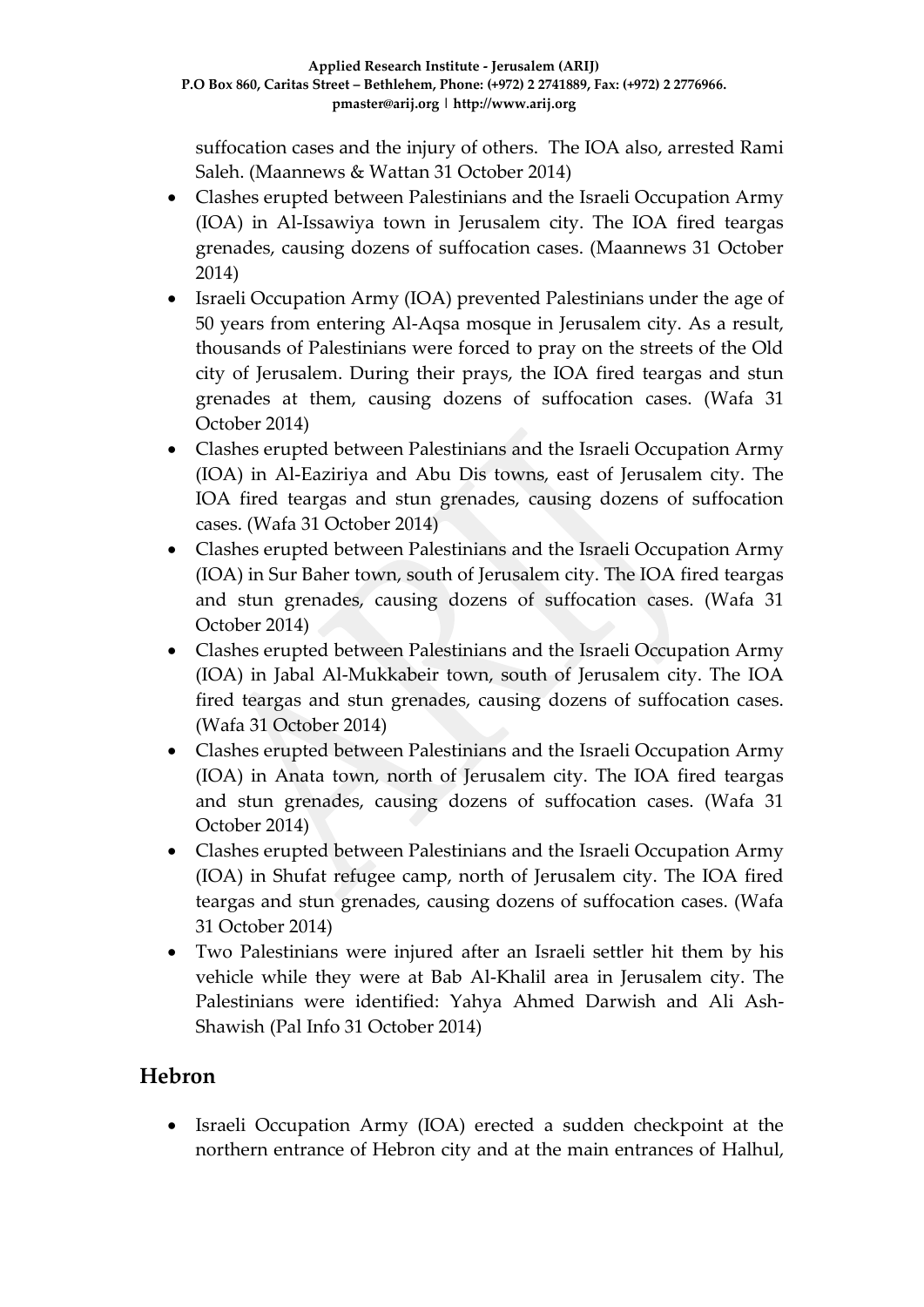Dura and Sair towns. The IOA stopped and searched Palestinian vehicles and checked ID cards. (Wattan 1 October 2014)

- Israeli Occupation Army (IOA) stormed and searched dozens of Palestinian houses in Khirbet Saffa in Beit Ummer town, north of Hebron city. The IOA also, handed the residents threatened fliers. (NBPRS 2 October 2014)
- Clashes erupted between Palestinians and the Israeli Occupation Army (IOA) in Al-Arroub refugee camp, north of Hebron city. The IOA fired metal bullets, teargas and stun grenades at Palestinians. (Pal Info 2 October 2014)
- Israeli Occupation Army (IOA) stormed Khirbet Jado'an, east of Yatta town, south of Hebron city, and threatened the residents to demolish three water wells. The targeted wells are owned by: Musa Hassan Ash-Shawaheen, Issa Mohammad Ash-Shawaheen and Ahmed Barghash Ash-AShawaheen. (Wafa 2 October 2014)
- Israeli Occupation Army (IOA) handed a military order to demolish a residential barrack in Khirbet Assfi at the eastern part of Yatta town, south of Hebron city. The targeted barracks is owned by Ismail Badir Awad Makhamrah. (Wafa 2 October 2014)
- Israeli Occupation Army (IOA) tightened its procedures in Al-Ibrahimi mosque in the old city of Hebron. The IOA prevented Palestinians from visiting a number of parts in the mosque. (Al-Quds 4 October 2014)
- Israeli settlers living in Susiya settlement set up a tent on Palestinian land. The tent located 100 meters away, west of the settlement. Note that the area between the tent and the settlement about 200 dunums. (Al-Ayyam 8 October 2014)
- Israeli Occupation Authorities decided to close the Ibrahimi mosque in Hebron city on the face of Palestinians for two days; on the 12<sup>th</sup> and 13<sup>th</sup> of October 2014, under the claim of Jewish holidays. (Wattan 8 October 2014)
- Israeli Occupation Army (IOA) invaded and toured in several areas and neighborhoods in Beit Ummer town, north of Hebron city. (Pal Info 9 October 2014)
- Israeli settlers living in Karme Zur settlement fired live bullets at a group of Palestinians while they were working near the settlement. (Safa 9 October 2014)
- Israeli Occupation Army (IOA) erected military checkpoints at the western entrance of Hebron city and at the main entrances of Dura and Yatta towns. The IOA stopped and searched Palestinian vehicles and checked ID cards. (Pal Info 9 October 2014)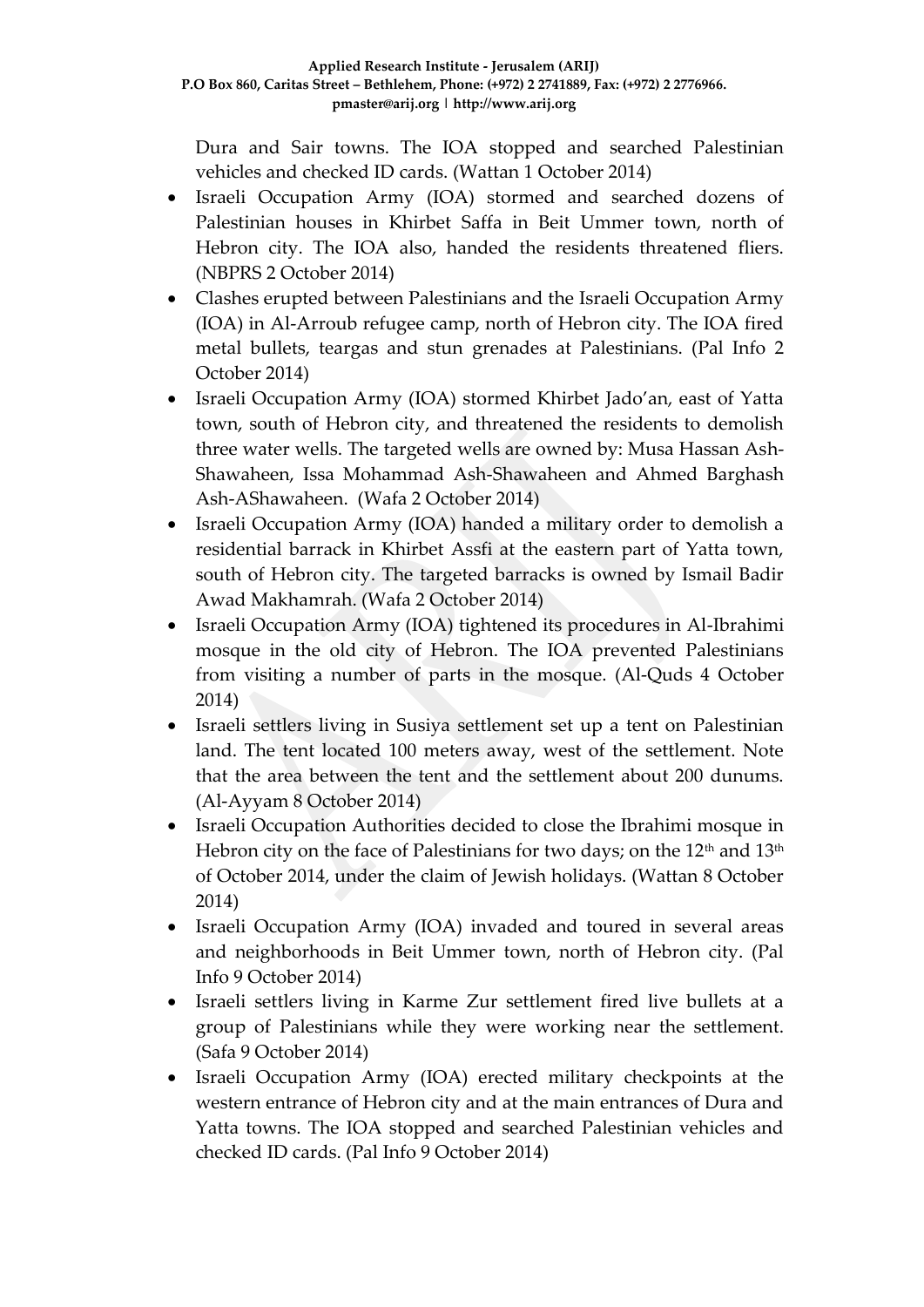- Clashes erupted between Palestinians and the Israeli Occupation Army (IOA) in At-Tabaqa village, southwest of Dura town, west of Hebron city. The IOA fired live bullets, causing the injury of a Palestinian. (RB2000 10 October 2014)
- Israeli settlers living in Susiya settlement planted trees in 5 dunums of Palestinian land. The targeted land located near the settlement and owned by Najeh Al-Jamal and his brothers and Adnan An-Nimir. Safa 10 October 2014)
- Israeli Occupation Army (IOA) issued an order from an Israeli court to closed all the sub entrances which link between Zef village, east of Yatta town and the Israeli bypass road No.60. The IOA will erect two gates from the Palestinian who lives at the east and the west of road no 60. (Safa & Wafa 10 October 2014)
- Israeli Occupation Authorities handed out military orders to demolish a barracks, a tent and an animal shed at a sub entrance of Zef village, east of Yatta town, south of Hebron city. The targeted structures are owned by Ismail Badir Al-Makhamrih. (Wafa 10 October 2014)
- Israeli Occupation Army (IOA) invaded and searched several Palestinian houses in Al-Arroub refugee camp, north of Hebron city. At the same time, the IOA erected a military checkpoint at the entrance of the camp. (Pal Info 11 October 2014)
- Israeli Occupation Army (IOA) occupied a Palestinian house consists of 4 floors in Al-Baq'a area, east of Hebron city and transformed it to a military base. The targeted is owned by Salem As-Salaymah. (Wattan 12 October 2014)
- Israeli Occupation Army (IOA) tightened its procedures at the all entrances of Hebron governorate and at the entrance of Israeli settlements in the governorate, to allow Israeli settlers celebration Jewish Holidays. The IOA erected dozens of military orders, stopped and searched Palestinian vehicles and checked ID cards. (Wattan 12 October 2014)
- Israeli settlers living in Beit Yattir settlement assaulted and injured Saqir Mahmoud Abu Qabita (17 years) from Imneizil village, south of Yatta town, south of Hebron city. (Wattan 12 October 2014)
- Israeli Occupation Army (IOA) closed Al-Ibrahimi mosque in the old city of Hebron, on the 12th of October 2014, and prevented Palestinians from entering it. The IOA also, declared that the mosque will be closed on the 13th of October 2014. (Wattan 12 October 2014)
- Israeli settlers escorted by the Israeli Occupation Army (IOA) toured in the old city of Hebron to celebrate Al-Arsh Jewish holiday.(Safa 13 October 2014)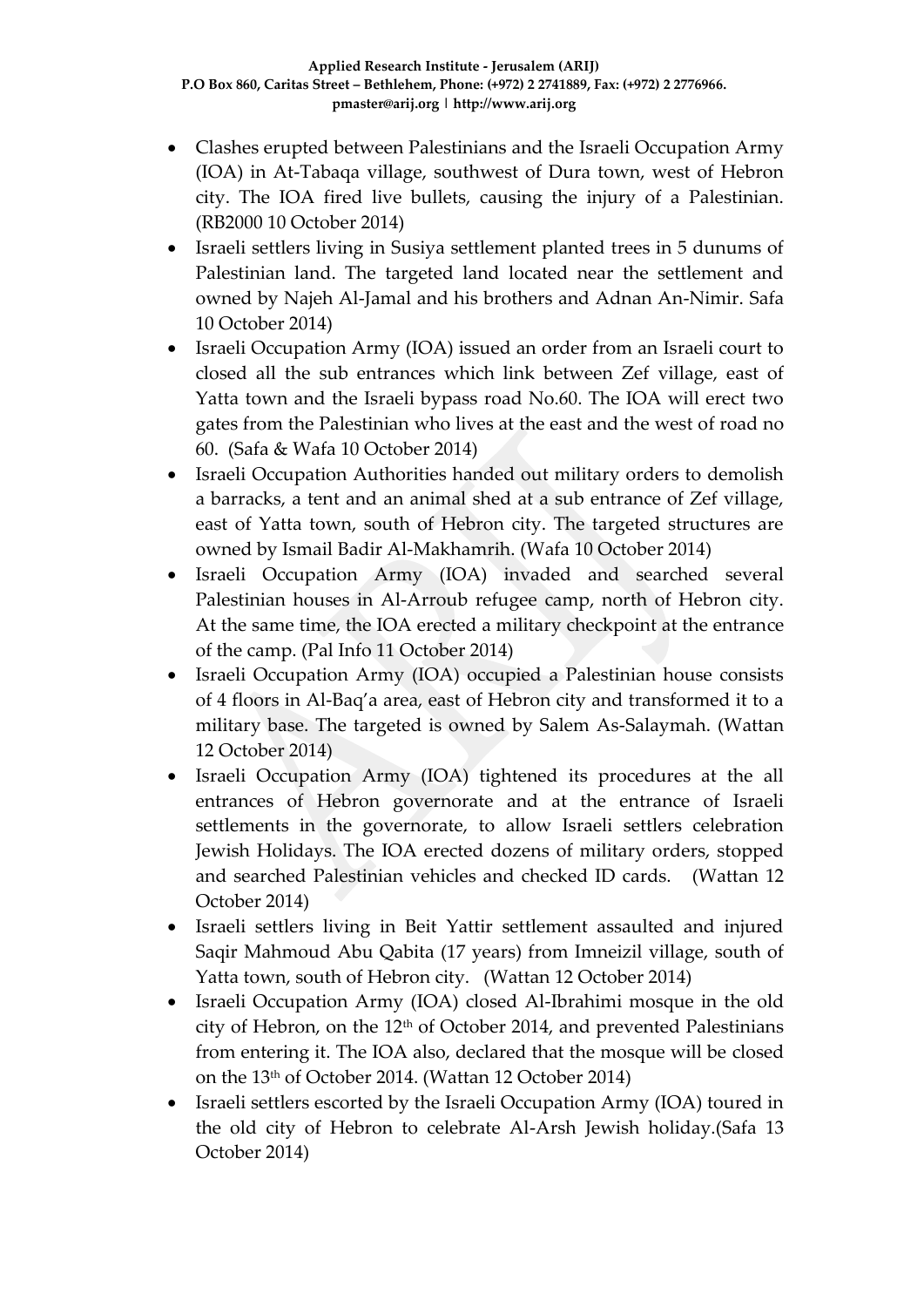- Israeli Occupation Army (IOA) invaded Al-Karmil village, east of Yatta town, south of Hebron city, and closed all its entrances. (Wafa 15 October 2014)
- Israeli Occupation Army (IOA) confiscated a Palestinian vehicle from Ash-Sheikh neighborhood in Hebron city. (Raya 15 October 2014)
- Three Palestinian children were injured after an Israeli bomb exploded near a Palestinian house in Beit Ummer town, north of Hebron city. The Palestinians children were identified as: Yamen Mohammad Nassem Mahmoud Sabarnih (10 years),Hassan Mahmoud Sabarnih (9 years) and Mohammad Jamal Mustafah Sabarnih (6 years). (Maannews 15 October 2014)
- Israeli settlers escorted by the Israeli Occupation Army (IOA) stormed Al-Baraka area in Yatta town, south of Hebron city and performed Talmudic rituals. (RB2000 15 October 2014)
- Israeli Occupation Army (IOA) erected military checkpoints at the entrances of Hebron, Halhil, Sair and Yatta towns. The IOA stopped and searched Palestinian vehicles and checked ID cards. (Raya 15 October 2014)
- Clashes erupted between Palestinians and the Israeli Occupation Army (IOA) in Beit Ummer town, north of Hebron city. The IOA fired rubber bullets, teargas and stun grenades, causing dozens of suffocation cases and the injury of Mus'ab Munir Radwan Akhalil (20 years). (Wafa 16 October 2014)
- Israeli settlers escorted by the Israeli Occupation Army (IOA) stormed Al-Ishaqiya area in the Ibrahimi mosque in the old city of Hebron. (Wafa 16 October 2014)
- Israeli Occupation Army (IOA) prevented Palestinians and international activists from working in agricultural land in Tal Al-Harbala area in Surif village, northwest of Hebron city. The IOA assaulted the activists and fired teargas grenades at them. (Wafa 18 October 2014)
- Israeli settlers living in Kiryat Arba settlement assaulted and injured Bassem Fakhri Da'na (40 years) while he was at Wad Al-Hassen neighborhood in Hebron city. (Raya 18 October 2014)
- Israeli settlers escorted by the Israeli Occupation Army (IOA) attacked a Palestinian house in the old city of Hebron and demolished a wall. The targeted house is owned by Abu Imad Iqnibi. (Pal Info 20 October 2014)
- Israeli Occupation Army (IOA) erected a military checkpoint at the entrance of Dura town, southwest of Hebron city. (Raya 20 October 2014)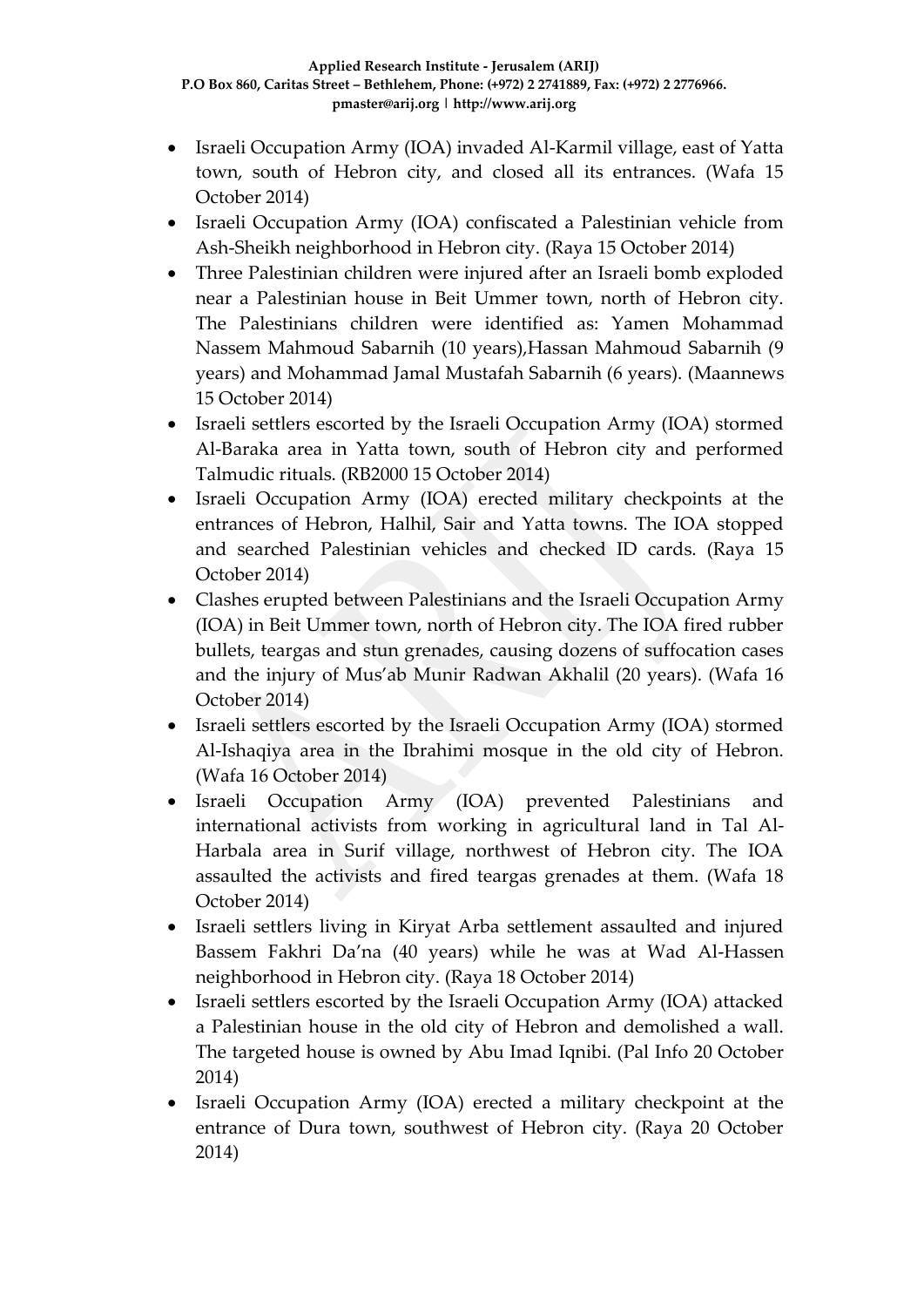- Israeli Occupation Army (IOA) erected military checkpoints at the northern entrance of Hebron city and at the entrances of Sair and An-Nabi Younis towns. The IOA stopped and searched Palestinian vehicles and checked ID cards. (Pal Info 20 October 2014)
- Israeli Occupation Army (IOA) issued military orders to demolish two tents and an animal shed in Khirbet Al-Fakhit, east of Yatta town, south of Hebron city. The targeted structures are owned by Al-Jabareen family. (Pal Info 21 October 2014)
- Israeli Occupation Army (IOA) erected a military checkpoint near Khursa village, southwest of Hebron city. The IOA stopped and searched Palestinian vehicles and checked ID cards. (Pal Info 21 October 2014)
- Soldiers detain developmentally-disabled child in Hebron, 19 Oct. 2014. On the 19th of October 2014, soldiers briefly detained a developmentally disabled Palestinian boy, who is under the age of criminal responsibility, on suspicion that he had thrown stones. The boy, A. a-Rajbi, (full name withheld in interest of privacy) who will be 12 in a month, was detained after Palestinian children threw stones at soldiers on the main road of the Jabel Johar neighborhood in Hebron, close to the settlement of Kiryat Arba. A-Rajbi was handcuffed, blindfolded, and held on the floor of an army jeep for some 15 minutes until his father arrived and convinced the soldiers to release his son, who is mentally disabled and cannot speak. In the video footage, filmed by B'Tselem volunteer Samih Da'na from his window, soldiers are seen holding the boy, handcuffing him, blindfolding him and closing him in the jeep, despite cries by Palestinian residents that the boy is mentally disabled. The footage also shows settlers from Kiryat Arba, watching the incident from behind the settlement's fence. Some are seen calling out encouragement to the soldiers, including several racist remarks. ([B'Tselem](http://www.btselem.org/press_releases/20141020_soldiers_detain_developmentally_disabled_child_in_hebron) 21 October 2014)
- Israeli Occupation Army (IOA) stormed a Palestinian building owned by Hebron Municipality, in the old city of Hebron. The IOA detained the workers and checked their ID cards. (Wafa 22 October 2014)
- Israeli Occupation Army (IOA) invaded and searched a Palestinian mosque in Hebron city. (Pal Info 23 October 2014)
- Israeli Occupation Army (IOA) assaulted a number of Palestinians and arrested Ahmed Mohammad Mahmoud Al-Hadar (35 years) while they were in their land in Susiya village, east of Yatta town, south of Hebron city. (Wattan 25 October 2014)
- Israeli Occupation Army (IOA) handed out a military order to demolish an animal barracks in Masafir Yatta, east of Yatta town, south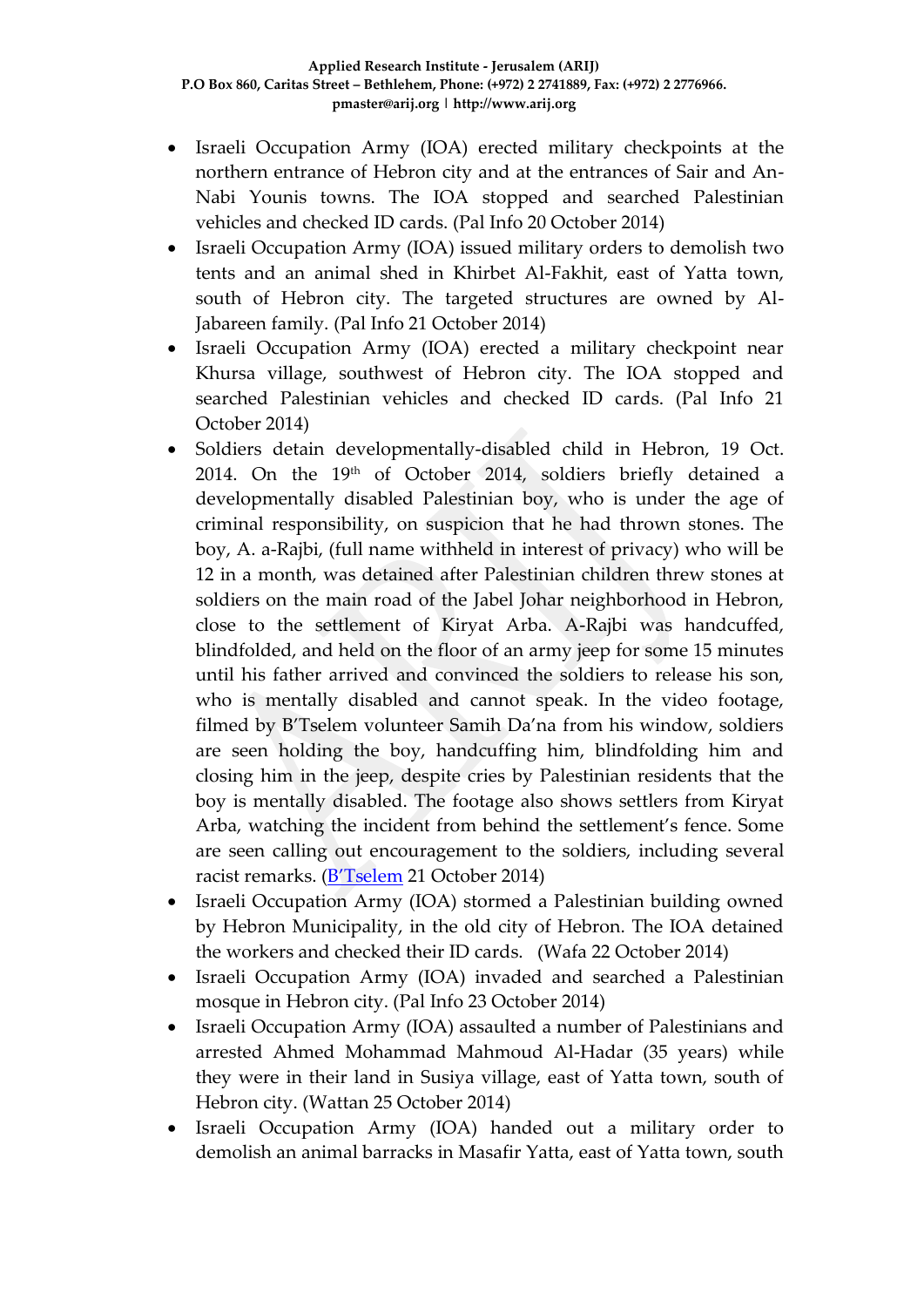of Hebron city. The targeted barracks is owned by Mahmoud Ali An-Najar. (Pal Info 26 October 2014)

- Israeli Occupation Army (IOA) demolished four Palestinian houses in Um Al-Khair village, east of Yatta town, south of Hebron city. (Raya 27 October 2014)
- Israeli Occupation Army (IOA) assaulted and injured Fatma Ali Al-Hathaleen (48 years) from Um Al-Khair village, east of Yatta town, south of Hebron city. (Wafa 28 October 2014)
- Israeli Occupation Army (IOA) stormed a Palestinian school in the old city of Hebron and kidnapped and assaulted Bara' Aref Mohammad Jaber (13 years). (Wattan 29 October 2014)
- Israeli Occupation Army (IOA) demolished a clay oven used by the residents in Um Al-Khair village, east of Yatta town, south of Hebron city, and assaulted Palestinians. (Wafa 29 October 2014)
- Israeli Occupation Army (IOA) demolished an under construction house (50 square meters), a cave, two bathrooms and two animal barracks in Khashm Ad-Daraj- Arab Al Hathaleen area, east of Yatta town, south of Hebron city. The targeted structures are owned by: Ali Eid Ali At-Tabnah and Mustafah At-Tabnah. (RB2000 29 October 2014)
- Israeli Occupation Army (IOA) stormed At-Taqadum company for stones in Az-Za'faran area, east of Ash-Shuyukh village, north of Hebron city and confiscated a number of tools. (Wafa 30 October 2014)
- Israeli Occupation Army (IOA) attacked a non-violent protest in Hebron city. The IOA fired rubber bullets and teargas grenades, causing dozens of suffocation cases. (Wattan 31 October 2014)

# **Qalqilyah**

- Israeli Occupation Army (IOA) raided the weekly non-violent protest against the segregation wall and settlements in Kafr Qaddum village, east of Qalqilyah city. The IOA fired rubber bullets, teargas and stun grenades at Palestinians, causing dozens of suffocation cases. (Al-Ayyam 3 October 2014)
- Israeli Occupation Army (IOA) attacked the weekly non-violent protest against the segregation wall and settlements in Kafr Qaddum village, east of Qalqilyah city. The IOA fired live and rubber bullets and teargas grenades, causing dozens of suffocation cases. During the operation, the IOA stormed a Palestinian house owned by Abu Ihab. (Al-Ayyam 10 October 2014)
- Israeli Occupation Army (IOA) raided the weekly non-violent protest against the Segregation wall and settlements in Kafr Qaddum village,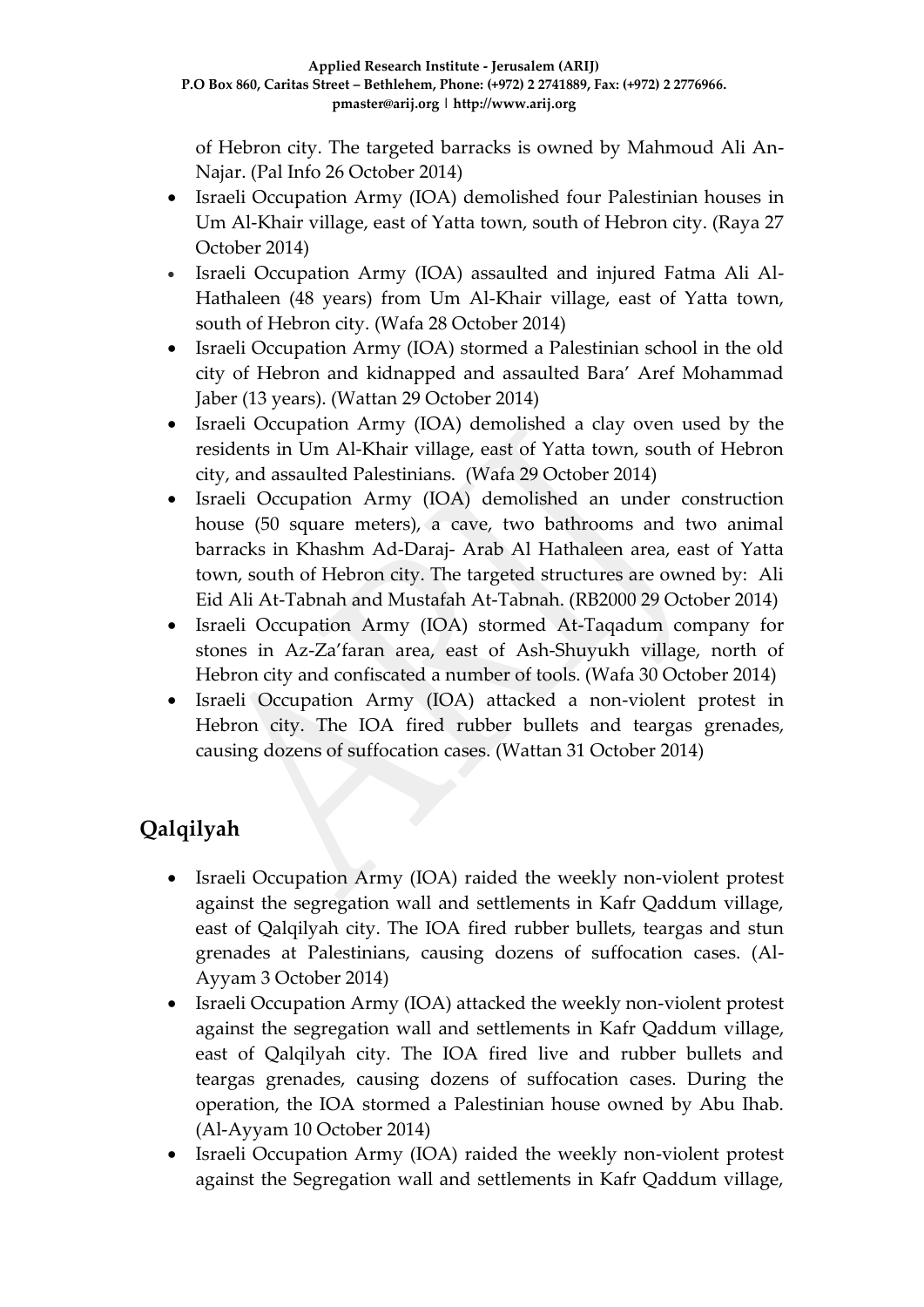east of Qalqiliya city. The IOA fired rubber bullets, teargas and stun grenades at Palestinians, causing dozens of suffocation cases. (Wattan 24 October 2014)

 Israeli settlers living in Kedumim settlement opened fire at a Palestinian vehicle, while it was traveling at the main road which link between Nablus and Qalqiliya cities. (Al-Quds 25 October 2014)

### **Tubas**

- Israeli Occupation Army (IOA) threatened to demolish all the structures in Khirbet Um Al-Jammal, east of Tubas governorate. The IOA stormed the area, took photos for the structures. (Wafa 5 October 2014)
- Israeli Occupation Army (IOA) handed out military orders to evacuate more than 20 Palestinian families from their houses in Al-Burj and Ras Al-Ahmar areas in the northern of Jordan valley, under the claim of Israeli military trainings. (Wafa 8 October 2014)
- Israeli settlers living in Maskiyyot settlement escorted by the Israeli Occupation Army (IOA) stole a number of sheep owned by Palestinians. (NBPRS 9 October 2014)
- Israeli Occupation Army (IOA) stormed several Palestinian houses in Al-Far'a refugee camp, south of Tubas city, and destroyed their main doors. Clashes erupted between Palestinians and the IOA, where the IOA fired metal bullets and teargas grenades, causing dozens of suffocation cases and the injury of Anas Abd Al-Karem. (Wafa 14 October 2014)
- Israeli settlers destroyed 7 artesian wells in Khirbet Samra in the northern of Jordan valley. (Maannews 15 October 2014)
- Israeli Occupation Army (IOA) confiscated three agricultural tractors from Wadi Ibziq area in the northern of Jordan valley. The targeted tractors are owned by: Hayil Hussen Turkman, Mohammad Ali Nassr Alla and Musa Nassr Alla Hroub. (RB2000 21 October 2014)
- Israeli Occupation Army (IOA) handed out five Palestinian families (40 people) military orders to evacuate their houses on the 22nd of October 2014 in Khirbet Ibziq in the northern of Jordan valley under the claim of Israeli military trainings. (ARN 21 October 2014)
- Israeli Occupation Army (IOA) handed out military orders to evacuate 9 Palestinian families (54 people) from their houses in Ar-Ras Al-Ahmer are, east of Tammun village, south of Tubas city, under the claim of Israeli military trainings. The families must evacuate their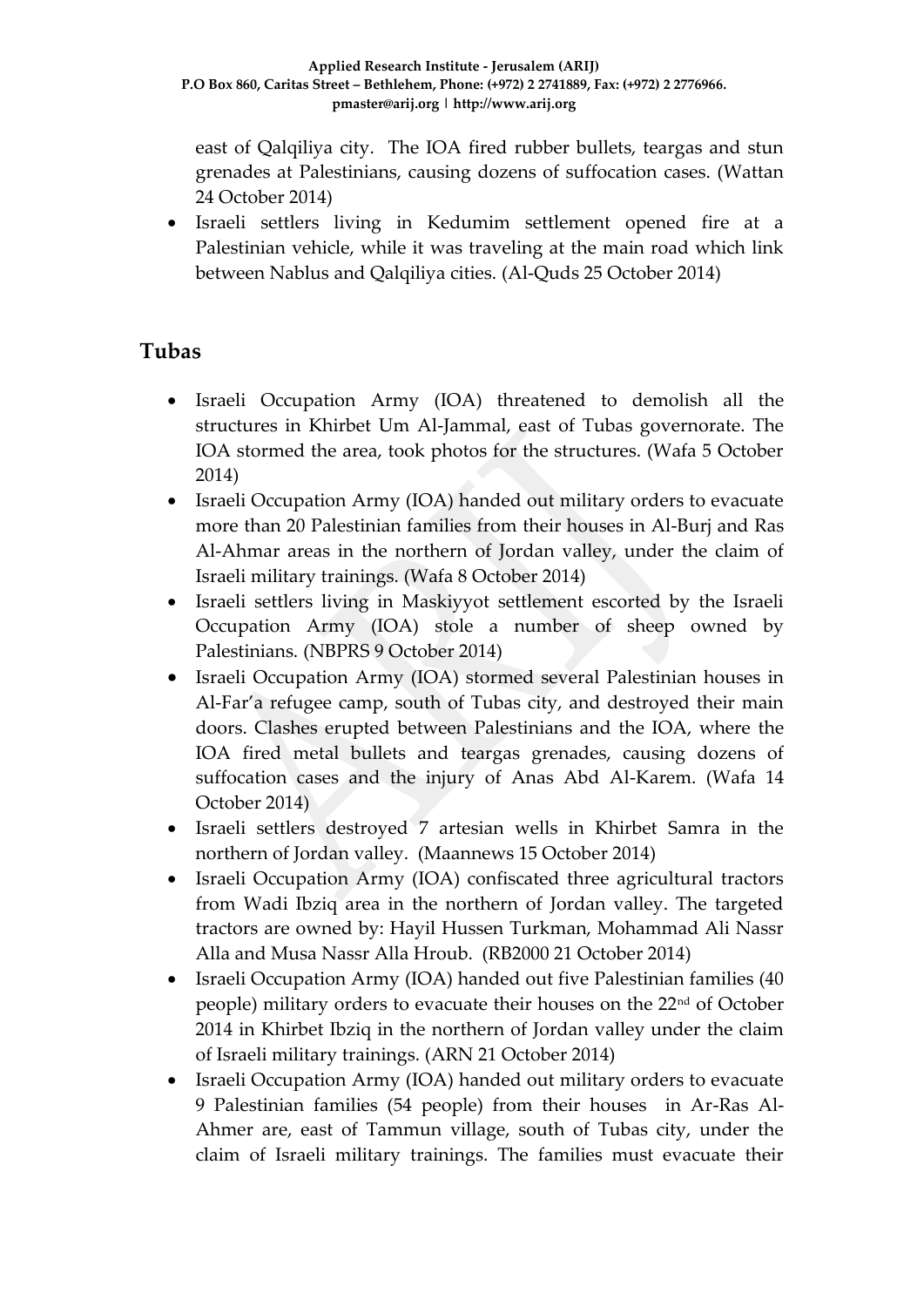houses on the 2nd of November 2014 and for three days. (ARN 21 October 2014)

• Israeli Occupation Army (IOA) confiscated agricultural tools owned by Mwafaq Daraghma in Sahel Al-Beqi'a area in Tubas governorate. (Al-Quds 29 October 2014)

# **Ramallah**

- Clashes erupted between Palestinians and the Israeli Occupation Army (IOA) in Nilin village, northwest of Ramallah city, after the IOA stormed the eastern part of the village. The IOA fired rubber bullets, teargas and stun grenades. (RB2000 1 October 2014)
- Clashes erupted between Palestinians and the Israeli Occupation Army (IOA) in Silwad town, north of Ramallah city. The IOA fired live bullets, teargas and stun grenades. During the clashes, the IOA arrested and detained a number of Palestinians and summoned others to interview the Israeli Intelligence Police. (Safa 2 October 2014)
- Israeli Occupation Army (IOA) invaded Al-'Am'ari refugee camp, south of Ramallah city. Clashes erupted between Palestinians and the IOA. During the operation, the IOA arrested Islam Abu Roues and transferred him to unknown location. (Safa 2 October 2014)
- Israeli Occupation Army (IOA) closed 'Atara military checkpoint, north of Ramallah city. The IOA prevented Palestinians from crossing the checkpoint. (Pal Info 2 October 2014)
- Israeli Occupation Army (IOA) attacked the weekly non-violent protest against the Segregation wall and settlements in Bilin village, northwest of Ramallah city. The IOA fired rubber bullets, teargas and stun grenades at participants, causing dozens of suffocation cases. (Sama News 3 October 2014)
- Clashes erupted between Palestinians and the Israeli Occupation Army (IOA) in Silwad town, north of Ramallah city. The IOA fired teargas grenades at Palestinians and houses, causing dozens of suffocation cases. (Pal Info 10 October 2014)
- Israeli Occupation Army (IOA) attacked the weekly non-violent protest against the segregation wall and settlements in Bilin village, northwest of Ramallah. The IOA fired rubber bullets, teargas and stun grenades at participants, causing dozens of suffocation cases. The IOA detained and assaulted Mohammad Al-Khateeb. (Maannews 10 October 2014)
- Israeli Occupation Army (IOA) attacked the weekly non-violent protest against the Segregation wall and settlements in An-Nabi Saleh village, north of Ramallah city. The IOA fired metal bullets teargas and stun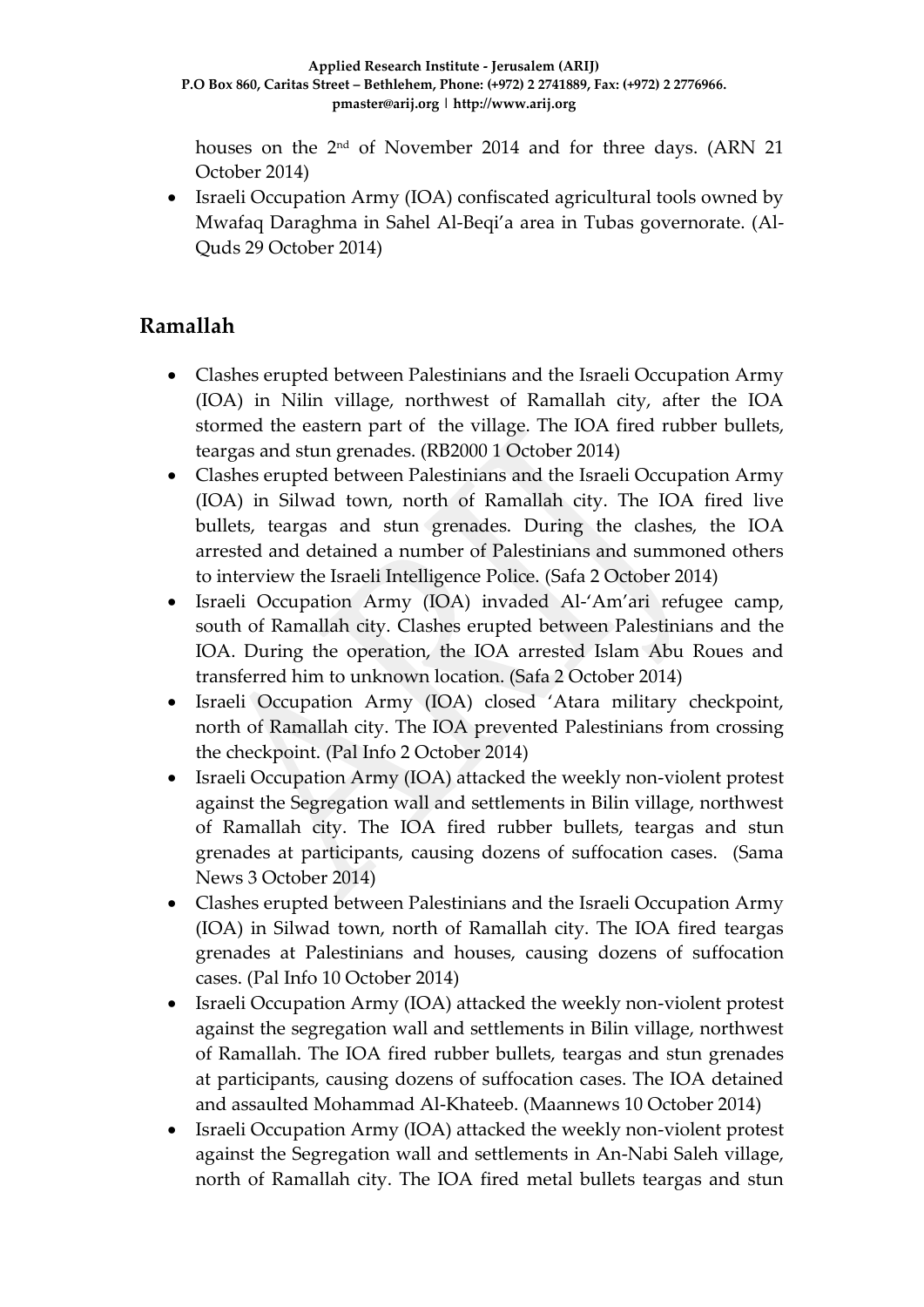grenades, causing dozens of suffocation case and the injury of Karem At-Tamimi. The IOA also, assaulted and injured Bilal At-Tamimi; a Palestinian journalist. (Maannews 10 October 2014)

- Israeli Occupation Army (IOA) raided and toured in several neighborhoods in Beituniya town, south of Ramallah city. (Safa 13 October 2014)
- Israeli settlers living in Talmon settlement prevented Palestinian farmers from entering their land to harvest olive trees in Deir Ammar village, northwest of Ramallah city. (NBPRS 15 October 2014)
- Baha Samir Musa Badir (13 years) was killed after the Israeli Occupation Army (IOA) opened fire at him, while he was playing football in Beit Liqya village, west of Ramallah city. (Wafa 16 October 2014)
- Clashes erupted between Palestinians and the Israeli Occupation Army (IOA) near the Israeli jail of Ofar in Ramallah governorate. The IOA fired teargas and stun grenades at Palestinians, causing dozens of suffocation cases. (Raya 17 October 2014)
- Israeli Occupation Army (IOA) attacked the weekly non-violent protest against the Segregation wall and settlements in Bilin village, northwest of Ramallah city. The IOA fired rubber bullets, teargas and stun grenades, causing dozens of suffocation cases, and the injury of 2 people. (Wafa 17 October 2014)
- Enas Shawkat Dar Khalil (4 years) was killed and Toleen Omar Asfour (5 years) was injured after an Israeli settler hit them by his vehicle while they were at the main road in Sinjil village, north of Ramallah city. (Maannews 19 October 2014)
- Israeli Occupation Army (IOA) assaulted Mohammad Awad; a Palestinian journalist, and his brother after storming their house in Budrus village, northwest of Ramallah city. (Wattan 21 October 2014)
- Clashes erupted between Palestinians and the Israeli Occupation Army (IOA) near the Israeli Jail of Ofar in Ramallah governorate. The IOA fired teargas grenades at Palestinians. (Al-Ayyam 22 October 2014)
- Israeli Occupation Army (IOA) attacked the weekly non-violent protest against the segregation wall and settlements in Nilin village, west of Ramallah city. The IOA fired teargas grenades, causing dozens of suffocation cases. (Wattan 24 October 2014)
- Dozens of Palestinians suffered gas inhalation after the Israeli Occupation Army (IOA) attacked the weekly non-violent protest against the segregation wall and settlements in An-Nabi Saleh village, north of Ramallah city. The IOA fired rubber bullets, teargas and stun grenades. (Wattan 24 October 2014)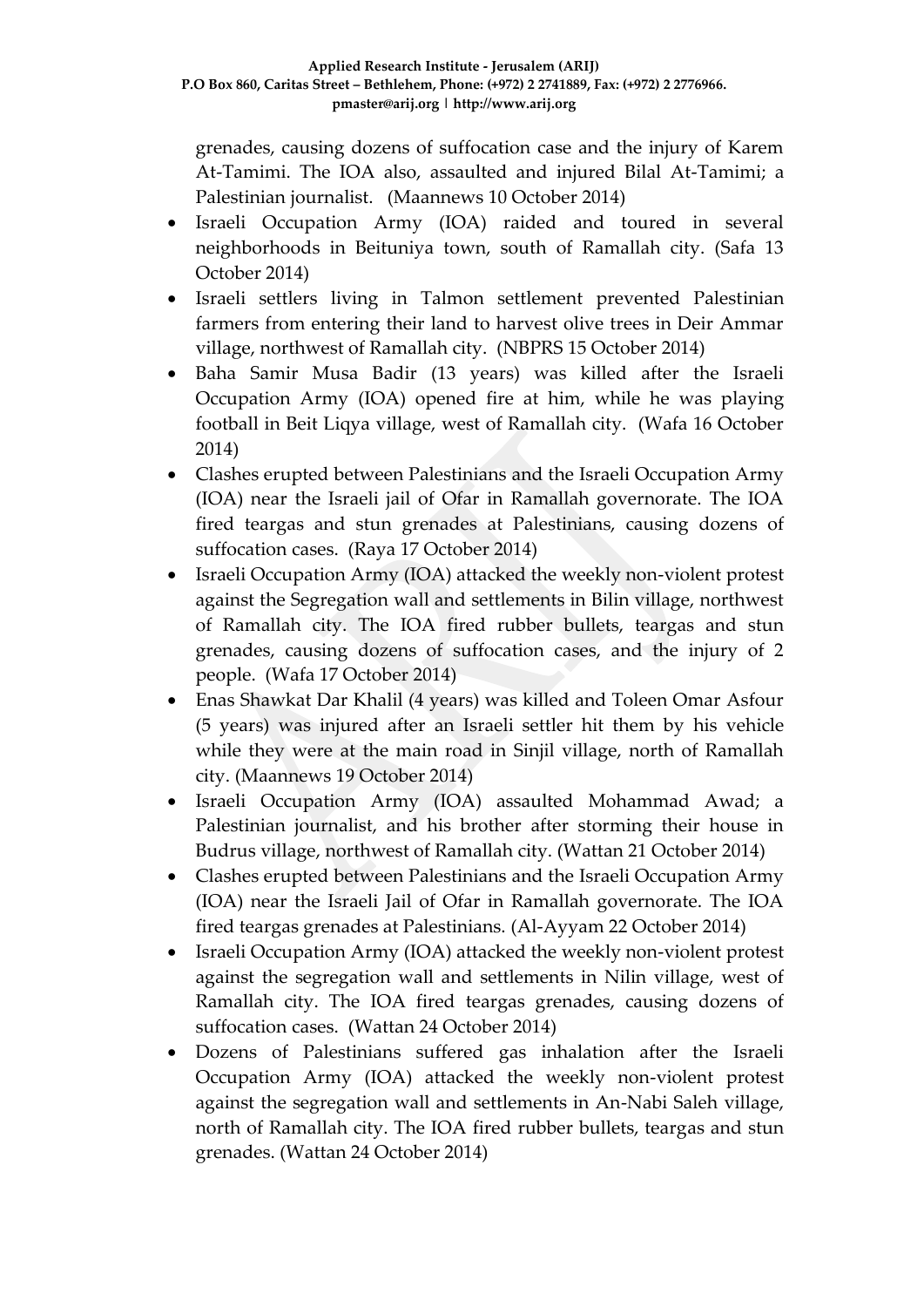- Dozens of Palestinian and international activists suffered gas inhalation after the Israeli Occupation Army (IOA) attacked the weekly non-violent protest against the Segregation wall and settlements in Bilin village, northwest of Ramallah city. The IOA fired rubber bullets, teargas and stun grenades.(Wattan 24 October 2014)
- 'Arwa Abd Al-Wahab Hamad (14 yeas) was killed during clashes that erupted between Palestinians and the Israeli Occupation Army (IOA) in Silwad village, north of Ramallah city. The IOA fired rubber bullets, teargas and stun grenades, causing dozens of suffocation cases and the injury of 4 people. (Wattan 24 October 2014)
- Clashes erupted between Palestinians and the Israeli Occupation Army (IOA) in Silwad village, north of Ramallah city. The IOA fired rubber bullets and teargas grenades, causing dozens of suffocation cases and the injury of a Palestinian. (Wattan 25 October 2014)
- Israeli Occupation Army (IOA) and a number of staff from the Israeli Civil administration stormed a Palestinian playground in Bilin village, northwest of Ramallah city and confiscated a number of children games, under the claim that the playground closed to the Israeli segregation wall. As a result, clashes erupted between Palestinians and the IOA. (PNN 26 October 2014)
- More than 30 Palestinians were injured and dozens suffered gas inhalation during clashes that erupted between Palestinians and the Israeli Occupation Army (IOA) in Silwad village, north of Ramallah city, after the funeral of Arwa Hamad, who was killed two days ago during clashes between Palestinians and the IOA. The IOA fired rubber bullets, teargas and stun grenades. (Pal Info 26 October 2014)
- Clashes erupted between Palestinians and the Israeli Occupation Army (IOA) near Atara military checkpoint, north of Ramallah city. (Al-Quds 30 October 2014)
- Three Palestinians were injured and dozens suffered gas inhalation during clashes that erupted between Palestinians and the Israeli Occupation Army (IOA) at the western entrance of Silwad village, north of Ramallah city. The IOA fired rubber bullets and teargas grenades at Palestinians. During the clashes, the IOA arrested Ali Dar Ali, a Palestinian journalist, and transferred him to unknown location. (Maannews & Pal Info 31 October 2014)
- Israeli Occupation Army (IOA) attacked the weekly non-violent protest against the segregation wall and settlements in Bilin village, northwest of Ramallah city. The IOA fired rubber bullets, teargas and stun grenades, causing dozens of suffocation cases. (Wafa 31 October 2014)
- Israeli Occupation Army (IOA) attacked the weekly non-violent protest against the Segregation wall and settlements in An-Nabi Saleh village,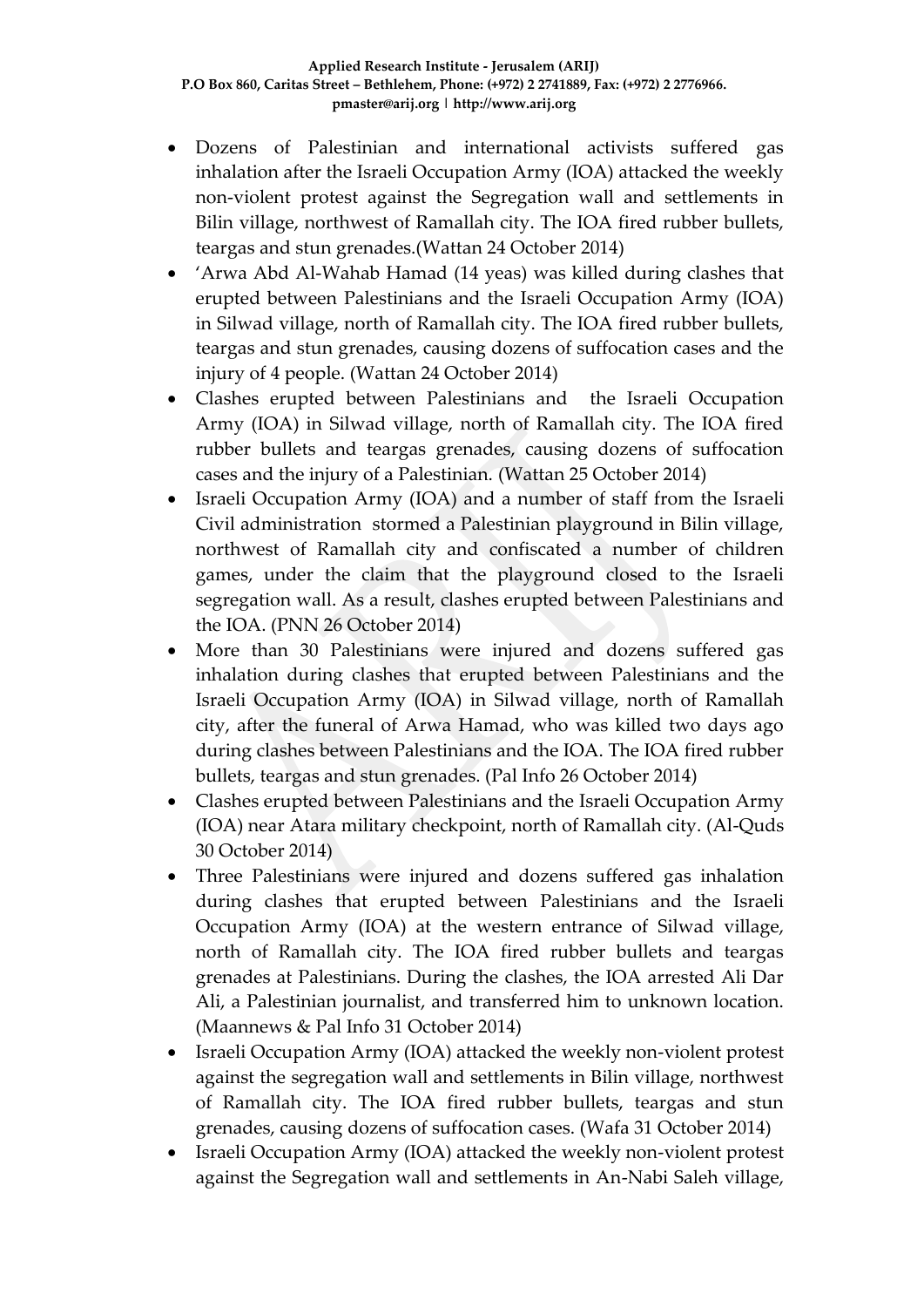north of Ramallah city. The IOA fired rubber bullets and teargas grenades, causing dozens of suffocation cases and the injury of two people. (Wafa 31 October 2014)

 Clashes erupted between Palestinians and the Israeli Occupation Army (IOA) at Qalandiya military checkpoint, north of Jerusalem city. The IOA fired live and rubber bullets, and teargas grenades, causing dozens of suffocation cases and the injury of 4 people. (Al-Quds 31 October 2014)

# **Jericho**

- Israeli Occupation bulldozers demolished a Palestinian house and four agricultural barracks in Abu Al-'Ajaj area in Al-Jiftlik village, north of Jericho city. The targeted structures are owned by: Mohammad Abu Aram, Qadri Darwish, Firas Bishirat and Abu Al-Raid Daraghmah. (Wattan 21 October 2014)
- Israeli Occupation Army (IOA) demolished an agricultural barracks in Al-Fasayil village, north of Jericho city. The targeted barracks is owned by Hussen Rashidah. (Wattan 21 October 2014)

### **Salfit**

 Israel lets West Bank outpost encroach on nature reserve. Unauthorized outpost will expand, even though it restricts some Palestinian farmers. The Civil Administration recently approved a plan under which an unauthorized outpost in the West Bank will appropriate part of an adjacent nature reserve, even as it restricts the activities of Palestinian farmers in the area. El Matan was founded in 2000 next to the Ma'aleh Shomron settlement and adjacent to the Kaneh River nature reserve. A synagogue that is part of the outpost extends into the reserve. Following [plans](http://www.haaretz.com/news/diplomacy-defense/.premium-1.561435) that were approved by then-Defense Minister Ehud Barak between November 2012 and March 2013, temporary structures in the outpost are being removed. They are to be replaced by 40 buildings that will be used for artists' studios and year-round and vacation homes. Some of the land is to be used for farming. The plans for the site were submitted for public comment by the Civil Administration's planning council, which is now hearing objections filed by Palestinians from the adjacent villages. According to the plan, around 100 dunams (25 acres) of the nature reserve is earmarked for farmland, including community gardening plots, and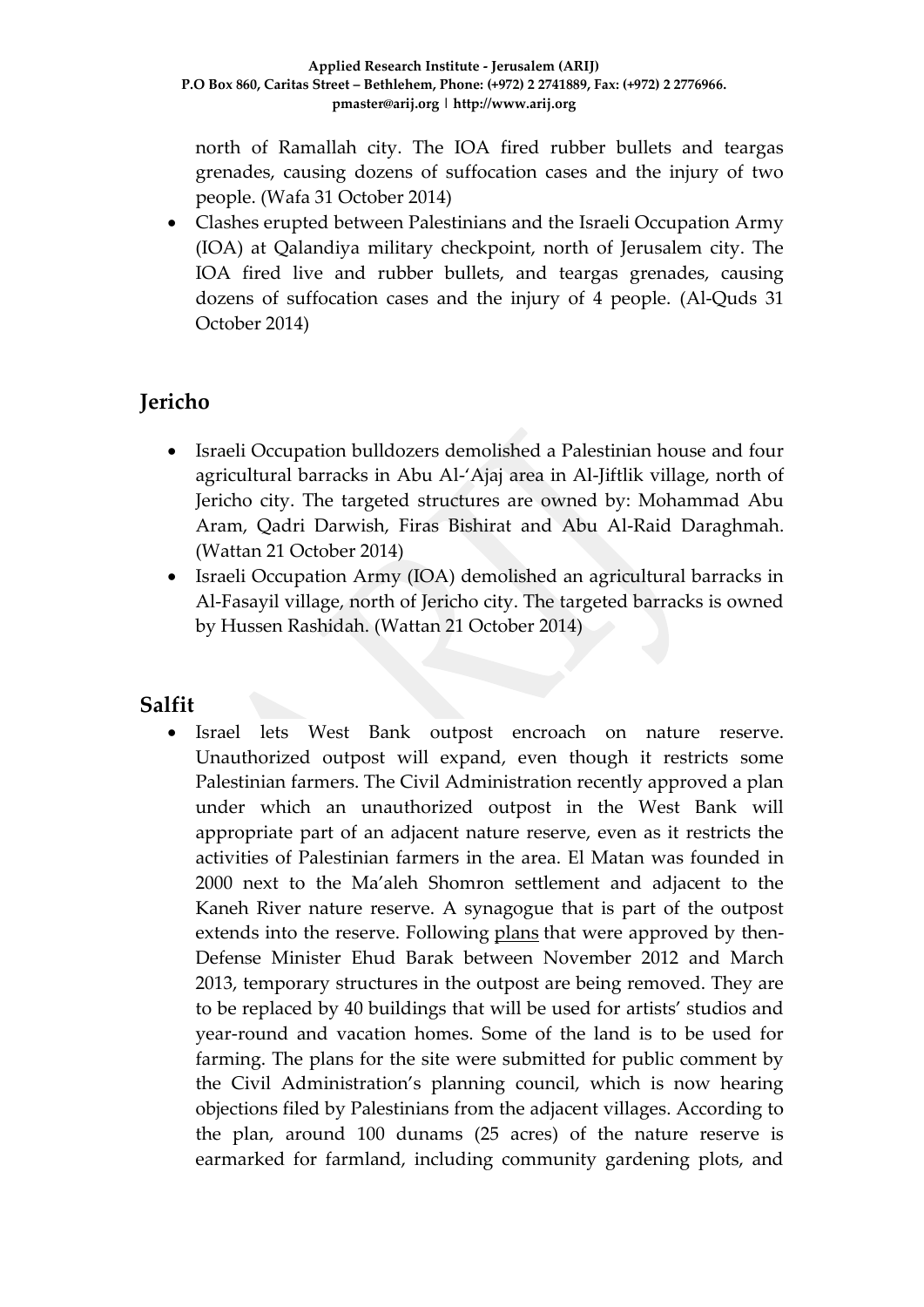related roads and buildings. Palestinians from Deir Istiya continued to work their fields even after the Civil Administration designated farmland owned by the villagers as the Kaneh River reserve. But for several years, employees of the Civil Administration and the Israel Nature and Parks Authority have claimed that the farmers damaged the reserve by expanding their cultivated areas and planting olive trees. They also claimed that Palestinians caused damage by building roads and putting up fences. The farmers denied the accusations and made claims of discrimination, saying settlers built homes in the reserve and otherwise encroached on the reserve with impunity. Last year Palestinians from Deir Istiya petitioned the High Court of Justice against the Civil Administration's plan to uproot olive trees the agency said were planted without permission. The court rejected their petition, and more than 1,000 trees were removed. Over the past year, Palestinians and human rights groups grew increasingly concerned about further settler activity in the area, when it emerged that the Samaria Regional Council and other entities were promoting a master plan for developing tourism in the Kaneh River region. Preliminary maps of the plan showed new roads within the reserve that would connect settlements and outposts in the area. A month ago a road was built from the nearby Alonei Shilo outpost that encroached on the reserve. Work on the road was stopped by the Civil Administration and the Nature and Parks Authority. In a response, the Coordinator of Government Activities in the Territories confirmed that the appeals subcommittee of the Civil Administration's planning council was reviewing objections submitted by members of the public to the plan. "The land that is slated to be removed from the reserve under the plan is at the edge of the reserve and building on them will not harm the natural and fertile lands of the reserve," the statement said in part. In its response, the agency stressed that this land was part of the master plan for Ma'aleh Shomron, which is being implemented. The Civil Administration added that all work at the reserve will comply with regulations and will be monitored by its nature reserves staff officer, adding that the authorities in the region will continue to do "everything in their power to preserve nature in general and this reserve in particular." ([Haaretz](http://www.haaretz.com/news/diplomacy-defense/.premium-1.618757) 2 October 2014)

- Israeli settlers living in Kfar Taquah settlement destroyed about 100 olive trees in Yasuf village, northwest of Salfit city. (Wafa 6 October 2014)
- Israeli settlers living in Kfar Tapuah settlement escorted by the Israeli Occupation Army (IOA) torched and destroyed a number of olive trees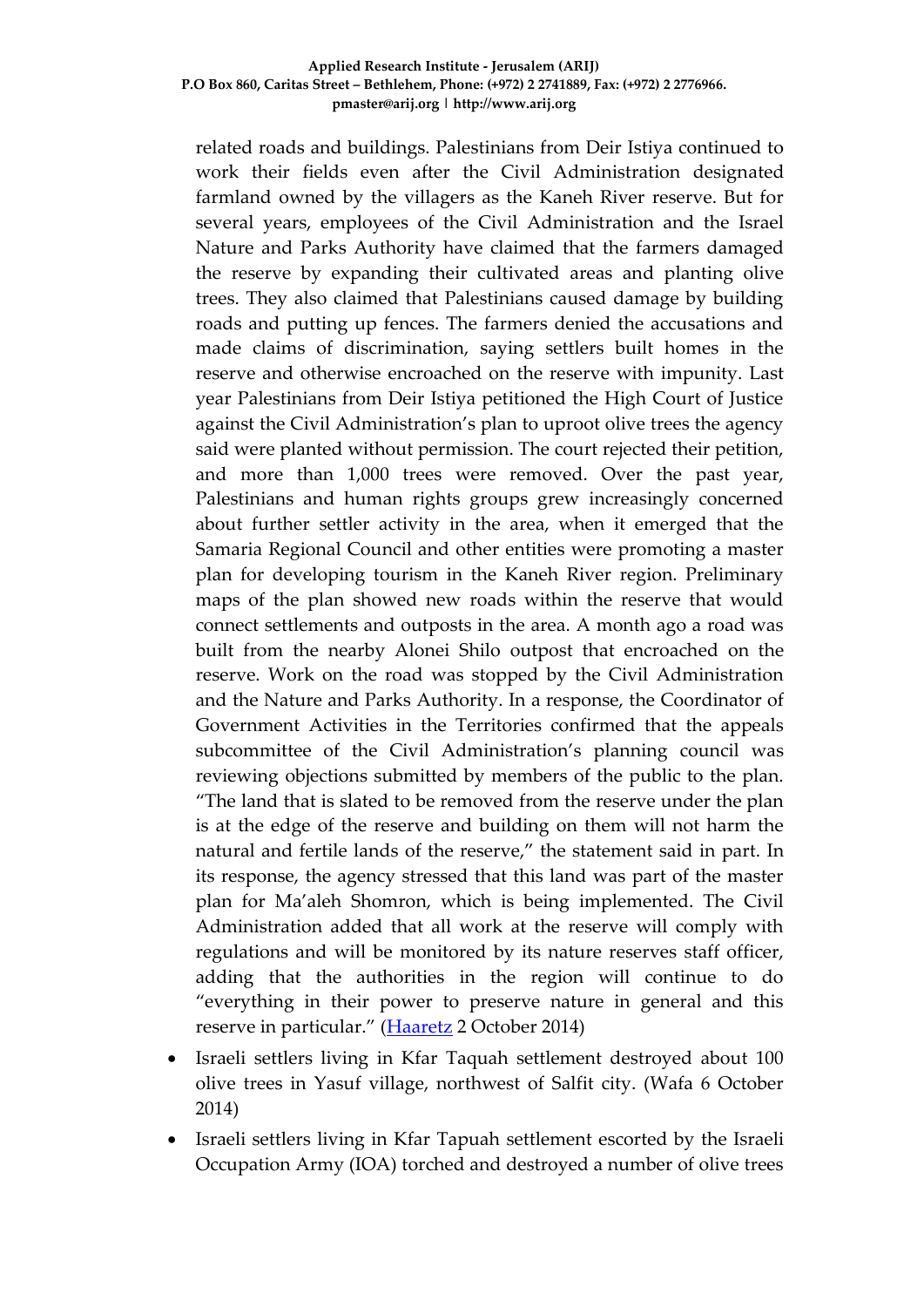in Al-Masamik area in Yasuf village, northeast of Salfit city. The targeted trees are owned by Nafiz and Issam Ali Mansour. (Pal Info 10 October 2014)

- Israeli settlers living in Kfar Taquah settlement assaulted and injured Hana' Fathi Atiyani (30 years) while she was harvesting olive trees in her land in Yasouf village, northeast of Salfit city. Note that five days ago the Israeli settlers cut about 100 olive trees. (Wafa 11 October 2014)
- Israeli Occupation Army (IOA) stormed Salfit city and attacked Palestinian schools in the city by firing teargas and stun grenades at the students, causing dozens of suffocation cases. (Maannews 19 October 2014)
- Israeli Occupation bulldozers contained razed 20 dunums of Palestinian land in Haris village, north of Salfit city. (Wattan 26 October 2014)
- Israeli settlers living in Barqan settlement razed Palestinian land to build new housing units in the settlement. (NBPRS 28 October 2014)
- Israeli settlers living in Lashem settlement razed Palestinian land located between Kafr Ad-Dik and Deir Balut villages, west of Salfit city. (Maannews 29 October 2014)

### **Tulkarem**

- Israeli settlers living in Avnei Hefetz settlement stole 10 bags of olive harvest (each bag about 60 kilograms) from land in Kafr Al-Labad village, east of Tulkarm city. The targeted land is owned Abd Al-Rahman Asied Abdalla Rjub. (NBPRS 15 October 2014)
- Israeli settlers attacked a holy place called Saraqa tomb in Tulkarm city and wrote anti Palestinian and Islamic slogans and Talmudic slogans on its wall. (Al-Quds 22 October 2014)

# **Nablus**

- Israeli settlers escorted by the Israeli Occupation Army (IOA) stormed Joseph tomb at the eastern part of Nablus city, and performed Talmudic rituals. Clashes erupted between Palestinians and the IOA, where the IOA fired teargas and stun grenades, causing dozens of suffocation cases. (Pal Info 2 October 2014)
- Israeli Occupation Army (IOA) declared Burin village, south of Nablus city as "close military zone". The IOA closed all the entrances of the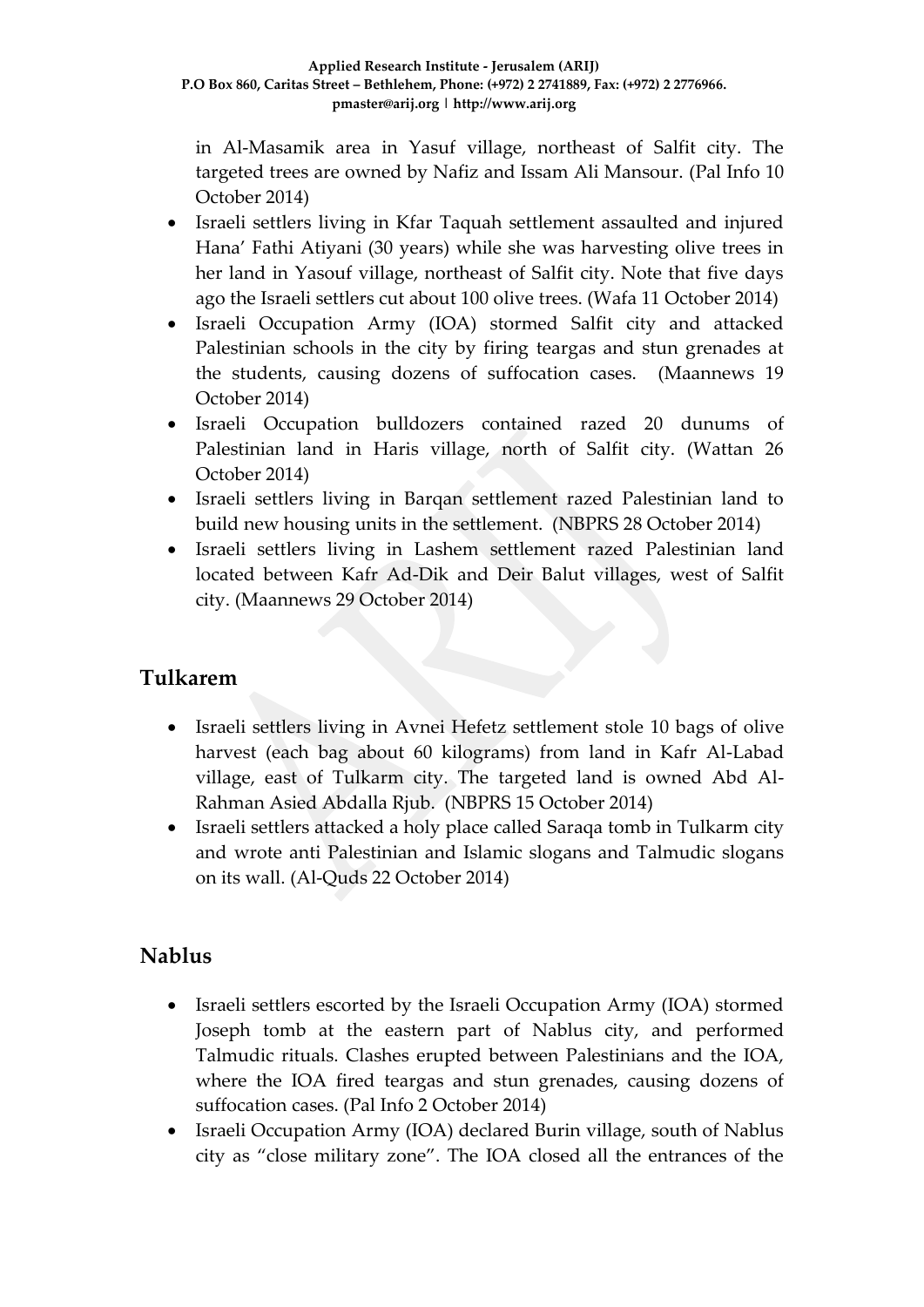village and prevented Palestinians from entering or leaving the village. (Maannews 2 October 2014)

- Israeli settlers destroyed about 20 olive trees in Burin village, south of Nablus city. The targeted trees are owned by Mahmoud Khalifah. (Wafa 6 October 2014)
- Israeli settlers stormed Palestinian land planted with olive trees in Awarta village, south of Nablus city, stole the olive harvest and cut 15 olive trees. (Wafa 6 October 2014)
- Israel Occupation Army (IOA) stormed Nablus city and tried to arrest Ahmed Al-Haj Ali (75 years). Clashes erupted between Palestinians and the IOA, where the IOA fired teargas and stun grenades, causing dozens of suffocation cases. (Raya 8 October 2014)
- Israeli settlers escorted by the Israeli Occupation Army (IOA) assaulted and injured a number of Palestinian farmers while they were harvesting their olive trees in Burin village, south of Nablus city. Clashes erupted between Palestinians and the IOA. (Al-Quds 8 October 2014)
- Israeli Occupation Army (IOA) closed Huwara and Yetzher checkpoint, south of Nablus city and prevented Palestinians from crossing it. (Maannews 9 October 2014)
- Israeli Occupation Army (IOA) forced Palestinian farmers to leave their land in Sahel Ein Mura area in Qaryut village, south of Nablus city.(Pal Info 10 October 2014)
- Israeli settlers living in Itamar settlement assaulted at Palestinian farmers while they were working in their land in Wad Yanun area, in Yanun village, southeast of Nablus city. Clashes erupted between Palestinians and the Israeli settlers. (Sama News 10 October 2014)
- Israeli Occupation Army (IOA) invaded and searched several areas and neighborhoods in Beita and Beit Furik villages in Nablus governorate. (Wafa 12 October 2014)
- Israeli settlers escorted by the Israeli Occupation Army (IOA) invaded Joseph tomb near Balata refugee camp, east of Nablus city and performed Talmudic and religious rituals. Clashes erupted between Palestinians and the IOA, where the IOA fired rubber bullets, teargas and stun grenades, causing dozens of suffocation cases and the injury of three people identified as: Mohammad Abu Halimah, Salah Abu Roues and Nabel As-Sirfi. The IOA also arrested Amran Al-Masami (16 years). (Maannews 13 October 2014)
- Israeli settlers torched parts of Abu Bakir As-Sideq mosque at ths southern part of Aqraba village, southeast of Nablus city, and wrote anti-Palestinian slogans on the wall of the mosque. (Wafa 14 October 2014)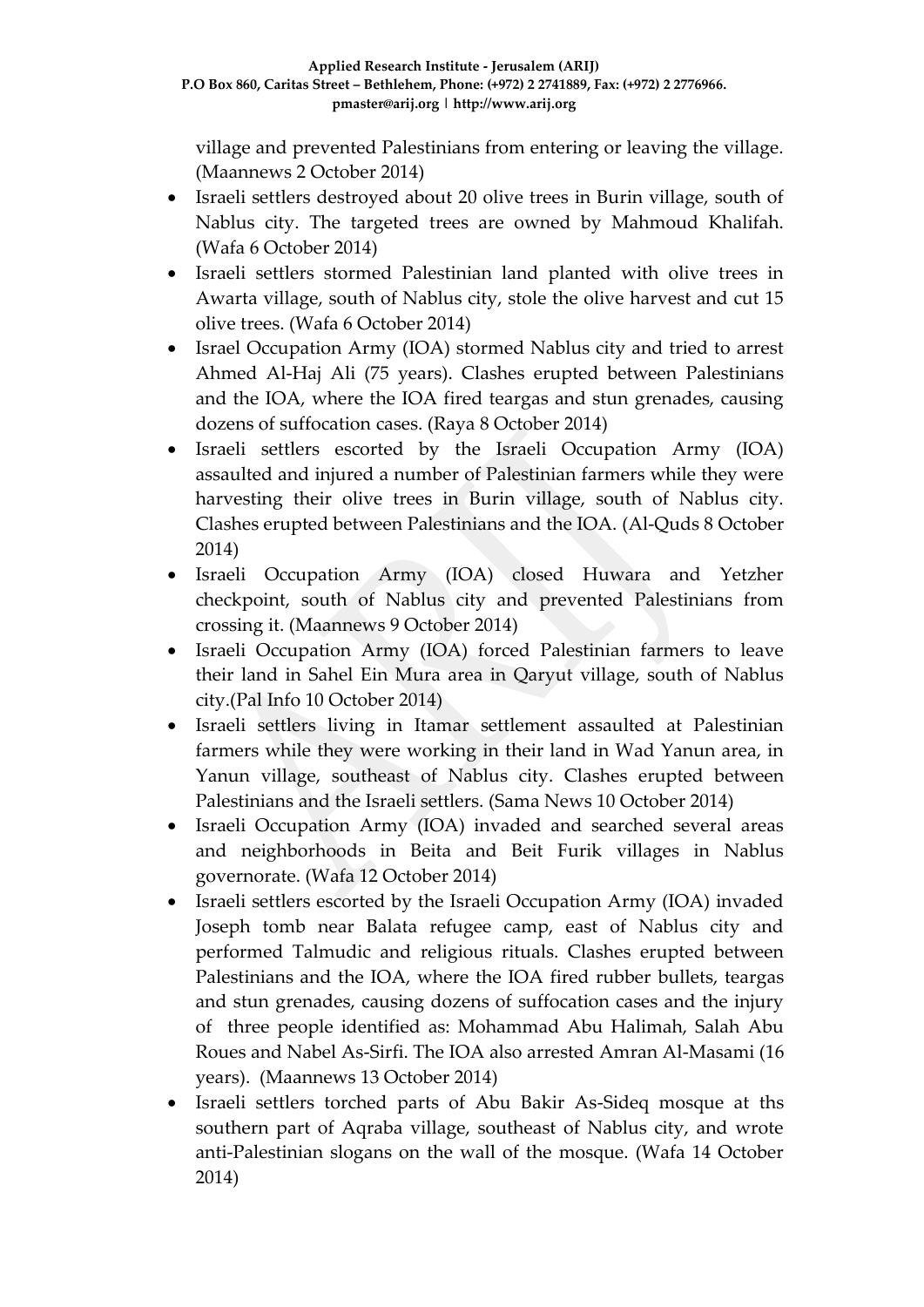- Israeli Occupation Army (IOA) invaded and searched dozens of Palestinian houses in Azmut village, east of Nablus city. One of the targeted houses is owned by Raid Ameer. (Pal Info 21 October 2014)
- Israeli settlers set up a number of caravans and barracks in two areas in Khirbet Al-Yanun in Aqraba village, southeast of Nablus city. The first site located in Ad-Dwa area, south of Khirbet al Yanun and the second one located northeast of Khirbet Al-Yanun. (Maannews 21 October 2014)
- Israeli Occupation Army (IOA) closed all the entrances of Burin village, south of Nablus city. The IOA prevented Palestinians from entering or leaving the village. During the operation, the IOA invaded and searched dozens of Palestinian houses. (Panorama FM 21 October 2014)
- Israeli Occupation Army (IOA) closed the main road in Awarta village, southeast of Nablus city for two hours, under the claim that the Israeli settlers will hold a marathon in that road. (NBPRS 21 October 2014)
- Israeli settlers living in Yetzher settlement torched 100 olive trees in Al-Lahif area, south of Huwara village, south of Nablus city. The targeted trees are owned by Khamus and Salem families. (Al-Quds 22 October 2014)
- Clashes erupted between Palestinians and the Israeli Occupation Army (IOA) in Beit Furik village, southeast of Nablus city. The IOA fired rubber bullets, teargas and stun grenades, causing dozens if suffocation cases and the injury of two people. (Pal Info 27 October 2014)
- Israeli Occupation Army (IOA) stormed and searched dozens of Palestinian houses and stores in Beita village, south of Nablus city. (Panorama FM 28 October 2014)
- Israeli Occupation Army (IOA) set up a number of military tents and started military trainings at the eastern part of Khirbet At-Tawel in Aqraba village, southeast of Nablus city. (Wafa 29 October 2014)
- Ibrahim So'ud Khalil Odeh (13 years) was injured after an Israeli settler hit him by his vehicle while he was on his way to school in Huwara village, south of Nablus city. (Wafa 30 October 2014)
- Israeli Occupation Army (IOA) closed Yetzher-Nablus road in both sides. (Maannews 30 October 2014)

### **Gaza**

• Israeli Occupation jeeps and bulldozers staged 150 meters into the eastern part of Al-Fakhari town, southeast of Khan Younis city, south of Gaza strip, and razed agricultural land. (Wattan 1 October 2014)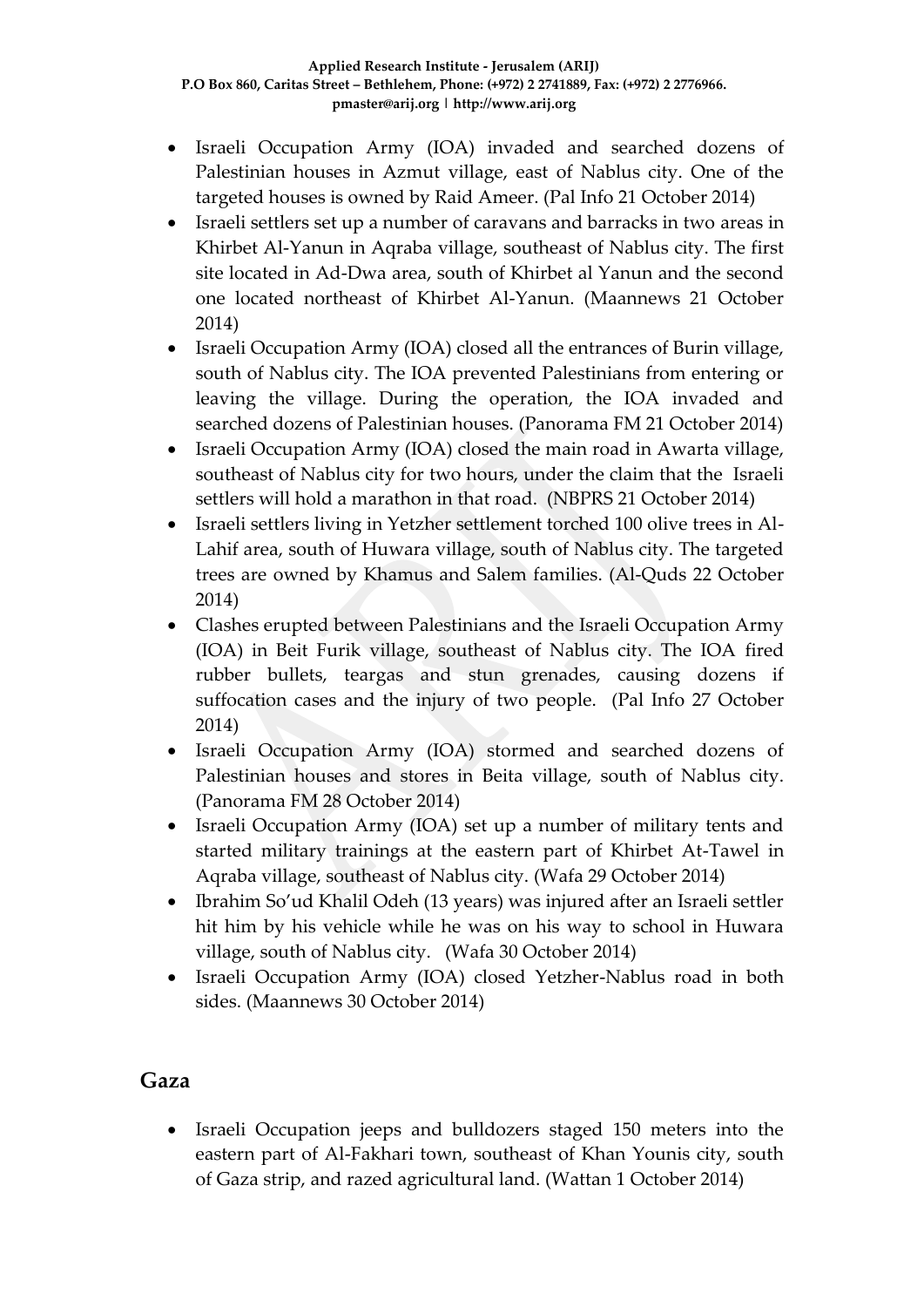- Israeli Occupation Army (IOA) opened fire at Palestinian houses and land in Al-Khaza'a town, east of Khan Younis city, south of Gaza strip. (RB2000 2 October 2014)
- A Palestinian died of wounds he sustained during the last Israeli war against Gaza strip. (Raya 4 October 2014)
- Israeli Occupation Army (IOA) opened fire at Palestinian fishing boats while they were sailing at As-Sudaniya shore, northwest of Gaza city. (Wafa 7 October 2014)
- Israeli Occupation Army (IOA) opened fire at Palestinian houses and land in Al-Qarara and Abbsan towns, east of Khan Younis city, south of Gaza strip. (Al-Quds 9 October 2014)
- Arafat Suhail Tafish (32 years) died of wounds he sustained during the last Israeli war against Gaza strip. (Maannews 10 October 2014)
- Israeli Occupation gunboats opened fire at Palestinian fishing boats while they were sailing at Rafah shore, south of Gaza strip. One of the boats was torched. (Al- Quds 14 October 2014)
- Israeli Occupation gunboats opened fire at Palestinian fishing boats while they were sailing at Gaza shore. (Al-Quds 17 October 2014)
- Israeli Occupation gunboats opened fire at Palestinian fishing boats, while they were sailing at As-Sudaniya shore, northwest of Gaza city. (Raya 18 October 2014)
- Israeli Occupation gunboats opened fire at a Palestinian fishing boat while it was sailing at Rafah shore, south of Gaza strip, causing the torch of the boat. (Wattan 24 October 2014)
- Israeli Occupation Army (IOA) opened fire at Palestinian houses and land at the eastern part of Khan-Younis city, south of Gaza strip. (Wattan 25 October 2014)
- Israeli Occupation gunboats opened fire at Palestinian fishing boats while they were sailing at As-Sudaniya shore, northwest of Gaza city. (Wattan 26 October 2014)
- Israeli Occupation gunboats opened fire at Palestinian fishing boats while they were sailing at As-Sudaniya shore, northwest of Gaza city. (Wattan 28 October 2014)
- A Palestinian fisher man was injured after the Israeli Occupation gunboats opened fire at his boat while he was sailing at Beit Lahiya shore, north of Gaza strip. (RB2000 29 October 2014)

 $\bullet$ 

### **Others**

 Settlers urge Netanyahu to rebuild communities of Sa-Nur, Homesh. In 2005, as part of the disengagement plan, Israel destroyed 21 settlements in Gaza and another four in the Samaria region of the West Bank.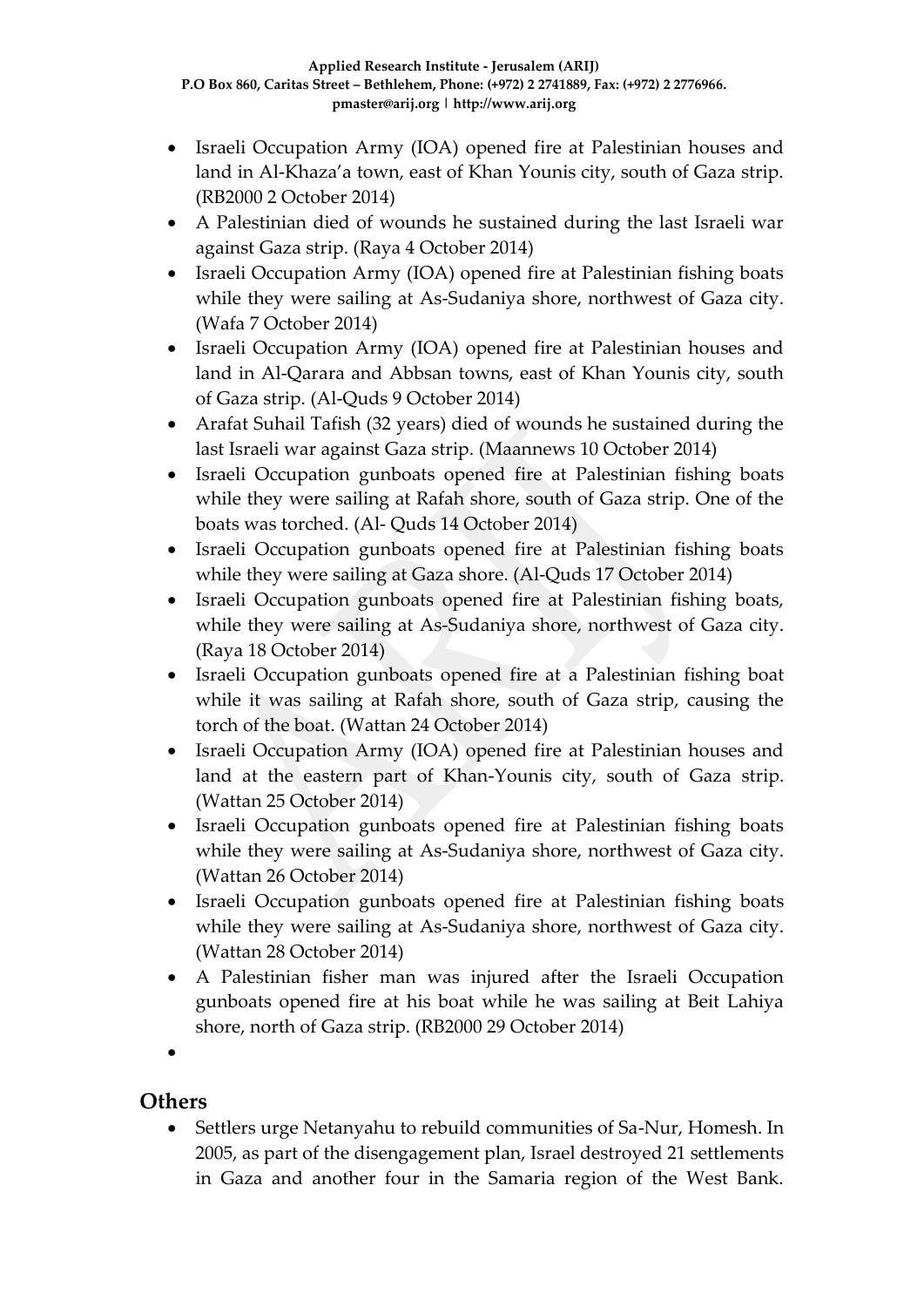Evacuees from the former West Bank settlements of Sa-Nur and Homesh called on Sunday for Prime Minister Benjamin Netanyahu to rebuild their communities, which the IDF destroyed in 2005. "The government had the power to tear us out of our homes and it has the power to return us there," said former Homesh resident Benny Gal. Gal said that he lives in the nearby settlement of Shavei Shomron so he can be close to his former home. "There is no reason not to return," he said. In 2005, as part of the disengagement plan, Israel destroyed 21 settlements in Gaza and another four in the Samaria region of the West Bank. That same year, right-wing activists formed the group Homesh First, which fought for the right to rebuild. Their activities focused on the evacuated settlements of Homesh and Sa-Nur and have not included the other two former Samaria communities of Ganim and Kadim. In the aftermath of Netanyahu's speech to the United Nations last and week and this summer's Operation Protective Edge in Gaza, the group is renewing its activities, focusing in particular on Sa-Nur. In their letter, 40 families from Homesh and Sa-Nur said that their former hilltop communities were strategically significant. They offer a view of the country's breadth from Ashkelon in the South to Mount Hermon in the North, the evacuees said. Jewish history in the region dates back to the time of the Bible, when Joseph and later the prophet Elijah walked up and down these same hills, the evacuees noted. In 2005 they were told to leave their homes to improve Israel's security and its standing in the international standing, according to the evacuees. The government also said that the move would break the deadlocked peace process, they said. "Reading that text now it sounds so absurd you can't help but laugh," Gal said. In their letter, which they also sent to Defense Minister Moshe Ya'alon, the evacuees said, "the time has come to correct this failure." ([JPOST](http://www.jpost.com/Israel-News/Settlers-urge-Netanyahu-to-rebuild-communities-of-Sa-Nur-Homesh-378125) 6 October 2014)

 Israel, PA at odds over water supply for new Palestinian city. A deal to connect Rawabi to the water supply sparked a furious response from settlers, even as a compromise led to another row. About two weeks ago, after a long drawn-out battle, an agreement was finally reached between the Palestinian Authority and Israel's Water Authority over connecting the new Palestinian city of Rawabi, located north of Ramallah, to Israel's water network. But the agreement has sparked a whole new row, due to efforts to appease the settlers in the area who are vehemently opposed to the existence of the city in principle. The agreement theoretically removed the greatest obstacle to the process of populating Rawabi, where close to one thousand families have already purchased apartments. The senior Palestinian official who announced the agreement said the local company that built the city, headed by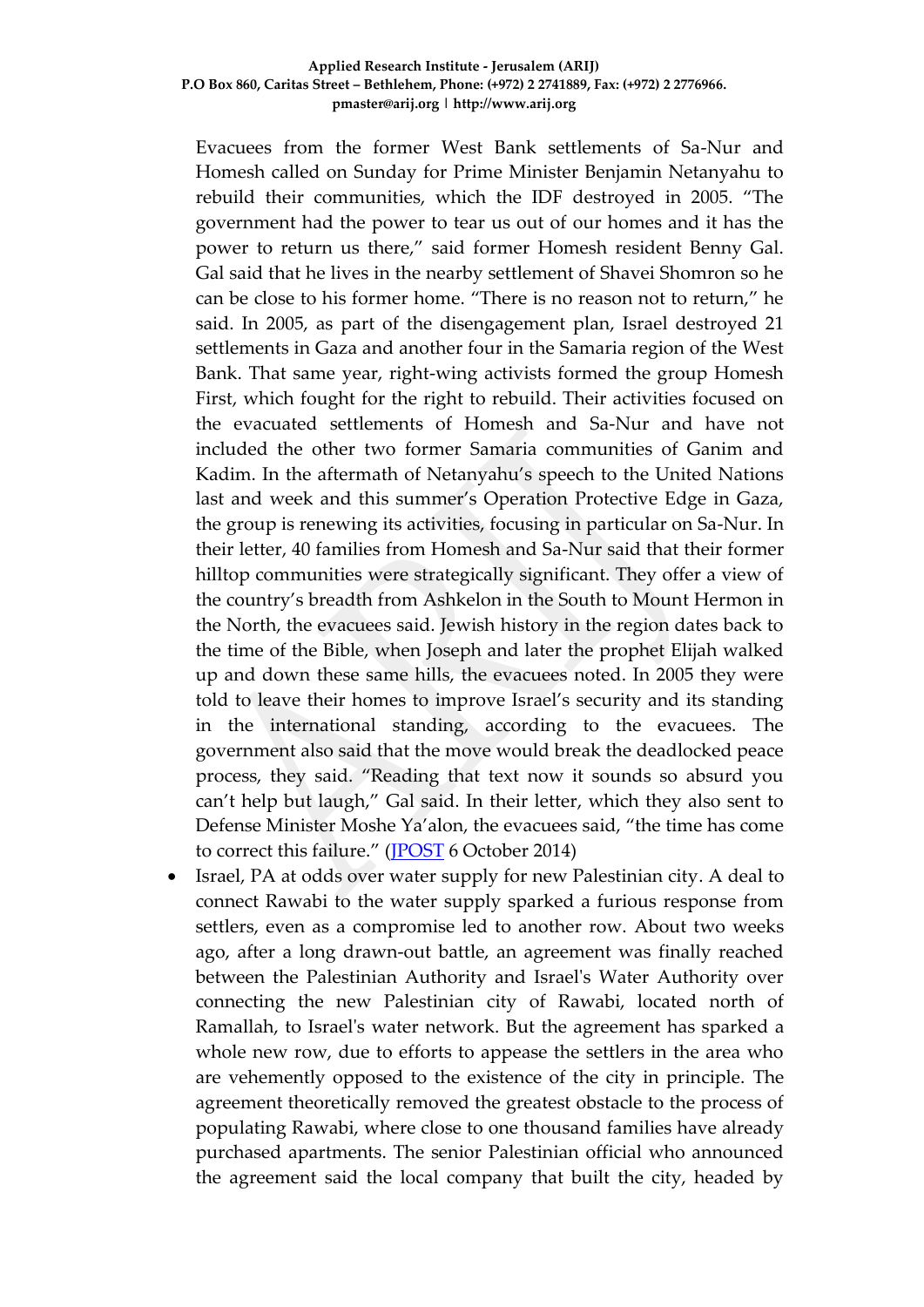entrepreneur Bashar al-Masri, is hoping to house the first tenants within three months. The initial reports of the agreement on water for Rawabi were met with a fierce response from the settlers opposed the construction of the entire city. They see a security threat in Rawabi, with its panoramic view of the coast from Hadera to Ashdod. Because most of the financing for the construction of the city (some one billion dollars) was provided by the rulers of Qatar, the far-right Israeli press also strong criticized Jerusalem for allowing the state that funds Hamas to build a city in the heart of the country. Former National Union Knesset member Yaakov Katz, who lives in a nearby settlement, even suggested that the Palestinians be allowed to complete the construction on Rawabi so that Israel could then take it away. In light of the anger of the settlers and the rightwing MKs, sources close to Infrastructure Minister Silvan Shalom, who oversees the Water Authority, said he had instructed members of the Joint Water Committee to condition the water connection for Rawabi on Palestinian agreement to promote initiatives for water projects in the local Jewish settlements. Shalom's order sparked a wave of protests from the Palestinians, who claim the agreement does not include any compromises. The head of the Palestinian Water Authority, Mazen Ghnaim, said any Israeli claims of a connection between the water network for Rawabi and projects in the settlement are "nonsense and lies". Meanwhile, the Coordinator of Government Activities in the Territories (COGAT), which has overall responsibility for the issue, told the Interior Ministry that a solution to the problem was still being discussed. Nonetheless, a senior Israeli official told Ynet's sister publication Calcalist that a compromise had already been reached with the Palestinians. (Ynetnews 7 October 2014)

 IDF issued 119 orders to seize Palestinian property in 2013, up from one in 2011. Army officials in Israel cite 'rise in public disturbances and power of terror organizations.' The Israel Defense Forces issued 119 orders to confiscate property from Palestinians in the West Bank in 2013, compared to just one such order in 2011. In a response to the civil rights organization Hamoked Center for the Defense of the Individual, the IDF did not specify the items that were seized or what was done with them. The state has until the end of this month to reply to a High Court of Justice petition against an injunction issued last December that prohibits Palestinians from appealing property confiscations through the military court system. Israel's Defense (Emergency) Regulations, laws that were introduced during the British Mandate and remain in effect in the West Bank, authorize the military commander to confiscate any property he believes to be linked to an act of violence that was committed or might be committed in the future. This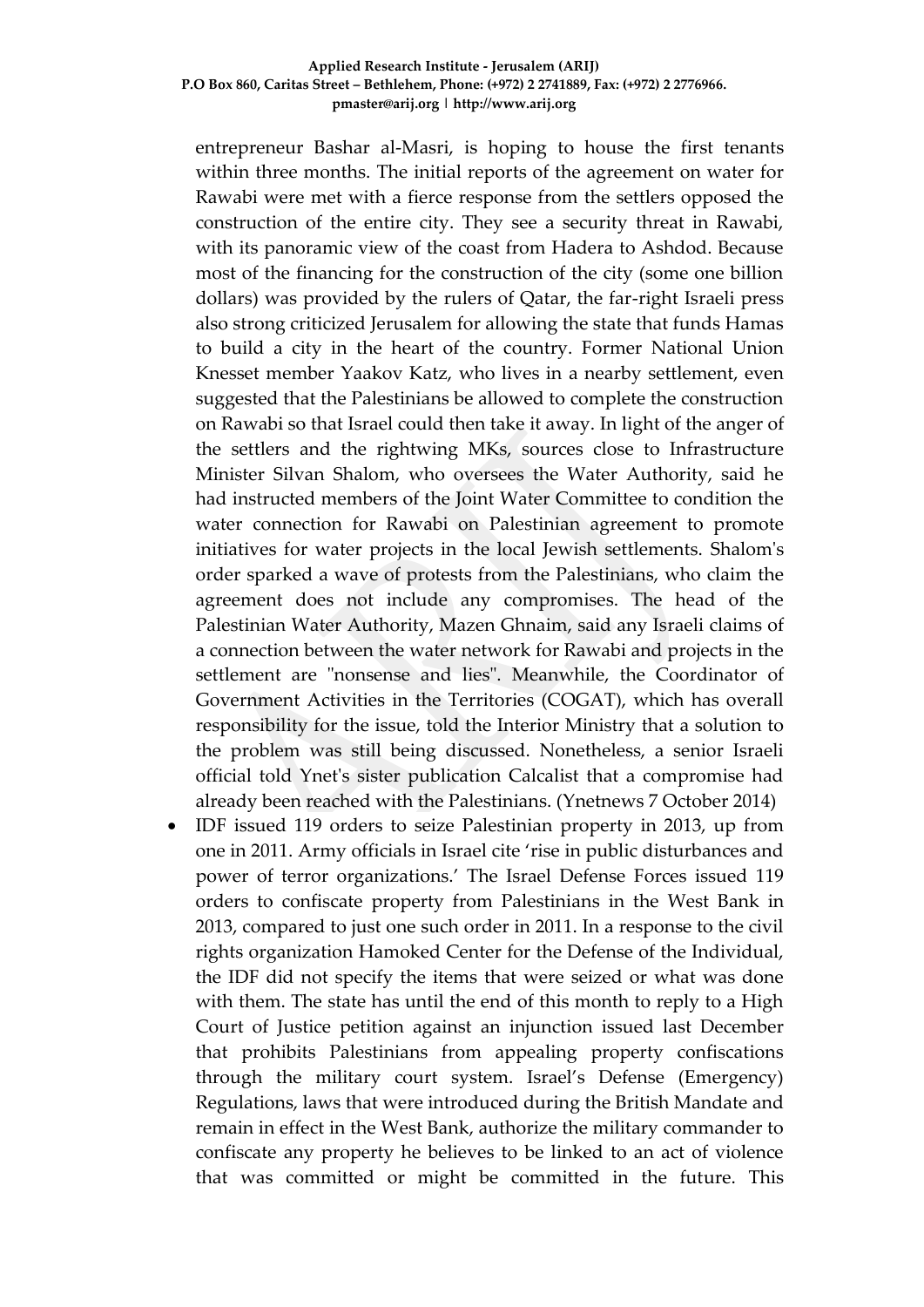regulation was rarely used in the past, but recently the army has been using it extensively. According to the IDF's response to Hamoked's request for specifics under the Freedom of Information Law, the order was used only once in 2011. In 2012 the army used it 25 times, and in 2013 that number soared to 119. Military officials explained the higher incidence in the law's use by saying that the army is "dealing with an increase in rioting and the strengthening of the terrorism infrastructure in the Judea and Samaria region." During a hearing on a Palestinian's request for the return of a hammer that had been confiscated from him, the military court of appeals ruled that the courts had the power to hear appeals of the injunction, so army officials decided to take away the option of appealing. As Haaretz reported, GOC Central Command Nitzan Alon signed an order in December 2013 prohibiting Palestinians from appealing to the military court, evidently because of the increase in property confiscations. Hamoked submitted, in the name of two Palestinians, a petition to the High Court against the injunction prohibiting appeals. The appellant, Dr. Tahani Sarawy, a physician from Nablus, was arrested at the Allenby Bridge border crossing with 1,000 Jordanian dinars in her possession. Although she claimed that the money came from her savings and was intended as assistance for her elderly parents, the cash was confiscated from her at the crossing on the claim that it belonged to Hamas. Sarawy appealed to the military court in Ofer, but the new injunction against appeals was issued during the appeal hearings. For this reason, the military judge, Amir Dahan, suspended the hearing to allow Sawary to fight the injunction in the High Court. The second appellant, Ayman Hur, an X-ray technician from Hebron, went to Jordan to look for a job and when he returned, 2,200 dinars were taken from him. He claimed that the money was all he had left from the trip, but army officials said that the cash belonged to Hamas. In addition, the Yesh Din non-profit organization submitted a petition to the High Court in the name of two sisters, Elham and Sayal a-Shtayyeh, whose father was shot to death by a settler. Five thousand shekels were confiscated from them on their entry into Israel from Jordan. [\(Haaretz](http://www.haaretz.com/news/national/.premium-1.620394) 13 October 2014)

 Housing minister warns Netanyahu: Build settlements or lose coalition. Construction and Housing Minister Uri Ariel accuses PM of giving terrorists a prize by limiting construction for Jews over pre-1967 armistice line. Construction and Housing Minister Uri Ariel threatened to topple Prime Minister Benjamin Netanyahu on Sunday if he does not resume unhindered construction in Judea and Samaria. On Monday – the same day UN Secretary- General Ban Ki-Moon scolded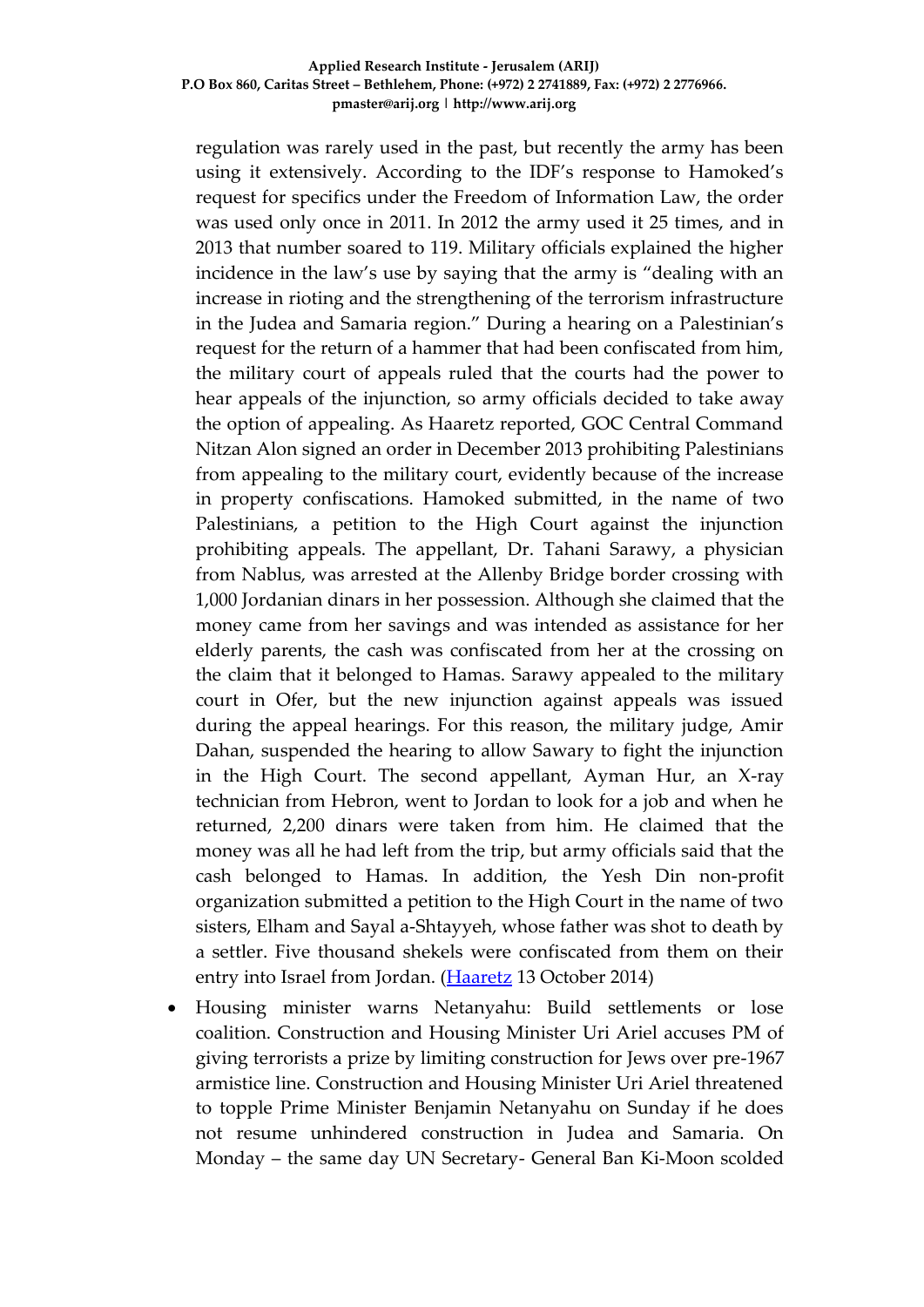Israel for building in eastern Jerusalem – Army Radio revealed a tape of a speech by Ariel in Itamar the night before, in which the minister pressured Netanyahu to build in isolated settlements. Ariel accused Netanyahu of giving terrorists a prize by limiting construction for Jews over the pre-1967 armistice line. "Mr. Prime Minister, Benjamin Netanyahu, enough excuses," Ariel said. "The time has come to stop the freeze and build in Itamar, Hebron, Kiryat Arba and all of the land of Israel. I ask the prime minister not to shame or humiliate us. The coalition will wobble because of the freeze on construction." Bayit Yehudi sources would not say whether Ariel was speaking for himself when he issued his threat to Netanyahu or representing the party as a whole. Tensions remain between Bayit Yehudi leader Naftali Bennett and Ariel's hawkish Tekuma party that ran together with Bayit Yehudi in the last election. Rabbi Shlomo Aviner of Beit El, who is one of the mentors of Tekuma, was quoted Monday by the national-religious website Kippa calling Bennett "half religious." Meanwhile, Ariel unveiled a new plan on Sunday to compensate Jewish evacuees from the Gaza Strip's former Gush Katif bloc of settlements. He called upon former Gush Katif residents to take advantage of what he called their last chance at compensation. [\(JPOST](http://www.jpost.com/Israel-News/Politics-And-Diplomacy/Housing-minister-warns-Netanyahu-Build-settlements-or-lose-coalition-378822) 14 October 2014)

 96.6 percent of investigations into attacks on Palestinians trees are closed due to Police failings indictments in only four cases. The human rights organization Yesh Din today published updated figures highlighting the failure of the Samaria & Judea District Police to investigate incidents in which olive trees and other fruit trees belonging to Palestinians in the West Bank are cut down, torched, vandalized, and stolen. This year's olive harvest has just begun, and during the first few days of the season, incidents of damage to trees have already been documented (including the cutting down of dozens of trees in Aqraba, Burin, and Yasuf). Between 2005 and September 2014, Yesh Din documented 246 incidents in which complaints regarding deliberate damage to fruit trees in the West Bank led to the opening of a police investigation. This does not account for all such incidents, but only those brought to the organization's attention and processed by it. Of 246 investigation files opened by the SJ Police District between 2005 and 2014 and monitored by Yesh Din, just four have ended in indictment; 223 files were closed in circumstances pointing to investigative failures. This represents 96.6 percent of the files in which processing has been completed and where the outcome is known to Yesh Din. The figures show that the ability of the SJ Police District to identify and prosecute offenders involved in deliberate damage to Palestinian trees is particularly poor, and effectively almost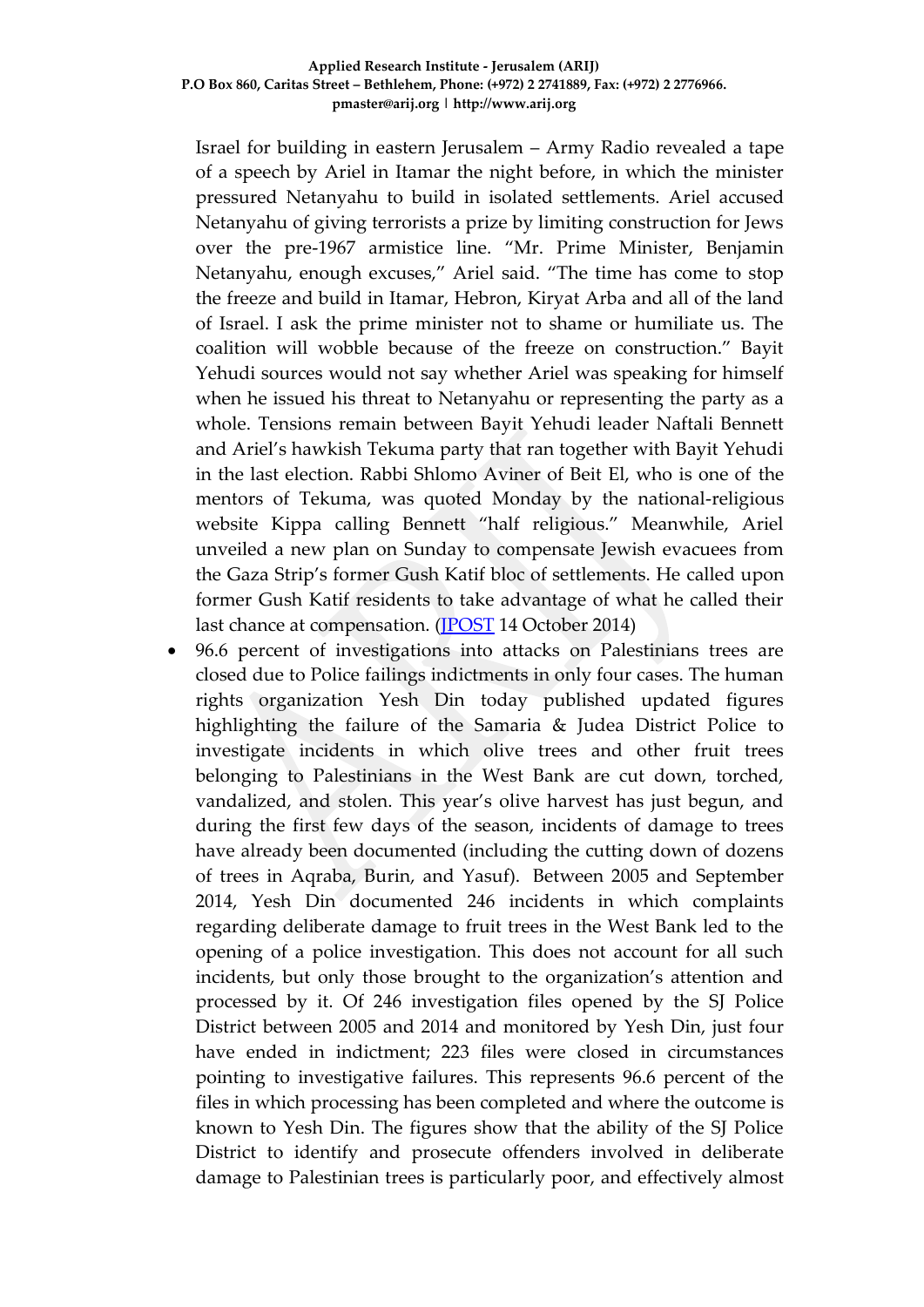non-existent. The establishment of the Nationalistic Crimes Unit in the SJ district police has not had an effect. Over the past year, Yesh Din has documented 35 cases of damage to trees investigated by police, leading to 0 indictments. In 23 of 24 cases concluded, cases were closed under circumstances reflecting the investigation's failure. The Palestinian village that has suffered the greatest number of attacks on trees is Burin. On the first day of this year's olive harvest, some 10 trees were badly damaged and fruit from hundreds of trees was stolen. The next day, a group of masked men assaulted Palestinians engaged in olive picking. In Burin alone, over the years Yesh Din has documented 35 incidents of damage to trees in which a complaint was submitted to the police. Just one of these complaints led to an indictment. Human rights organizations held the yearly meeting with army officials in preparation for the upcoming olive harvest, demanding the army adequately prepare to protect olive harvesters and prevent damage and vandalism against trees – particularly in specific areas known for attacks. Despite the army's promises, several cases of violence and assault against Palestinians perpetrated by Israeli citizens were documented during the olive harvest's first days, as well as damage to scores of olive trees. Two violent incidents were documented by Burin, south of Nablus: severe damage to some ten trees and theft of harvest from hundreds of trees, and an assault on harvesters by masked perpetrators. Yet another assault was documented yesterday, Saturday, by the village of Yasuf, bordering the settlement of Tapuach and its outposts. Vandalizing of olives and other trees belonging to Palestinians constitutes serious damage to their property and directly damages livelihoods. Many Palestinian residents of the West Bank depend on agriculture as a significant source of income, and particularly on the olive industry, which provides income and employment for some 100,000 households. [\(Yesh Din](http://www.yesh-din.org/postview.asp?postid=286) 14 October 2014)

 In interview with Ynet, defense minister says 'I'm not delaying settlement projects'. Ya'alon believes Israel must not agree to an ultimatum the Palestinians want to set for an Israeli withdrawal from the West Bank within three years. "Those who live here know exactly where we're living. Talking about pulling out of Judea and Samaria in three years, does that sound like a wise thing to do in light of what we've experienced since 1994?" He also addresses claims from the Housing Ministry that he was delaying discussions on settlement construction projects, "From my point of view, it's right to continue building and continue approving building plans. We are building. Construction hasn't been frozen," he says. "Sometimes when we carry the burden too long, we lose more than we gain. So when we delay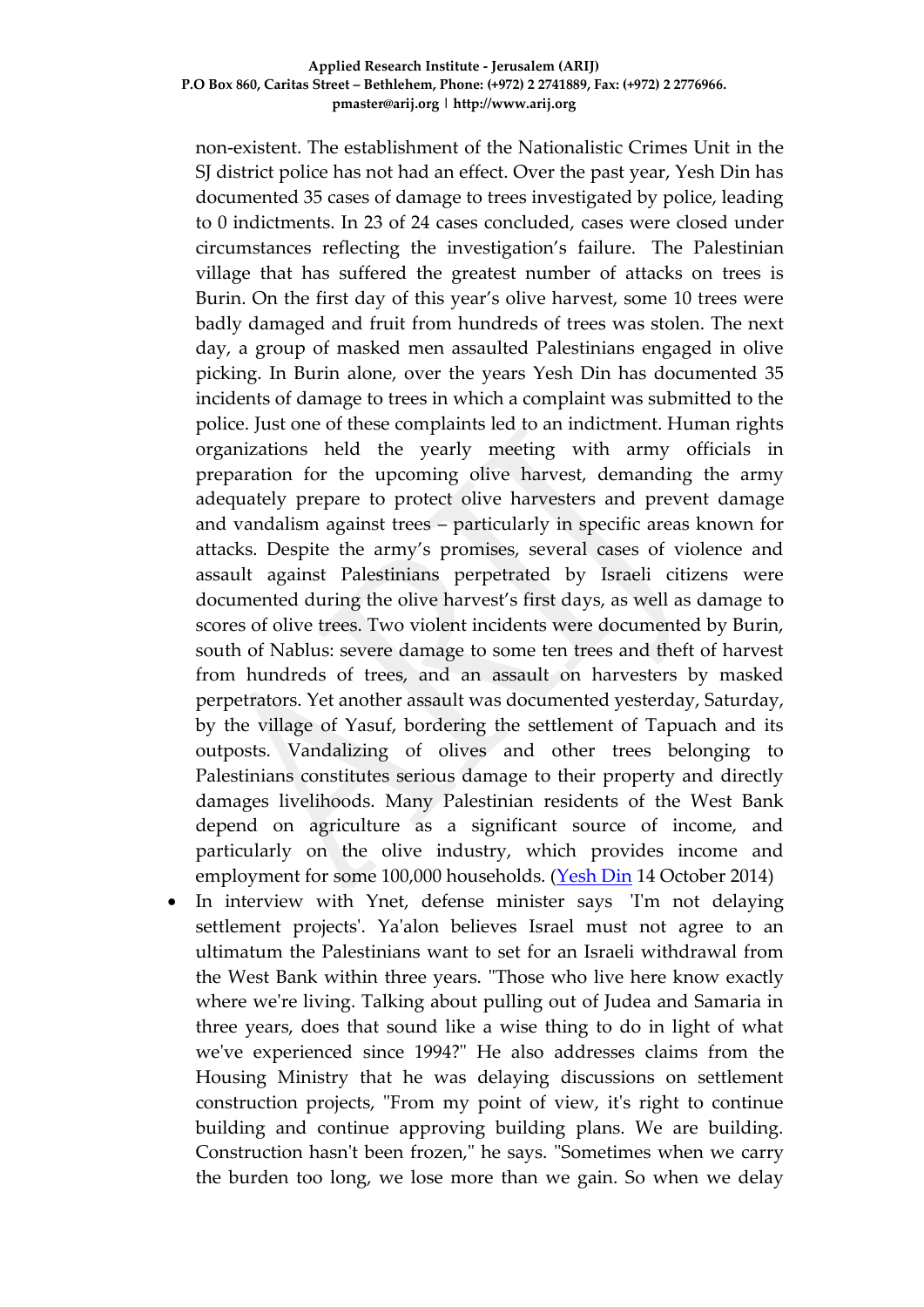approval of construction plans in order to avoid getting slammed with criticism from the world, it's the prime minister maneuvering responsibly, and I'm a part of that. It's not delayed by me, I have a pile of approved projects. We delay tenders meant to be released but it doesn't delay construction of approved projects," he explains. He rejects American criticism against the construction in the settlements. "I know it, and we don't have to agree with it. Just like the Arabs have a right to live anywhere - in Nablus and Jaffa and buy an apartment in the French Hill neighborhood - so can Jews buy a house in Silwan and anywhere else in the land of Israel. What is this? Judenrein?" Despite that, the defense minister says there is an excellent relationship and cooperation between the defense establishment and the Pentagon, "but there are some topics we disagree on, like what to do about the Iranian nuclear threat, what exactly to put on the negotiating table and what's the right thing to do facing our neighboring regimes." [\(Ynetnews](http://www.ynetnews.com/articles/0,7340,L-4580801,00.html) 15 October 2014)

 'Greater Jerusalem Area' Plan Key to Sovereignty? Minister Yisrael Katz proposes that Judea-Samaria sovereignty begins with Jerusalem and expanding it as much as possible. Sovereignty over Judea and Samaria is dependent on sovereignty in Jerusalem, Transportation Minister Yisrael Katz (Likud) declared in an interview published Friday. Katz presented his plan to establish full Israeli sovereignty over the full State of Israel in an interview with the *Sovereignty* journal, published by Women in Green. In the interview, he dubs the first stage the "Greater Jerusalem" plan. "I envision autonomy for Arab residents like what was decided at Camp David," Katz explained, referring to the 2000 Camp David summit. At the time, the status of Arab neighborhoods in Jerusalem was heavily disputed. In the Israeli negotiators' incarnation of a deal, the Palestinian Authority (PA) would have had civilian autonomy - but not full sovereignty - over Arab neighborhoods and the Temple Mount. "This [plan] was the most correct, and it's a shame that discussion surrounding it was discontinued," Katz lamented. "Every attempt to establish a full Palestinian state in the first place is doomed to fail. I'm talking about autonomy and ties with Jordan, a form of citizenship and political affiliation that would enable that they [Palestinians] lead their lives well, but without security and foreign affairs autonomy." The comment echoes statements by Defense Minister Moshe Ya'alon, also of the Likud party, who on Wednesday called f[or giving the PA](http://www.israelnationalnews.com/News/News.aspx/186215)  [autonomy](http://www.israelnationalnews.com/News/News.aspx/186215) although not a state. But to Katz, the time is not yet ripe. The political arena, he says, is a battleground - where to navigate between right and left, you must attack the enemy's weakest point. Katz has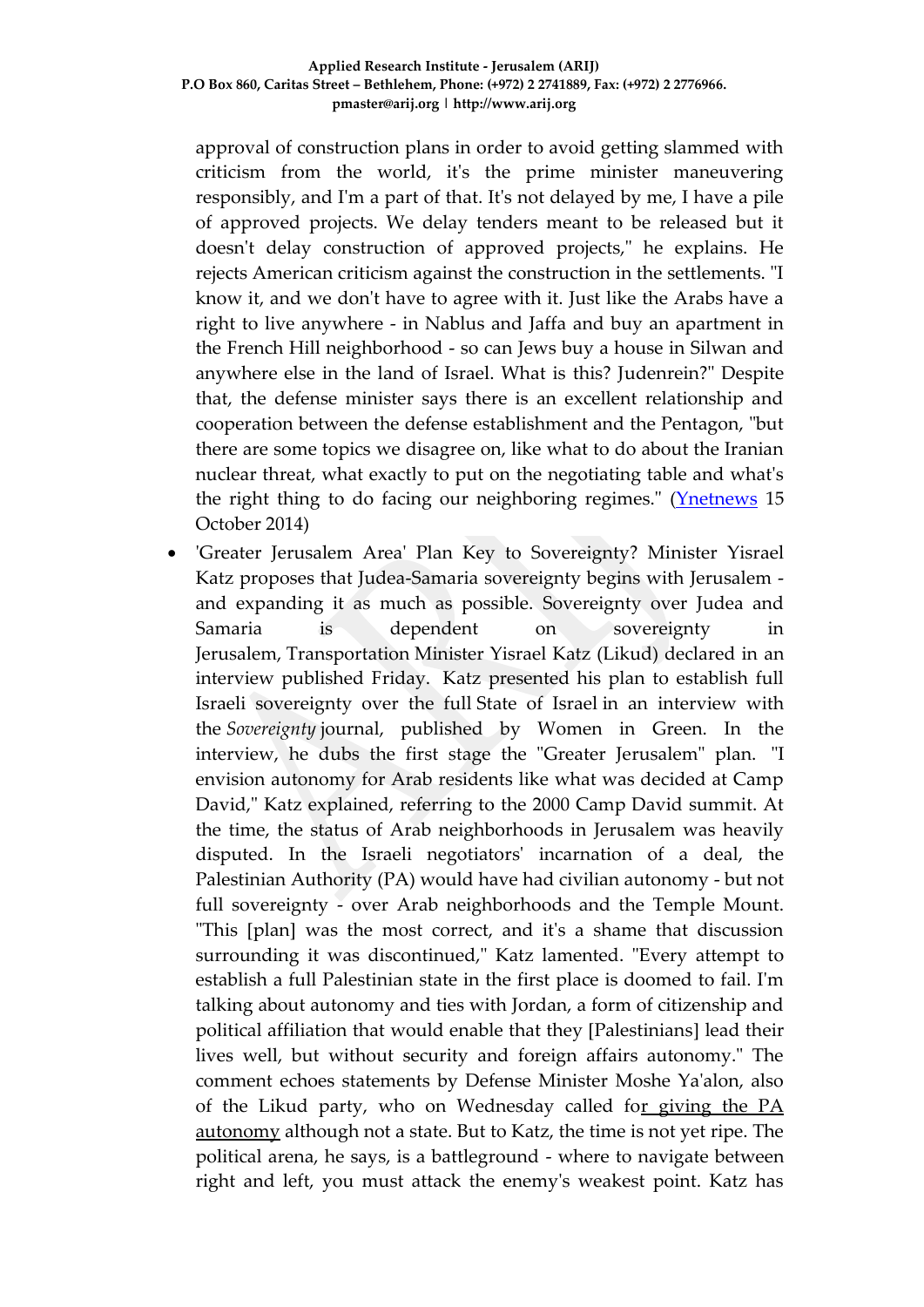identified this point for the political Left as Jerusalem. Katz's "battle plan" is to establish sovereignty over "Greater Jerusalem" - the many neighborhoods beyond 1949 Armistice Lines that are under the legal jurisdiction of the capital city - and declare it as, unequivocally, the State of Israel under full political law, rather than leave it to IDF governance. According to Katz, this small move - which would include Ma'ale Adummim, Beitar Illit, Givat Ze'ev, and most of Gush Etzion could pave the way for full annexation of Judea-Samaria. Katz says that the model for this is European capitals, such as London or Paris all of which have metropolitan areas which are taken for granted as being part of the city. Katz is convinced that the idea of expanding Jerusalem is impossible for the Left to oppose in any meaningful way, as all parties have agreed on similar moves in the context of a future peace deal. The minister's assertions surface amid tensions over Jerusalem's future, both politically and practically. Earlier this month, Housing Ministry figures revealed that the [housing crisis has](http://www.israelnationalnews.com/News/News.aspx/185686)  [deepened](http://www.israelnationalnews.com/News/News.aspx/185686) - in no small part due to a ["covert" building freeze](http://www.israelnationalnews.com/News/News.aspx/184677) in Jerusalem and Judea-Samaria - and [pressure is being put](http://www.israelnationalnews.com/News/News.aspx/186187-YuUfR0) on opponents to sovereignty to ease the burden for thousands of young couples without affordable housing. Meanwhile, the green light has been given for rampant illegal construction in Arab neighborhoods of Jerusalem - an attempt to establish facts on the ground to [divide](http://www.israelnationalnews.com/News/News.aspx/185404)  [Jerusalem](http://www.israelnationalnews.com/News/News.aspx/185404) and establish the groundwork for a Palestinian state. [\(Israel](http://www.israelnationalnews.com/News/News.aspx/186243)  [National News](http://www.israelnationalnews.com/News/News.aspx/186243) 17 October 2014)

 Poll: 75% of Israeli Jews oppose Palestinian state on '67 lines. New survey shows 76.2% oppose creation of Palestinian state if Jerusalem is divided. Some 75 percent of Israeli Jews oppose the establishment of a Palestinian state along 1967 lines, according to a new survey published by the Jerusalem Center for Public Affairs. The poll was conducted from October 12-14 and asked 505 Israeli Jews about the peace process and Israeli concessions in the West Bank. Among the respondents, 304 identified as right-wing, 125 as centrist and 68 as left-wing. According to the survey, 74.3 percent of Israeli Jews oppose the creation of a Palestinian state along 1967 lines. That number increases to 74.9 percent if the creation of a Palestinian state would require Israel's withdrawal from the Jordan Valley, and inches up to 76.2 percent against such a state if it meant Jerusalem would be divided. Some 75 percent of respondents also said they would oppose replacing Israel Defense Forces troops with international forces in the Jordan Valley. Among left-wing Israelis, 51.5 percent oppose that idea. However, the same number of left-wing respondents said they would support the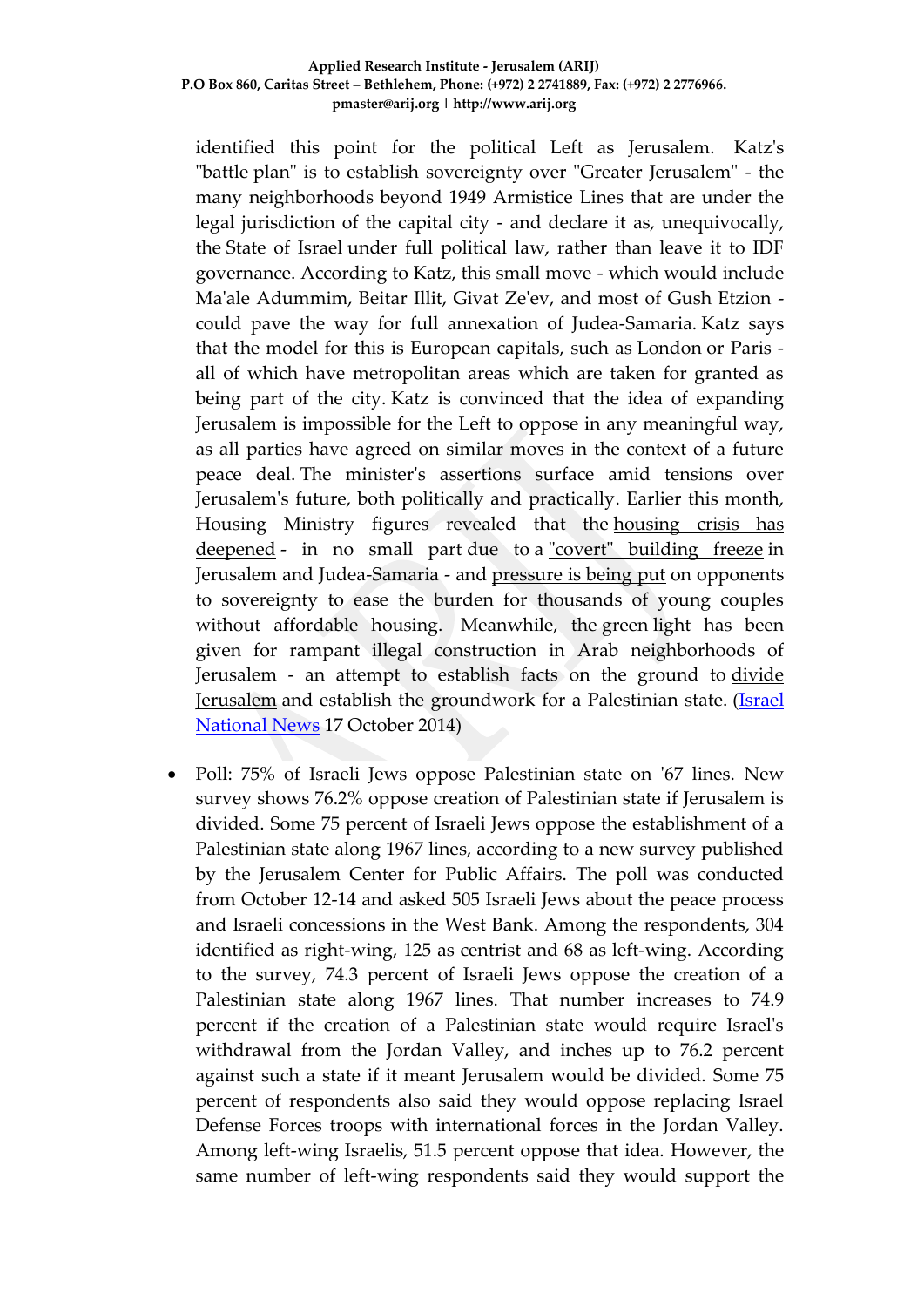establishment of a Palestinian state, even if Jerusalem were divided. The poll also asked Israelis whether the rise of the [Islamic State,](http://www.haaretz.com/misc/tags/Islamic%20State-1.610350) particularly in Syria and Iraq, has changed their view on territorial concessions in the West Bank. Seventy percent reported no change in their position, while 16.8 percent said it made them less willing to concede land in the West Bank. The Jerusalem Center for Public Affairs is a self-described "leading independent research institute specializing in public diplomacy and foreign policy." Since 2000, it has been headed by Dr. Dore Gold, Israel's former ambassador to the UN, and a former policy adviser to Prime Minister Benjamin Netanyahu. The center has been conducting polls on the peace process and core issues related to the Israeli-Palestinian negotiations since 2005. [\(Haaretz](http://www.haaretz.com/news/diplomacy-defense/1.621568) 20 October 2014)

 Israel to allocate \$35m to World Zionist Organization's settlement division. World Zionist Organization's settlement division won't say how money would be divided, but most will go to towns near conflict zones. The cabinet approved a proposal Wednesday to allocate 130 million shekels (\$34.7 million) to the World Zionist Organization's settlement division for the purposes of "developing agricultural and rural settlement," even though the proposal does not detail how the money would be divided among West Bank settlements and Negev and Galilee towns. Division head Danny Kritzman refused to state where exactly the money would go, but said most of the funds would be allocated to towns near conflict zones. Two months ago the settlement division was allocated 80 million shekels to help rehabilitate communities bordering the Gaza Strip following Operation Protective Edge this summer, on top of its existing budget of 58 million skekels. Kritzman said the specific working plan for the funds was nearly finalized, but would not offer any details about it. The plan will be released to the public when final, he said. The proposal described only vague goals such as expanding rural communities via demographic growth, increasing their employment options and maintaining open spaces. The funds will become part of the division's annual budget for 2014. Fund use is to be approved as part of a separate working plan. The settlement unit works on behalf of Israel's government to found and assist rural communities, and is fully funded by the state. Under an agreement signed between the state and the World Zionist Organization in 2000, the unit has been working to found and assist communities in the Golan Heights and the West Bank. It used to operate in the Gaza settlement bloc of Gush Katif as well until Israel withdrew from the Gaza Strip in 2005. Since 2004, the WZO settlement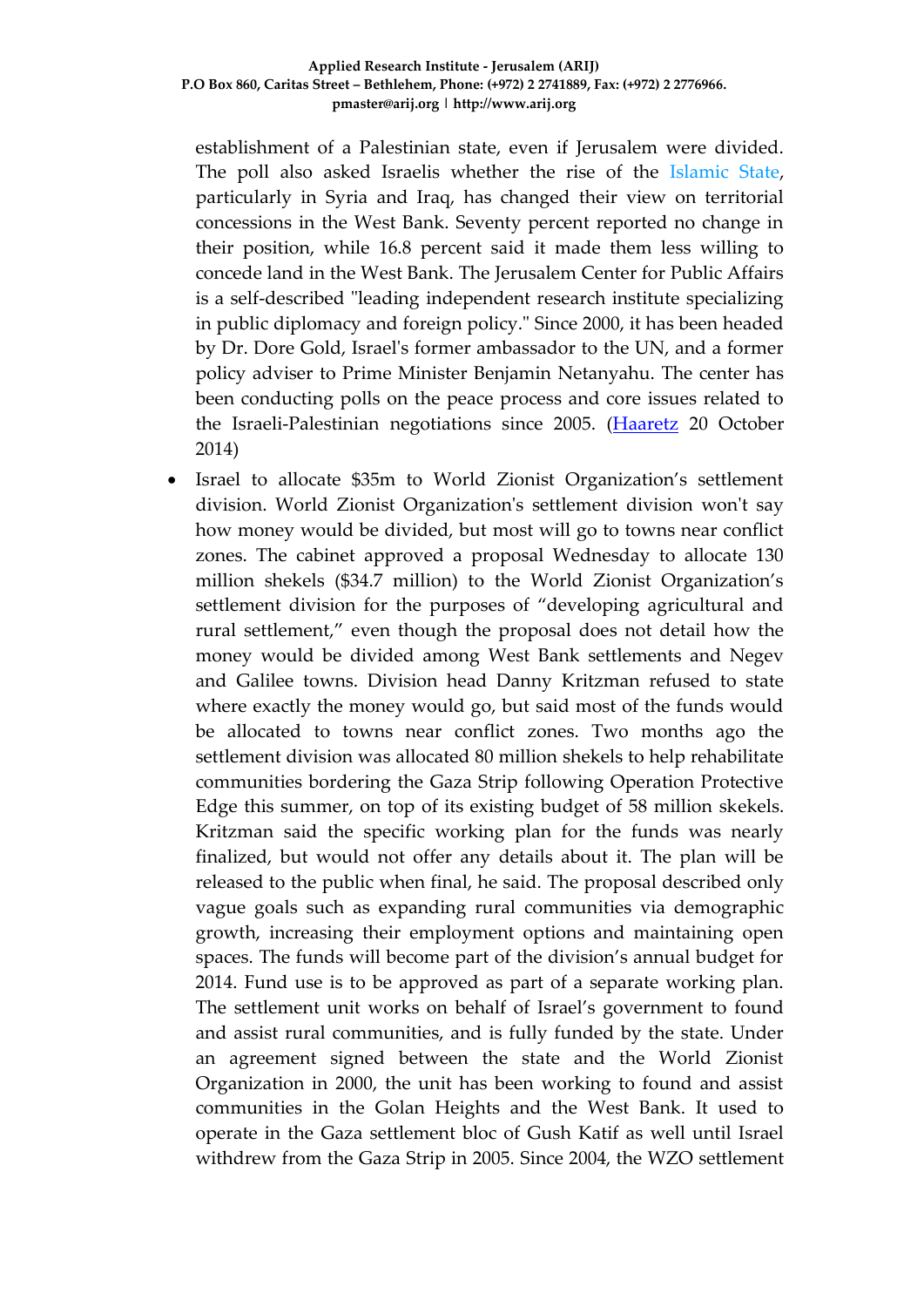division has launched operations in the Galilee and Negev as well. The settlement unit's budget is a subcategory of the Prime Minister's Office budget, and the unit is responsible to the PMO. However, its operations are determined based on specific cabinet decisions, some of them initiated by other ministries. In this case, the budget addition came due to a proposal by Agriculture Minister Yair Shamir, who refused to divulge details on how the money would be used. [\(Haaretz](http://www.haaretz.com/news/national/.premium-1.622273) 23 October 2014)

 Despite tensions, plan to build 1,600 new East Jerusalem housing units still on agenda. A controversial 2010 plan to build in an ultra-Orthodox neighborhood over the Green Line was frozen after U.S. pressure, but next week it will be discussed by regional planning committee. Two meetings that could significantly increase tensions in already-tense Jerusalem are slated to take place next week: one in the Knesset Internal Affairs Committee, which will be discussing the Temple Mount, and one in the regional planning committee for Jerusalem, which is expected to approve a large-scale plan for construction in East Jerusalem. On Tuesday, the regional planning committee will discuss a plan to build 1,600 new apartments in the ultra-Orthodox neighborhood of Ramat Shlomo, which is over the Green Line. This plan sparked an unprecedented diplomatic crisis with Washington when the committee approved it for the first time in March 2010, while U.S. Vice President Joe Biden was in Israel on an official visit. The plan was temporarily frozen in response to United States pressure, but in late 2012, after the UN General Assembly recognized Palestine as a nonmember observer state, it was unfrozen, and tenders were issued for construction of the new units. Nevertheless, construction still hasn't begun, because the requisite transportation infrastructure hasn't been completed and therefore, building permits couldn't be issued. But on Tuesday, the Moriah development company, which is owned by the Jerusalem municipality, will ask the planning committee to let the permits be issued anyway, and also to publish additional tenders. One day earlier, on Monday, the Internal Affairs Committee is slated to hold its 15th discussion of the current Knesset term on the issue of the Temple Mount. The meeting, which both Public Security Minister Yitzhak Aharonovitch and Jerusalem Mayor Nir Barkat will attend, will focus on security issues. Ir Amim, a left-wing advocacy organization, commented, "In recent weeks, the international community has sharpened its opposition to Israel's unilateral moves. Instead of showing that it is attentive to the concerns of its allies, the government has actually chosen to accelerate construction and is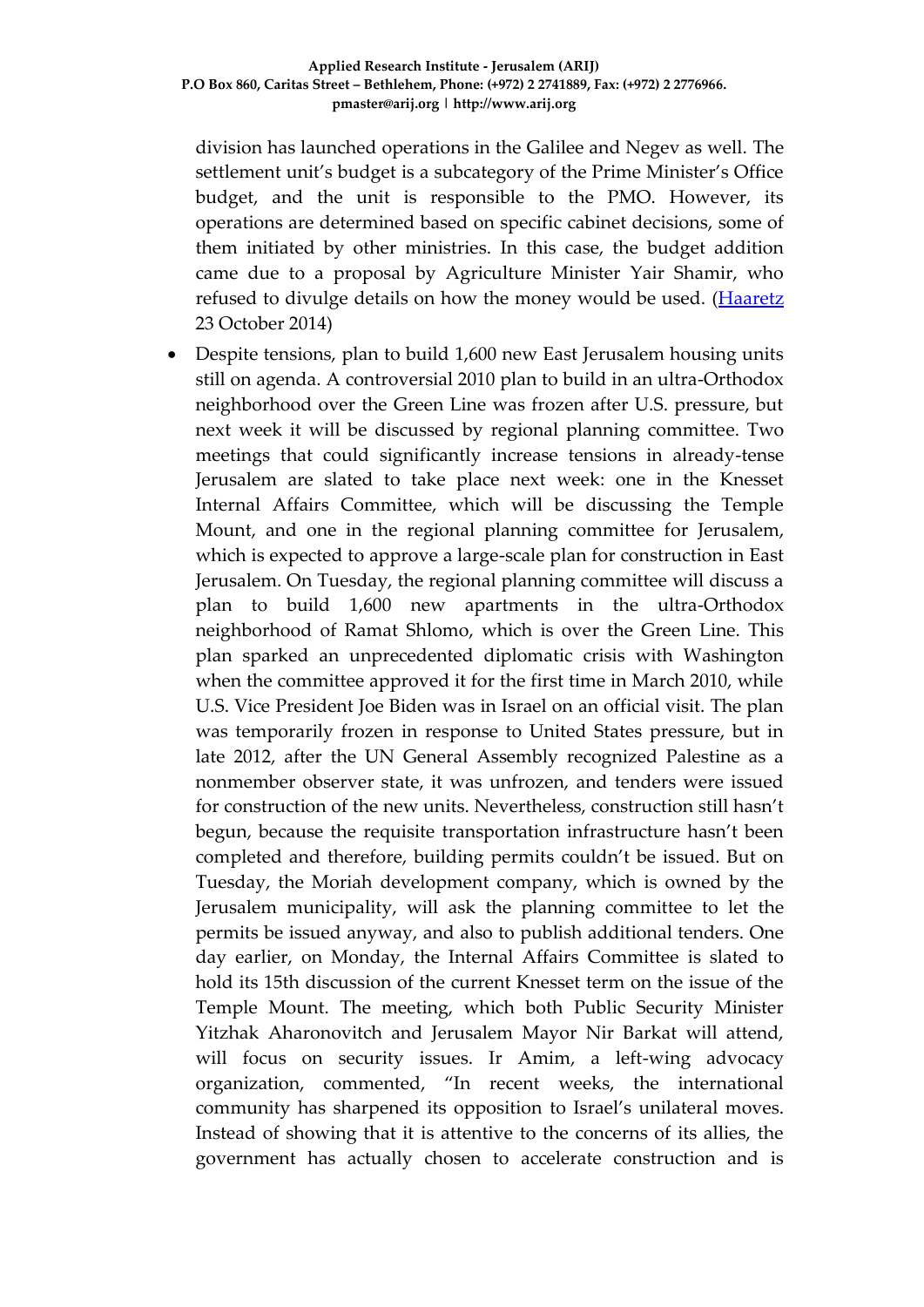ignoring the damage this move will cause Israel. At this problematic moment, the Israeli government ought to freeze any controversial step that is liable to further exacerbate the political and security deterioration and try to effect a rapprochement with its overseas allies so that they will help calm the situation." [\(Haaretz](http://www.haaretz.com/news/national/.premium-1.622479) 24 October 2014)

 Netanyahu likely to okay new settlement roads, discuss legalization of West Bank outposts. Under pressure from Bennett, PM holding meeting to discuss W.B. construction. On Thursday, Haaretz revealed Bennett's demand to 'unfreeze' West Bank construction. In attempt to relieve the pressure exerted by senior members of the Habayit Hayehudi party and the settlement movement, Prime Minister Benjamin Netanyahu will hold a meeting on Wednesday to discuss infrastructure development in the West Bank, where the paving of new roads and several other small projects will most likely be approved. Senior officials in Habayit Hayehudi and in the Council of Jewish Communities in Judea and Samaria told Haaretz that at this stage Netanyahu has not yet agreed to their demand to "unfreeze" construction in the settlements. The discussion is being held in the wake of a meeting Netanyahu held last week with Economy Minister Naftali Bennett and Housing Minister Uri Ariel. In the course of that meeting, Haaretz revealed, the two Habayit Hayehudi leaders [threatened](http://www.haaretz.com/news/diplomacy-defense/.premium-1.622252) to undermine the government coalition unless Israel lifts the "quiet freeze" on building and planning processes in the settlements. In addition to Bennett and Ariel, Finance Minister Yair Lapid and Transportation Minister Yisrael Katz will also take part in Wednesday's meeting. According to the meeting's agenda, first revealed by Channel 2 on Sunday, Netanyahu and the ministers will discuss the possibility of approving the paving of 12 new roads in the West Bank, water infrastructure in the settlements, building student villages, parks, and a promenade in Gush Etzion to memorialize the three teenagers who were kidnapped and murdered this summer. Also on the agenda is the renovation of the Cave of the Patriarchs in Hebron, new electricity infrastructure, settlers' demands to regularize illegal outposts, and laying groundwork in the settlements for future construction. According to Channel 2, the Council of Jewish Communities in Judea and Samaria is negotiating the construction of 2,000 homes, mostly in the settlement blocs, with the Prime Minister's Office. However, senior officials Habayit Hayehudi and the council noted that, so far, Netanyahu hasn't accepted this demand, and they estimate he will try to appease the settlers with the infrastructure plans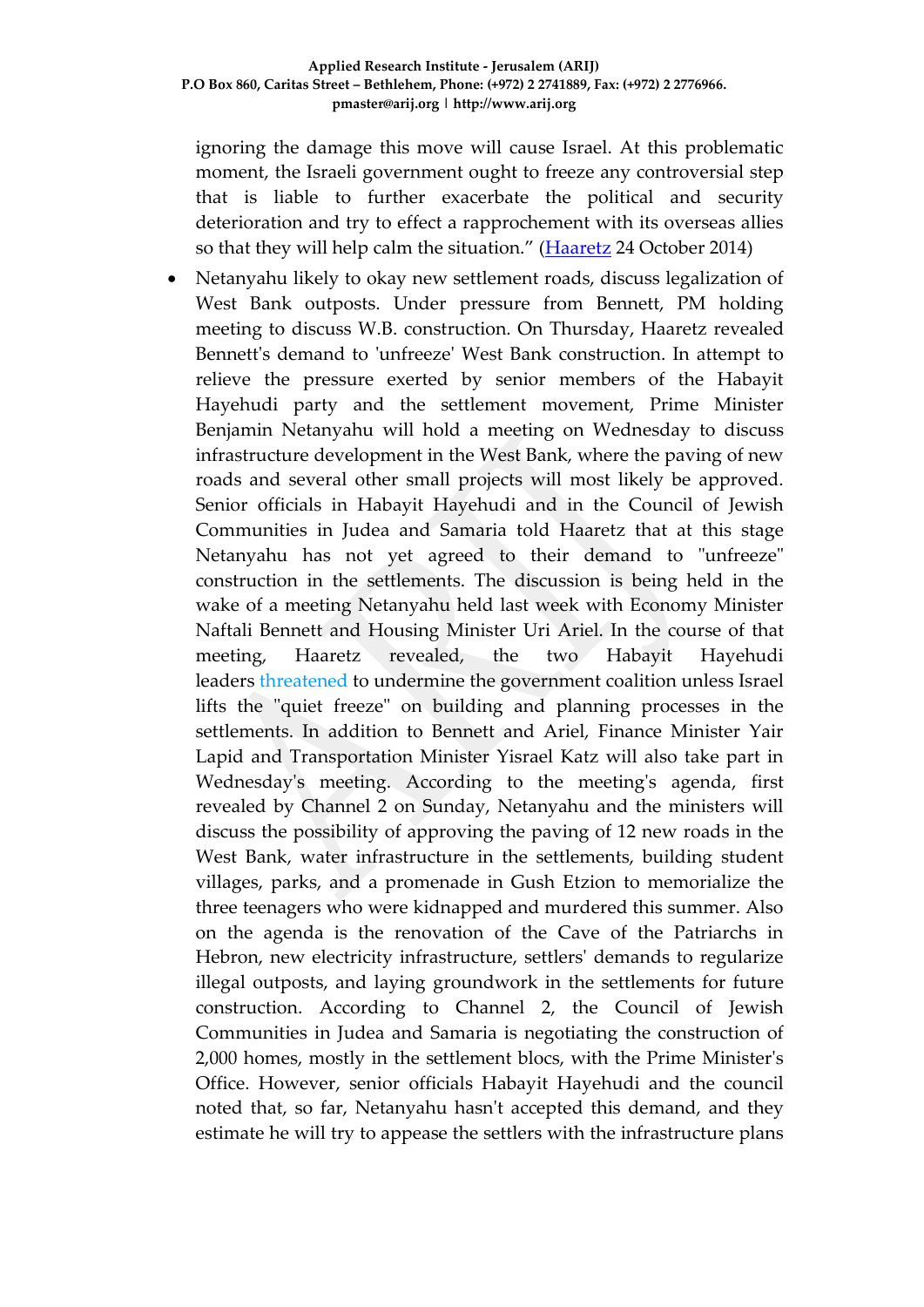as a temporary substitute for their housing demands. [\(Haaretz](http://www.haaretz.com/news/diplomacy-defense/.premium-1.622901) 26 October 2014)

- Housing minister said to be mulling move to east Jerusalem. Housing and Construction Minister Uri Ariel (Habayit Hayehudi) said over the weekend that he is considering taking up residence in the east Jerusalem neighborhood of Silwan. The announcement followed a visit by Ariel to the City of David last week. The move is believed to be meant as a show of support for the Ir David Foundation, commonly known by its Hebrew acronym "Elad," which seeks to boost Jewish presence in Jerusalem by purchasing Arab homes in the capital's east and leasing or selling them to Jewish families. In a statement released on Saturday night, Ariel's offices said that the minister and his wife were considering leasing an apartment in the area and living there in addition to their permanent residence in Kfar Adumim, a community located just north of Jerusalem in the Mateh Binyamin region. Jewish homes in the City of David are under constant guard, much like Jewish homes in other Arab neighborhoods in east Jerusalem. The private security company guarding these homes is funded by the Housing and Construction Ministry. Ariel refused to comment on the matter, but a source within Habayit Hayehudi said, "Jews have the moral right to take up residence wherever they wish in Jerusalem, as recently stated by the prime minister himself." [\(Israel Hayom](http://www.israelhayom.com/site/newsletter_article.php?id=20977) 26 October 2014)
- Ya'alon bans Palestinians from Israeli-run bus lines in West Bank, following settler pressure. Settlers have tried on multiple occasions to prevent Palestinian workers from commuting on these buses, and have released a video calling for them to be banned. Following intense pressure from settlers, Defense Minister Moshe Ya'alon has issued a directive that bans Palestinian workers from traveling on Israeli-run public transportation in the West Bank. The decision contradicts the stance of the Israel Defense Forces, which does not view the presence of Palestinians on West Bank buses as a security threat. The new guidelines prohibit Palestinian workers from using buses that run directly from central Israel to the West Bank; instead they will have to arrive at the Eyal Crossing, near Qalqilyah and far from populated settler areas, and continue to their final destination from there. The Samaria Settlers' Committee and local Jewish authorities have conducted an aggressive campaign in recent years aimed at banning Palestinian workers from public transportation used by Israelis in the West Bank. Currently, Palestinian laborers who work in central Israel can enter only through the Eyal Crossing, where they undergo security checks and swipe a biometric I.D. card before continuing to their workplace. The workers are not allowed to sleep in Israel, however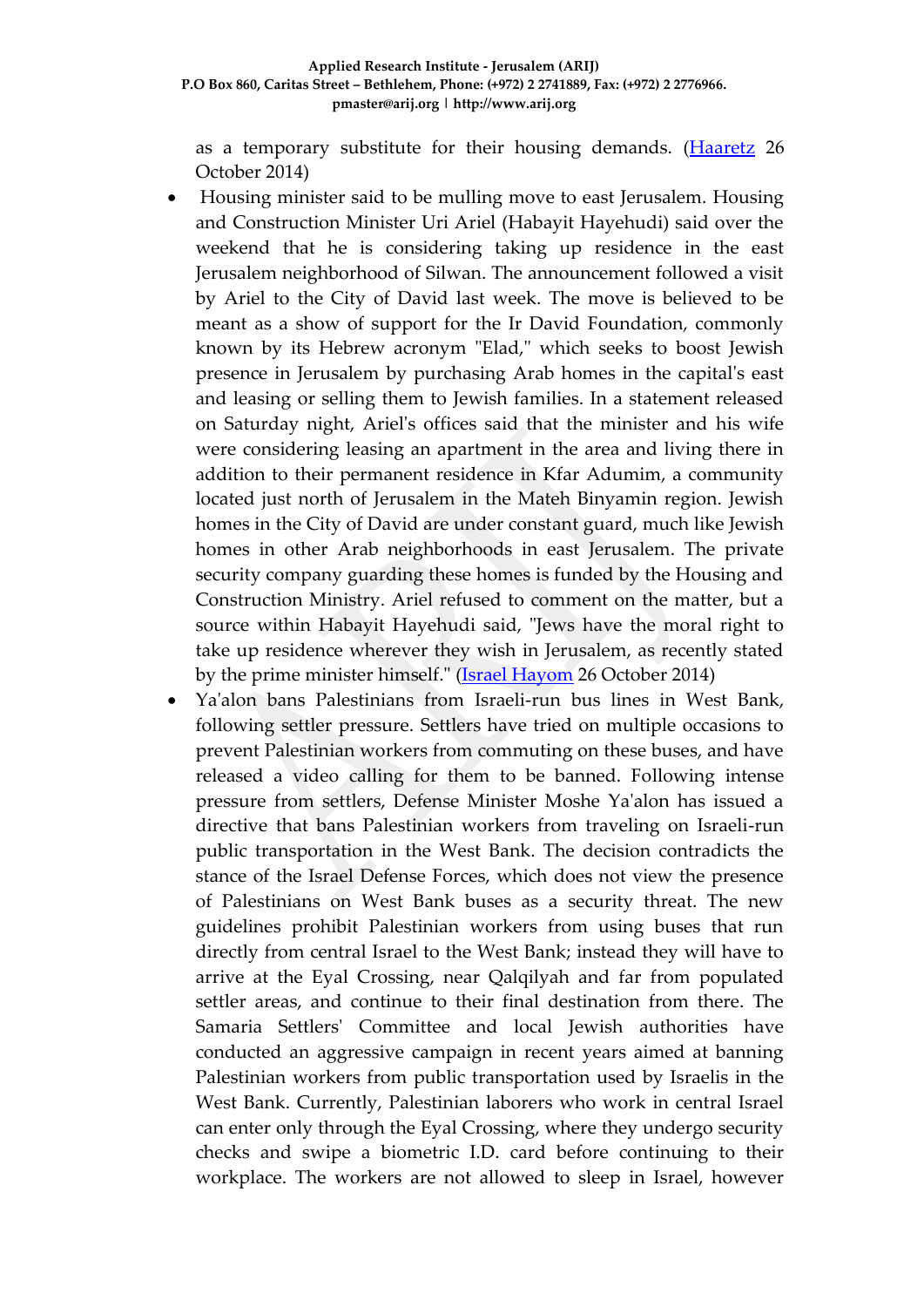they can return to the West Bank through various crossings. Hundreds of Palestinians who live in the central West Bank prefer to return on buses that run from Tel Aviv or Petah Tikva along the "trans-Samaria" road through the settlement of Ariel and on to their villages. The settlers have tried on multiple occasions to prevent the Palestinians from commuting on those buses, and have released a video calling for them to be banned. Ya'alon recently met with settler leaders and told them he has decided to change the current policy so that Palestinian laborers will have to return to the West Bank only through the Eyal Crossing. The directive is scheduled to go into effect next month. Until then, the Civil Administration has been instructed to prepare for the change by informing Palestinian workers and offering them alternate transportation. The GOC Central Command Maj. Gen. Nitzan Alon does not consider the Palestinian workers entering Israel to be a security threat, as they must obtain pre-approval from the Shin Bet security service and Israel Police in order to receive permits. They then undergo body checks at the border crossings. Alon also noted that terror attacks inside Israel, like the murder of soldier Eden Attias, were carried out by those without permits, not by authorized workers. MK Moti Yogev, of the pro-settler Habayit Hayehudi party, criticized the current policy after riding on one such bus. "Riding these buses is unreasonable. They are full of Arabs," he said. "We have heard disturbing testimonies from girls who were harassed by Arabs during the bus ride," Yogev continued, adding that many Jewish residents of the area are avoiding those bus lines. Previously, in response to the settlers' complaints, the Transportation Ministry added buses to the lines running from Tel Aviv and Petah Tikva to Ariel to prevent overcrowding. But the Transportation Ministry has said that, by law, Palestinians cannot be prevented from riding those buses. [\(Haaretz](http://www.haaretz.com/news/national/.premium-1.622414) 26 October 2014)

 Settler leader accuses state of caving to pressure, delaying Gva'ot project. Gush Etzion Regional Council head Davidi Perl seeks to advance Gva'ot project on 4,000 dunams outside Alon Shvut which was reclassified as state land in August. Gush Etzion Regional Council head Davidi Perl accused the IDF and the government of caving to international pressure by delaying advancement of the Gv'aot project. Perl is dreaming of building a fifth West Bank city in his region, just outside the Alon Shvut settlement in an area known as Gv'aot. At present there are only four settlements large enough to be considered cities, Modin Illit, Betar Illit, Ma'aleh Adumim and Ariel. At the end of August the Civil Administration completed an investigation into the land status of 4,000 dunams at the future Gv'aot site and [re-classified](http://www.jpost.com/Israel-News/IDF-expands-state-land-in-West-Bank-by-4000-dunams-373032)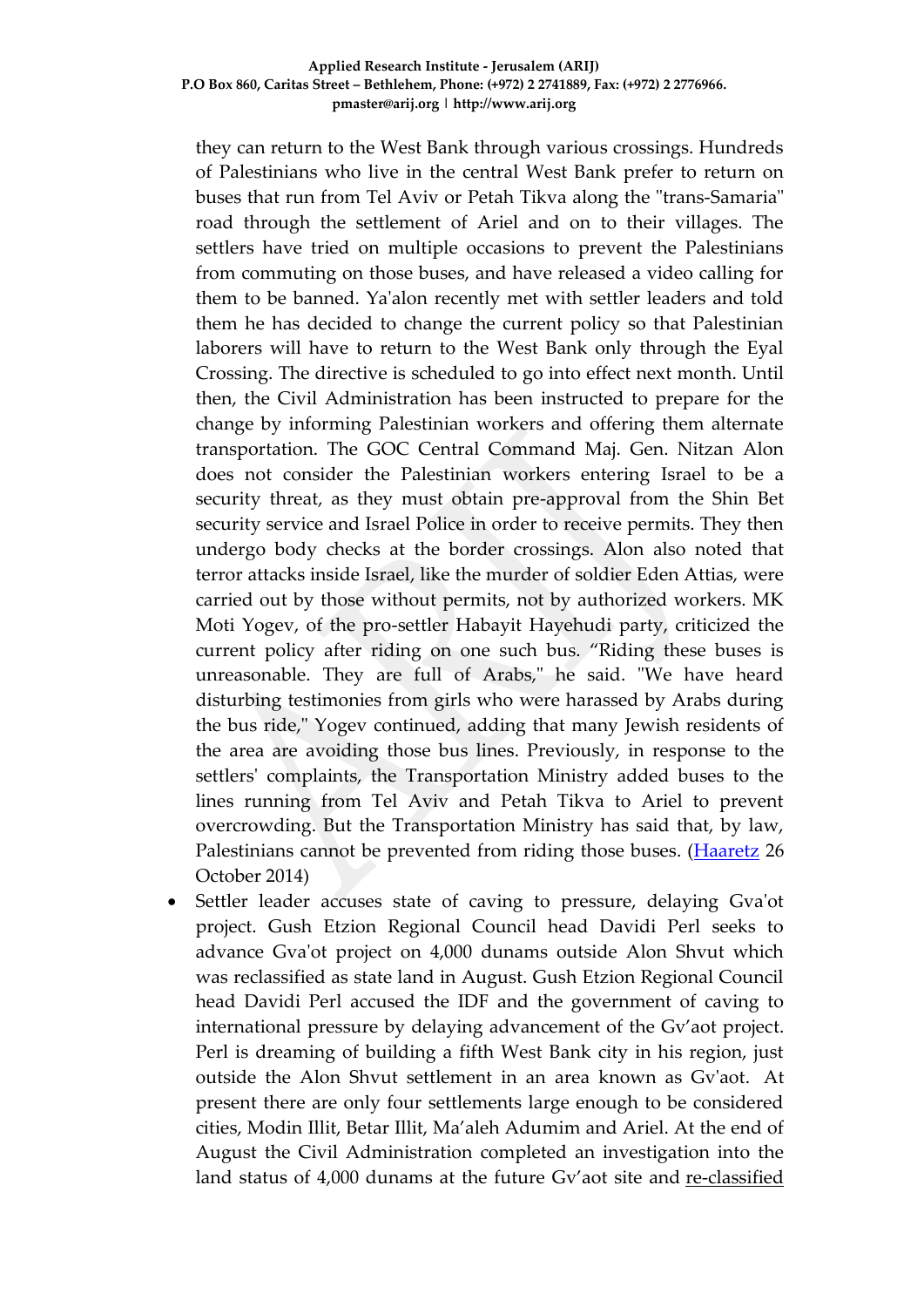that [property](http://www.jpost.com/Israel-News/IDF-expands-state-land-in-West-Bank-by-4000-dunams-373032) as state land. The reclassification was condemned by the Palestinian Authority and much of the international community, including the US and European countries. Until August, the property had been listed as survey land, which meant that it was unclear whether it was owned by private Palestinians or to the state. The reclassification paves the way for planning work to begin for a future city at that site, which is now mostly empty. But that work can only begin only after it is clear that no ownership challenges exist. A 45-day period to challenge the reclassification ended on October 14 and Davidi imagined that planning work could commence. Instead, the office of the Coordinator of Government Activities in the Territories sent Davidi a letter explaining that the objection period had been extended beyond 45 days to allow time for two Palestinian attorneys to submit their objections on behalf of clients who claim land ownership in the Gv'aot property. Davidi said he believed that the delay was the government's way of caving to international pressure. "The 45-day objection period is over and work should now begin," he said. [\(JPOST](http://www.jpost.com/Israel-News/Settler-leader-accuses-state-of-caving-to-pressure-delaying-building-of-5th-Jewish-West-Bank-city-380383) 31 October 2014)

| Governorate  | Confiscated<br>$($ Dunum $\Omega$<br>Land | Threatened of<br>Confiscation<br>$($ Sum $un($ $)$<br>Lands | Trees/ Burnt<br>$U$ prooted<br>trees | Demolished<br>Houses | Demolished<br>structures | Houses<br>Demolition<br>threatened of | violence<br>Israeli<br>settlers |
|--------------|-------------------------------------------|-------------------------------------------------------------|--------------------------------------|----------------------|--------------------------|---------------------------------------|---------------------------------|
| Bethlehem    | 82                                        | $\boldsymbol{0}$                                            | 118                                  | $\boldsymbol{0}$     | $\mathbf{1}$             | 9                                     | 9                               |
| Jerusalem    | 5.4                                       | $\boldsymbol{0}$                                            | $\bf{0}$                             | 12                   | 9                        | 1                                     | 19                              |
| Jenin        | $\bf{0}$                                  | $\boldsymbol{0}$                                            | $\bf{0}$                             | $\boldsymbol{0}$     | $\bf{0}$                 | $\boldsymbol{0}$                      | 1                               |
| Tulkarm      | $\boldsymbol{0}$                          | $\boldsymbol{0}$                                            | $\boldsymbol{0}$                     | $\boldsymbol{0}$     | $\boldsymbol{0}$         | $\boldsymbol{0}$                      | $\overline{2}$                  |
| Ramallah     | $\bf{0}$                                  | $\boldsymbol{0}$                                            | $\bf{0}$                             | $\bf{0}$             | $\bf{0}$                 | $\boldsymbol{0}$                      | $\overline{2}$                  |
| Nablus       | $\bf{0}$                                  | $\boldsymbol{0}$                                            | 135                                  | $\boldsymbol{0}$     | $\bf{0}$                 | $\boldsymbol{0}$                      | 9                               |
| Salfit       | 100                                       | 20                                                          | 100                                  | $\bf{0}$             | $\bf{0}$                 | $\boldsymbol{0}$                      | $\boldsymbol{4}$                |
| Jericho      | $\bf{0}$                                  | $\boldsymbol{0}$                                            | $\boldsymbol{0}$                     | $\mathbf{1}$         | 5                        | $\boldsymbol{0}$                      | $\boldsymbol{0}$                |
| Gaza         | $\boldsymbol{0}$                          | $\boldsymbol{0}$                                            | $\boldsymbol{0}$                     | $\bf{0}$             | $\boldsymbol{0}$         | $\boldsymbol{0}$                      | $\boldsymbol{0}$                |
| Qalqilyah    | $\bf{0}$                                  | $\boldsymbol{0}$                                            | $\boldsymbol{0}$                     | $\boldsymbol{0}$     | $\bf{0}$                 | $\bf{0}$                              | 1                               |
| Hebron       | $\bf{0}$                                  | 5                                                           | $\pmb{0}$                            | 6                    | $\boldsymbol{6}$         | $\bf 8$                               | $\bf 8$                         |
| Tubas        | $\bf{0}$                                  | $\boldsymbol{0}$                                            | $\boldsymbol{0}$                     | $\boldsymbol{0}$     | $\overline{7}$           | $\bf{0}$                              | $\mathbf{1}$                    |
| <b>Total</b> | 187.4                                     | 25                                                          | 353                                  | 19                   | 28                       | 18                                    | 56                              |

### Monthly Violations Statistics – October 2014

 Israeli settlers occupied about 35 Palestinian houses in Silwan town in Jerusalem city.